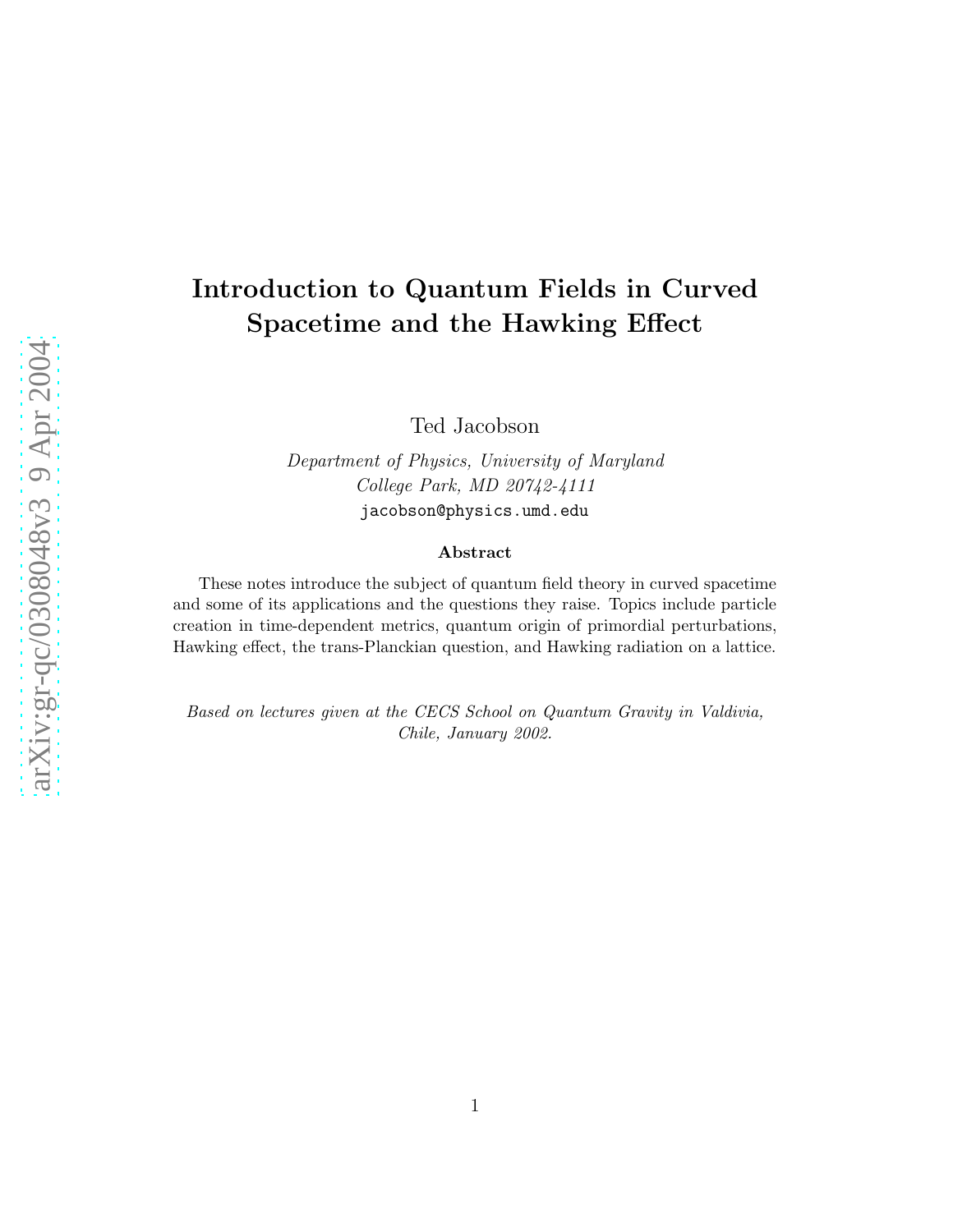# Contents

| 1                |                                             | Introduction |                                                                     | 4               |  |  |
|------------------|---------------------------------------------|--------------|---------------------------------------------------------------------|-----------------|--|--|
| $\boldsymbol{2}$ | Planck length and black hole thermodynamics |              |                                                                     |                 |  |  |
|                  | 2.1                                         |              |                                                                     | $\overline{5}$  |  |  |
|                  | 2.2                                         |              |                                                                     | $6\phantom{.}6$ |  |  |
|                  | 2.3                                         |              |                                                                     | $\overline{7}$  |  |  |
| 3                |                                             |              | Harmonic oscillator                                                 | 8               |  |  |
| 4                |                                             |              | Quantum scalar field in curved spacetime                            | 11              |  |  |
|                  | 4.1                                         |              |                                                                     | 12              |  |  |
|                  | 4.2                                         |              |                                                                     | 13              |  |  |
|                  | 4.3                                         |              |                                                                     | 14              |  |  |
|                  | 4.4                                         |              |                                                                     | 15              |  |  |
|                  | 4.5                                         |              | Curved spacetime, "particles", and stress tensor                    | 17              |  |  |
|                  | 4.6                                         |              |                                                                     | 18              |  |  |
|                  |                                             | 4.6.1        | Continuum normalization of modes                                    | 18              |  |  |
|                  |                                             | 4.6.2        | Massless minimally coupled zero mode                                | 19              |  |  |
| $\overline{5}$   | Particle creation<br>19                     |              |                                                                     |                 |  |  |
|                  | 5.1                                         |              | Parametric excitation of a harmonic oscillator                      | 20              |  |  |
|                  |                                             | 5.1.1        | Adiabatic transitions and ground state                              | 21              |  |  |
|                  |                                             | 5.1.2        |                                                                     | 22              |  |  |
|                  |                                             | 5.1.3        | Relation between in and out ground states $\&$ the squeeze operator | 22              |  |  |
|                  | 5.2                                         |              |                                                                     | 24              |  |  |
|                  | 5.3                                         |              |                                                                     | 27              |  |  |
|                  |                                             | 5.3.1        | Momentum correlations in the squeezed vacuum $\ldots \ldots \ldots$ | 27              |  |  |
|                  |                                             | 5.3.2        | Normalization of the squeezed vacuum                                | 27              |  |  |
|                  |                                             | 5.3.3        |                                                                     | 27              |  |  |
|                  |                                             |              |                                                                     | $27\,$          |  |  |
|                  | 5.4                                         |              | de Sitter space                                                     | 28              |  |  |
|                  |                                             | 5.4.1        | Primordial perturbations from zero point fluctuations               | 28              |  |  |
| 6                |                                             |              | <b>Black hole evaporation</b>                                       | 30              |  |  |
|                  | 30<br>6.1                                   |              |                                                                     |                 |  |  |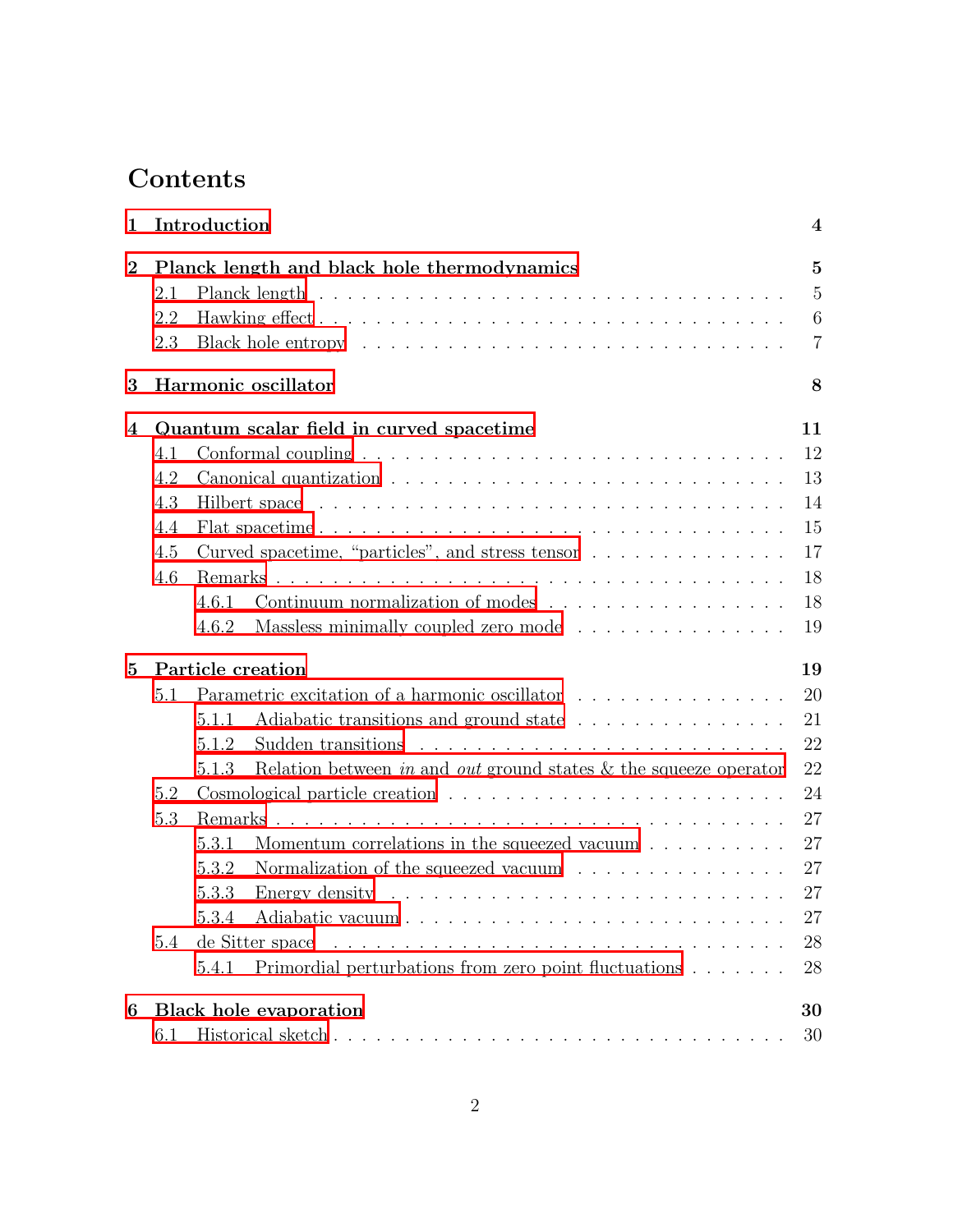|     |        | 31                                                                                            |
|-----|--------|-----------------------------------------------------------------------------------------------|
|     | 6.2.1  | Average number of outgoing particles<br>32                                                    |
|     | 6.2.2  | 35<br>Norm of the negative frequency part $\&$ thermal flux                                   |
|     | 6.2.3  | 39<br>The quantum state $\dots \dots \dots \dots \dots \dots \dots \dots \dots \dots$         |
| 6.3 |        | 40                                                                                            |
|     | 6.3.1  | 40                                                                                            |
|     | 6.3.2  | 40<br>Equilibrium state: Hartle-Hawking vacuum                                                |
|     | 6.3.3  | 41                                                                                            |
|     | 6.3.4  | 41                                                                                            |
|     | 6.3.5  | 42                                                                                            |
|     | 6.3.6  | 42<br>de Sitter space $\ldots \ldots \ldots \ldots \ldots \ldots \ldots \ldots \ldots \ldots$ |
|     | 6.3.7  | 42                                                                                            |
|     | 6.3.8  | 42                                                                                            |
|     | 6.3.9  | 43<br>Stress-energy tensor                                                                    |
|     | 6.3.10 | 43                                                                                            |
|     |        | 43                                                                                            |
|     |        | 44<br>Information loss                                                                        |
|     |        | 46                                                                                            |
|     |        | 46                                                                                            |
|     |        | The trans-Planckian question                                                                  |
| 7.1 |        | 48                                                                                            |
| 7.2 |        | 48                                                                                            |
| 7.3 |        | 49                                                                                            |
| 7.4 |        | 52                                                                                            |
|     | 7.4.1  | $52\,$                                                                                        |
|     | 7.4.2  | 53<br>Stimulated emission of Hawking radiation at late times                                  |
|     | 7.4.3  | Lattice time dependence and geometry fluctuations $\dots \dots$<br>$53\,$                     |
|     |        | 6.3.11<br>6.3.12                                                                              |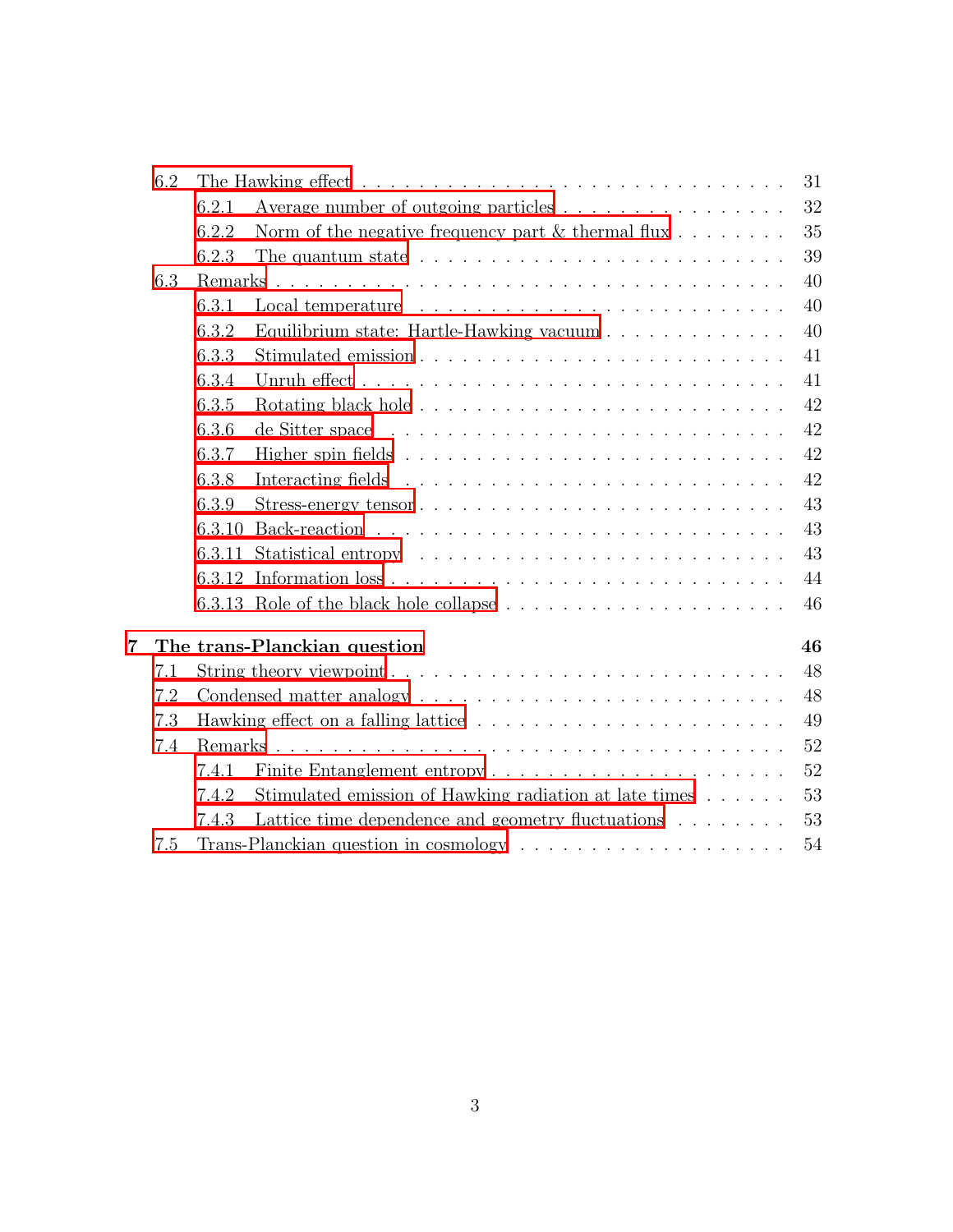# <span id="page-3-0"></span>1 Introduction

Quantum gravity remains an outstanding problem of fundamental physics. The bottom line is we don't even know the nature of the system that should be quantized. The spacetime metric may well be just a collective description of some more basic stuff. The fact[\[1\]](#page-53-1) that the semi-classical Einstein equation can be derived by demanding that the first law of thermodynamics hold for local causal horizons, assuming the proportionality of entropy and area, leads one to suspect that the metric is only meaningful in the thermodynamic limit of something else. This led me at first to suggest that the metric shouldn't be quantized at all. However I think this is wrong. Condensed matter physics abounds with examples of collective modes that become meaningless at short length scales, and which are nevertheless accurately treated as quantum fields within the appropriate domain. (Consider for example the sound field in a Bose-Einstein condensate of atoms, which loses meaning at scales below the so-called "healing length", which is still several orders of magnitude longer than the atomic size of the fundamental constituents.) Similarly, there exists a perfectly good perturbative approach to quantum gravity in the framework of low energy effective field theory[\[2\]](#page-53-2). However, this is not regarded as a solution to the problem of quantum gravity, since the most pressing questions are non-perturbative in nature: the nature and fate of spacetime singularities, the fate of Cauchy horizons, the nature of the microstates counted by black hole entropy, and the possible unification of gravity with other interactions.

At a shallower level, the perturbative approach of effective field theory is nevertheless relevant both for its indications about the deeper questions and for its application to physics phenomena in their own right. It leads in particular to the subject of quantum field theory in curved spacetime backgrounds, and the "back-reaction" of the quantum fields on such backgrounds. Some of the most prominent of these applications are the Hawking radiation by black holes, primordial density perturbations, and early universe phase transitions. It also fits into the larger category of quantum field theory (qft) in inhomogeneous and/or time-dependent backgrounds of other fields or matter media, and is also intimately tied to non-inertial effects in flat space qft such as the Unruh effect. The pertubative approach is also known as "semi-classical quantum gravity", which refers to the setting where there is a well-defined classical background geometry about which the quantum fluctuations are occuring.

The present notes are an introduction to some of the essentials and phenomena of quantum field theory in curved spacetime. Familiarity with quantum mechanics and general relativity are assumed. Where computational steps are omitted I expect that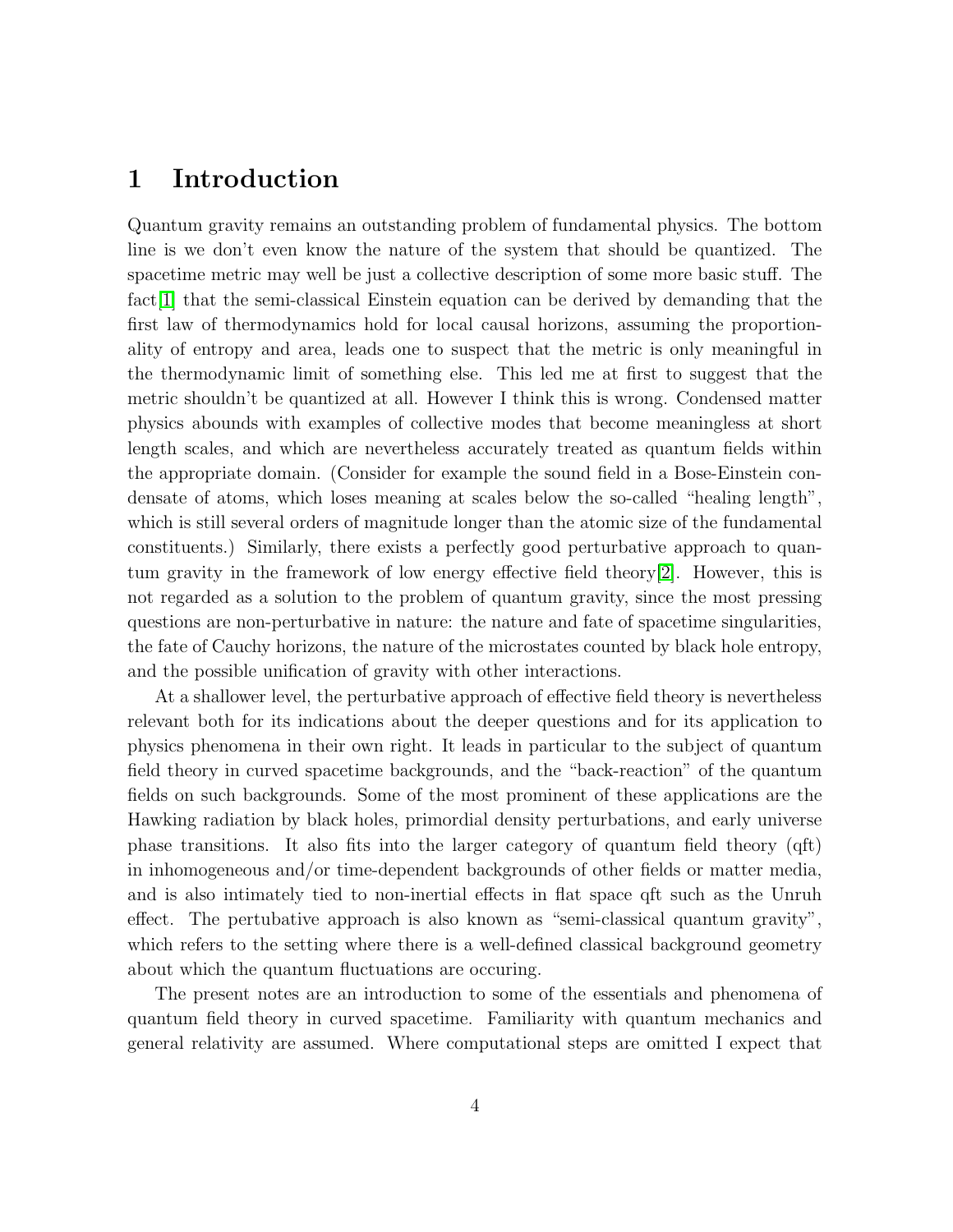the reader can fill these in as an exercise.

Given the importance of the subject, it is curious that there are not very many books dedicated to it. The standard reference by Birrell and Davies[\[3\]](#page-53-3) was published twenty years ago, and another monograph by Grib, Mamaev, and Mostapanenko[\[4\]](#page-54-0), half of which addresses strong background field effects in flat spacetime, was published two years earlier originally in Russian and then in English ten years ago. Two books with a somewhat more limited scope focusing on fundamentals with a mathematically rigorous point of view are those by Fulling [\[5\]](#page-54-1) and Wald  $[6]$ . This year DeWitt  $[7]$  published a comprehensive two volume treatise with a much wider scope but including much material on quantum fields in curved spacetime. A number of review articles (see e.g. [\[8,](#page-54-4) [9,](#page-54-5) [10,](#page-54-6) [11,](#page-54-7) [12,](#page-54-8) [13\]](#page-54-9)) and many shorter introductory lecture notes (see e.g. [\[14,](#page-54-10) [15,](#page-54-11) [16\]](#page-54-12)) are also available. For more information on topics not explicitly referenced in the text of these notes the above references should be consulted.

In these notes the units are chosen with  $c = 1$  but  $\hbar$  and G are kept explicit. The spacetime signature is  $(+---)$ . Please send corrections if you find things here that are wrong.

## <span id="page-4-0"></span>2 Planck length and black hole thermodynamics

Thanks to a scale separation it is useful to distinguish quantum field theory in a curved background spacetime (qftcs) from true quantum gravity (qg). Before launching into the qftcs formalism, it seems worthwhile to have a quick look at some of the interesting issues that qftcs is concerned with.

## <span id="page-4-1"></span>2.1 Planck length

It is usually presumed that the length scale of quantum gravity is the Planck length  $L_P = (\hbar G/c^3)^{1/2} \approx 10^{-33}$  cm. The corresponding energy scale is  $10^{19}$  GeV. Recent "braneworld scenarios", in which our 4d world is a hypersurface in a higher dimensional spacetime, put the scale of quantum gravity much lower, at around a TeV, corresponding to  $L_{\text{TeV}} = 10^{16} L_P \approx 10^{-17}$  cm. In either case, there is plenty of room for applicability of qftcs. (On the other hand, we are much closer to seeing true qg effects in TeV scale qg. For example we might see black hole creation and evaporation in cosmic rays or accelerators.)

Here I will assume Planck scale qg, and look at some dimensional analysis to give a feel for the phenomena. First, how should we think of the Planck scale? The Hilbert-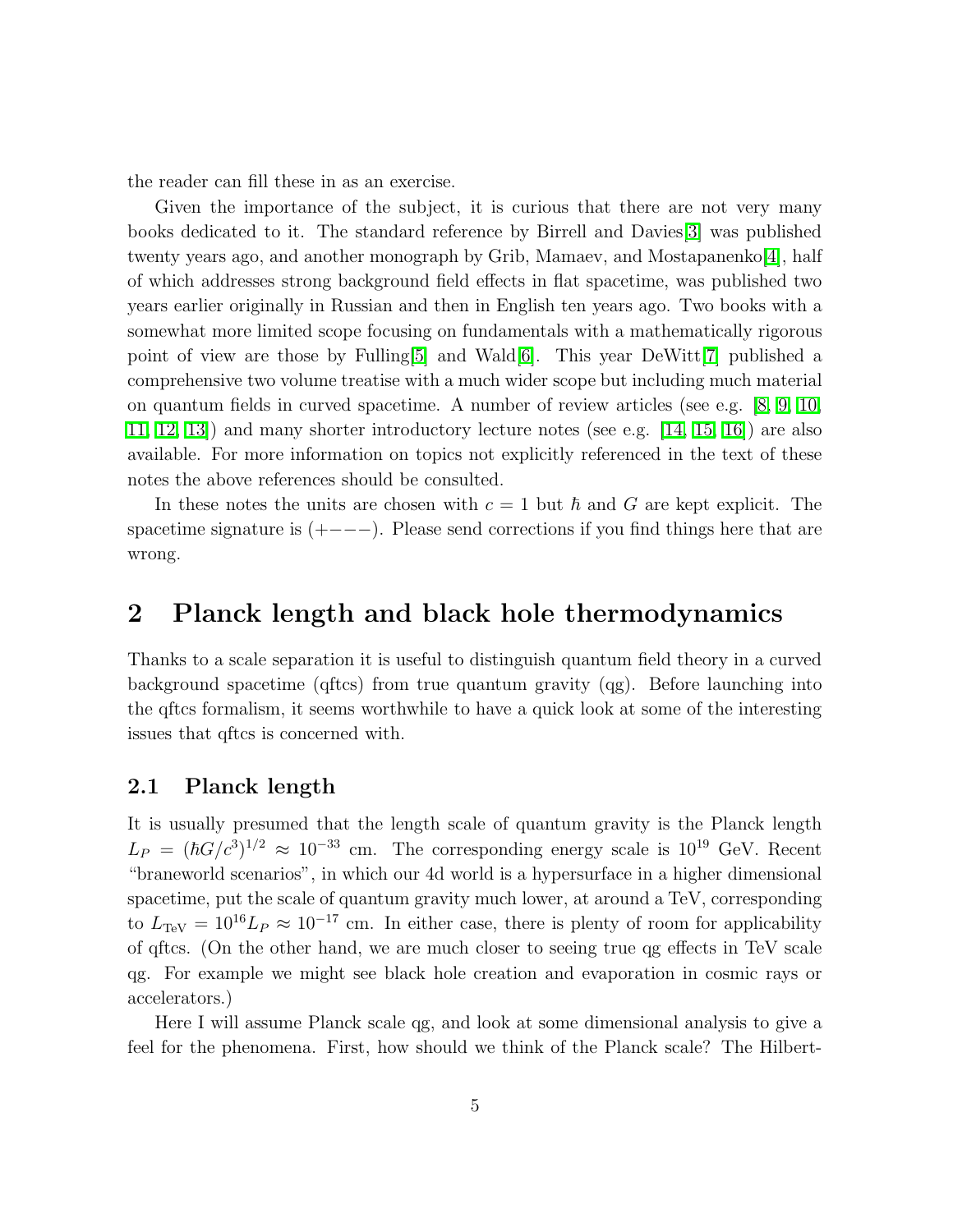Einstein action is  $S_{HE} = (\hbar/16\pi L_P^2) \int d^4x |g|^{1/2}R$ . For a spacetime region with radius of curvature L and 4-volume  $L^4$  the action is  $\sim \hbar (L/L_P)^2$ . This suggests that quantum curvature fluctuations with radius less than the Planck length  $L \lesssim L_P$  are unsuppressed.

Another way to view the significance of the Planck length is as the minimum localization length  $\Delta x$ , in the sense that if  $\Delta x < L_P$  a black hole swallows the  $\Delta x$ . To see this, note that the uncertainty relation  $\Delta x \Delta p \geq \hbar/2$  implies  $\Delta p \geq \hbar/\Delta x$  which implies  $\Delta E \ge \hbar c/\Delta x$ . Associated with this uncertain energy is a Schwarzschild radius  $R_s(\Delta x) = 2G\Delta M/c^2 = 2G\Delta E/c^4$ , hence quantum mechanics and gravity imply  $R_s(\Delta x) \gtrsim L_P^2/\Delta x$ . The uncertain  $R_s(\Delta x)$  is less than  $\Delta x$  only if  $\Delta x \gtrsim L_P$ .

## <span id="page-5-0"></span>2.2 Hawking effect

Before Hawking, spherically symmetric, static black holes were assumed to be completely inert. In fact, it seems more natural that they can decay, since there is no conservation law preventing that. The decay is quantum mechanical, and thermal: Hawking found that a black hole radiates at a temperature proportional to  $\hbar$ ,  $T_H = (\hbar/2\pi)\kappa$ , where  $\kappa$ is the surface gravity. The fact that the radiation is thermal is even natural, for *what else could it be*? The very nature of the horizon is a causal barrier to information, and yet the Hawking radiation emerges from just outside the horizon. Hence there can be no information in the Hawking radiation, save for the mass of the black hole which is visible on the outside, so it must be a maximum entropy state, i.e. a thermal state with a temperature determined by the black hole mass.

For a Schwarzschild black hole  $\kappa = 1/4GM = 1/2R_s$ , so the Hawking temperature is inversely proportional to the mass. This implies a thermal wavelength  $\lambda_H = 8\pi^2 R_s$ , a purely geometrical relationship which indicates two things. First, although the emission process involves quantum mechanics, its "kinematics" is somehow classical. Second, as long as the Schwarzschild radius is much longer than the Planck length, it should be possible to understand the Hawking effect using only qftcs, i.e. semi-classical qg. (Actually one must also require that the back-reaction is small, in the sense that the change in the Hawking temperature due to the emission of a single Hawking quantum is small. This fails to hold for for a very nearly extremal black hole[\[17\]](#page-54-13).)

A Planck mass ( $\sim 10^{-5}$  gm) black hole—if it could be treated semi-classically would have a Schwarzschild radius of order the Planck length ( $\sim 10^{-33}$  cm) and a Hawking temperature of order the Planck energy ( $\sim 10^{19}$  GeV). From this the Hawking temperatures for other black holes can be found by scaling. A solar mass black hole has a Schwarzschild radius  $R_s \sim 3$  km hence a Hawking temperature  $\sim 10^{-38}$  times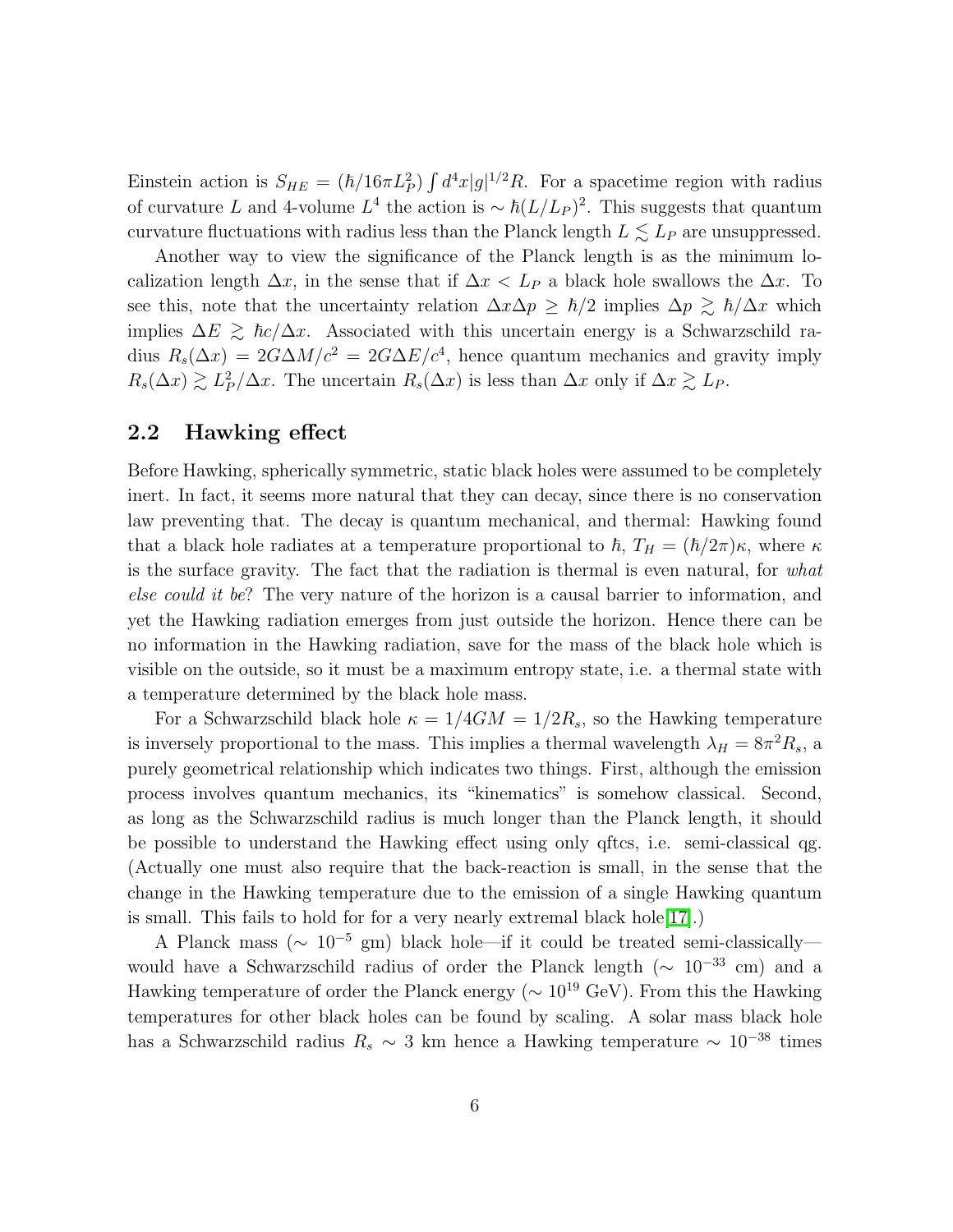smaller than the Planck energy, i.e.  $10^{-19}$  GeV. Evaluated more carefully it works out to  $T_H \sim 10^{-7}$  K. For a mini black hole of mass  $M = 10^{15}$  gm one has  $R_s \sim 10^{-13}$  cm and  $T_H \sim 10^{11}$ K ~ 10 MeV.

The "back reaction", i.e. the response of the spacetime metric to the Hawking process, should be well approximated by the semi-classical Einstein equation  $G_{\mu\nu}$  =  $8\pi G\langle T_{\mu\nu}\rangle$  provided it is a small effect. To assess the size, we can compare the stress tensor to the background curvature near the horizon (not to  $G_{\mu\nu}$ , since that vanishes in the background). The background Riemann tensor components are  $\sim 1/R_s^2$  (in suitable freely falling reference frame), while for example the energy density is  $\sim T_H^4/\hbar^3 \sim \hbar/R_s^4$ . Hence  $G\langle T_{\mu\nu} \rangle \sim \hbar G/R_s^4 = (L_P/R_s)^2 R_s^{-2}$ , which is much less than the background curvature provided  $R_s \gg L_P$ , i.e. provided the black hole is large compared to the Planck length.

Although a tiny effect for astrophysical black holes, the Hawking process has a profound implication: black holes can "evaporate". How long does one take to evaporate? It emits roughly one Hawking quantum per light crossing time, hence  $dM/dt \sim T_H/R_S \sim$  $\hbar/R_S^2 \sim \hbar/G^2M^2$ . In Planck units  $\hbar = c = G = 1$ , we have  $dM/dt \sim M^{-2}$ . Integration yields the lifetime  $\sim M^3 \sim (R_s/L_P)^2 R_S$ . For the 10<sup>15</sup> gm, 10<sup>-13</sup> cm black hole mentioned earlier we have  $(10^{20})^2 10^{-13}$ cm =  $10^{27}$  cm, which is the age of the universe. Hence a black hole of that mass in the early universe would be explosively ending its life now. These are called "primordial black holes" (pbh's). None have been knowingly observed so far, nor their detritus, which puts limits on the present density of pbh's (see for example the references in [\[18\]](#page-55-0)). However, it has been suggested [18] that they might nevertheless be the source of the highest energy ( $\sim 3 \times 10^{20}$  eV) cosmic rays. Note that even if pbh's were copiously produced in the early universe, their initial number density could easily have been inflated away if they formed before inflation.

## <span id="page-6-0"></span>2.3 Black hole entropy

How about the black hole entropy? The thermodynamic relation  $dM = T_H dS$  $(\hbar/8\pi GM)dS$  (for a black hole with no angular momentum or charge) implies  $S_{BH}$  =  $4\pi GM^2/\hbar = A_H/4L_P^2$ , where  $A_H = 4\pi R_S^2$  is the black hole horizon area. What is this huge entropy? What microstates does it count?

Whatever the microstates may be,  $S_{BH}$  is the lower bound for the entropy emitted to the outside world as the black hole evaporates, i.e. the minimal missing information brought about by the presence of the black hole. By sending energy into a black hole one could make it last forever, emitting an arbitrarily large amount of entropy, so it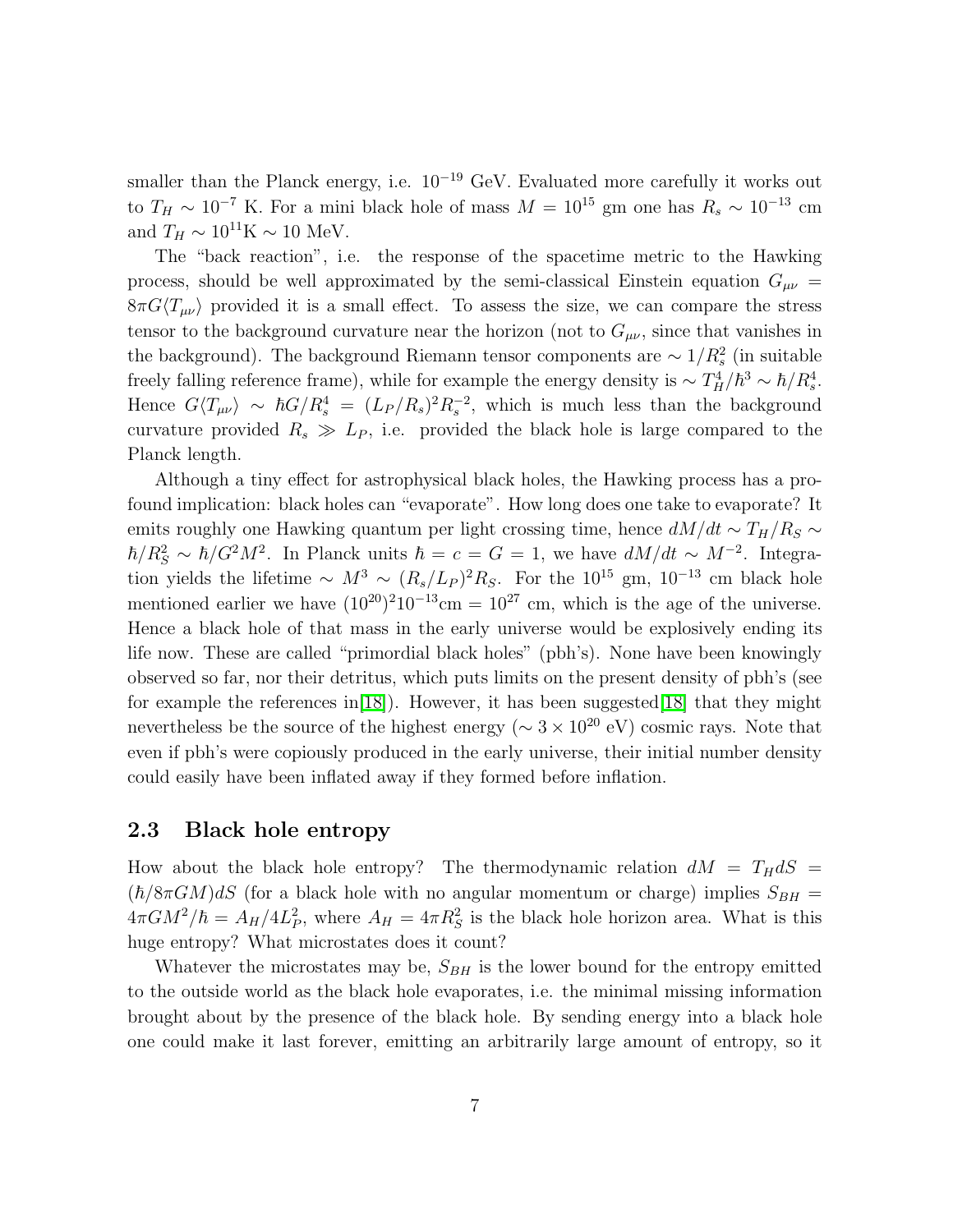only makes sense to talk about the minimal entropy. This lower bound is attained when the black hole evaporates reversibly into a thermal bath at a temperature infinitesimally below  $T_H$ . (Evaporation into vacuum is irreversible, so the total entropy of the outside increases even more[\[19\]](#page-55-1),  $S_{\text{emitted}} \sim (4/3)S_{BH}$ .) This amounts to a huge entropy increase. The only way out of this conclusion would be if the semi-classical analysis breaks down for some reason...which is suspected by many, not including me.

The so-called "information paradox" refers to the loss of information associated with this entropy increase when a black hole evaporates, as well as to the loss of any other information that falls into the black hole. I consider it no paradox at all, but many think it is a problem to be avoided at all costs. I think this viewpoint results from missing the strongly non-perturbative role of quantum gravity in evolving the spacetime into and beyond the classically singular region, whether by generating baby universes or otherwise (see section [6.3.12](#page-43-0) for more discussion of this point). Unfortunately it appears unlikely that semi-classical qg can "prove" that information is or is not lost, though people have tried hard. For it not to be lost there would have to be subtle effects not captured by semi-classical qg, yet in a regime where semi-classical description "should" be the whole story at leading order.

# <span id="page-7-0"></span>3 Harmonic oscillator

One can study a lot of interesting issues with free fields in curved spacetime, and I will restrict entirely to that case except for a brief discussion. Free fields in curved spacetime are similar to collections of harmonic oscillators with time-dependent frequencies. I will therefore begin by developing the properties of a one-dimensional quantum harmonic oscillator in a formalism parallel to that used in quantum field theory.

<span id="page-7-1"></span>The action for a particle of mass m moving in a time dependent potential  $V(x, t)$  in one dimension takes the form

$$
S = \int dt L \qquad L = \frac{1}{2}m\dot{x}^2 - V(x,t) \qquad (3.1)
$$

from which follows the equation of motion  $m\ddot{x} = -\partial_x V(x, t)$ . Canonical quantization proceeds by (i) defining the momentum conjugate to x,  $p = \partial L/\partial \dot{x} = m\dot{x}$ , (ii) replacing x and p by operators  $\hat{x}$  and  $\hat{p}$ , and (iii) imposing the canonical commutation relations  $[\hat{x}, \hat{p}] = i\hbar$ . The operators are represented as hermitian linear operators on a Hilbert space, the hermiticity ensuring that their spectrum is real as befits a quantity whose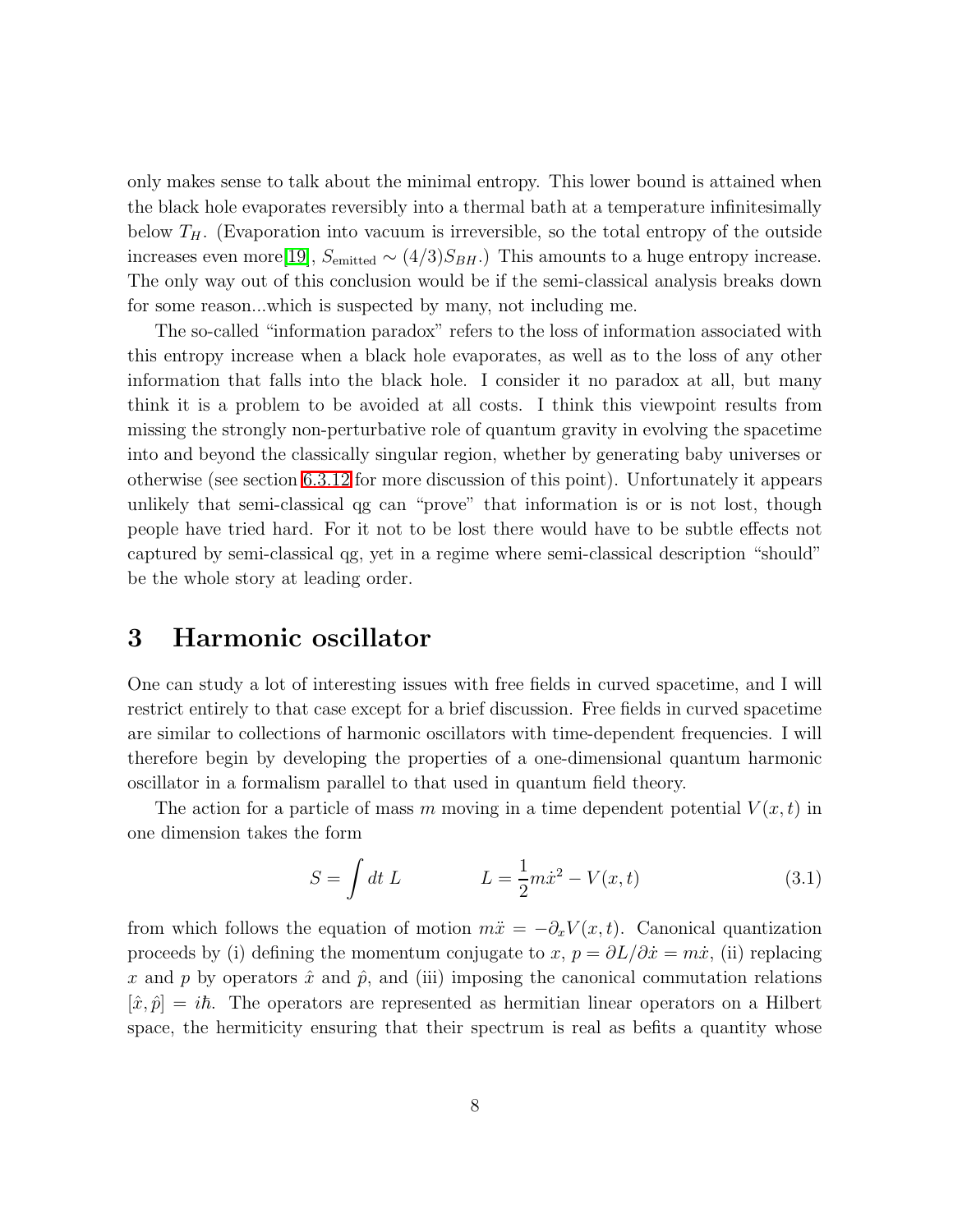classical correspondent is a real number.<sup>1</sup> In the Schrödinger picture the state is timedependent, and the operators are time-independent. In the position representation for example the momentum operator is given by  $\hat{p} = -i\hbar\partial_x$ . In the Heisenberg picture the state is time-independent while the operators are time-dependent. The commutation relation then should hold at each time, but this is still really only one commutation relation since the the equation of motion implies that if it holds at one initial time it will hold at all times. In terms of the position and velocity, the commutation relation(s) in the Heisenberg picture take the form

<span id="page-8-0"></span>
$$
[x(t), \dot{x}(t)] = i\hbar/m.
$$
\n(3.2)

Here and from here on the hats distinguishing numbers from operators are dropped.

Specializing now to a harmonic oscillator potential  $V(x,t) = \frac{1}{2}m\omega^2(t)x^2$  the equation of motion takes the form

<span id="page-8-5"></span>
$$
\ddot{x} + \omega^2(t)x = 0.
$$
\n(3.3)

Consider now any operator solution  $x(t)$  to this equation. Since the equation is second order the solution is determined by the two hermitian operators  $x(0)$  and  $\dot{x}(0)$ , and since the equation is linear the solution is linear in these operators. It is convenient to trade the pair  $x(0)$  and  $\dot{x}(0)$  for a single time-independent non-hermitian operator a, in terms of which the solution is written as

<span id="page-8-4"></span><span id="page-8-1"></span>
$$
x(t) = f(t)a + \bar{f}(t)a^{\dagger}, \tag{3.4}
$$

where  $f(t)$  is a complex function satisfying the classical equation of motion,

$$
\ddot{f} + \omega^2(t)f = 0,\tag{3.5}
$$

 $\bar{f}$  is the complex conjugate of f, and  $a^{\dagger}$  is the hermitian conjugate of a. The commutation relations [\(3.2\)](#page-8-0) take the form

$$
\langle f, f \rangle [a, a^{\dagger}] = 1,\tag{3.6}
$$

<span id="page-8-2"></span>where the bracket notation is defined by

<span id="page-8-3"></span>
$$
\langle f, g \rangle = (im/\hbar) \Big( \bar{f} \partial_t g - (\partial_t \bar{f}) g \Big). \tag{3.7}
$$

<sup>&</sup>lt;sup>1</sup>In a more abstract algebraic approach, one does not require at this stage a representation but rather requires that the quantum variables are elements of an algebra equipped with a star operation satisfying certain axioms. For quantum mechanics the algebraic approach is no different from the concrete representation approach, however for quantum fields the more general algebraic approach turns out to be necessary to have sufficient generality. In these lectures I will ignore this distinction. For an introduction to the algebraic approach in the context of quantum fields in curved spacetime see [\[6\]](#page-54-2). For a comprehensive treatment of the algebraic approach to quantum field theory see [\[20\]](#page-55-2).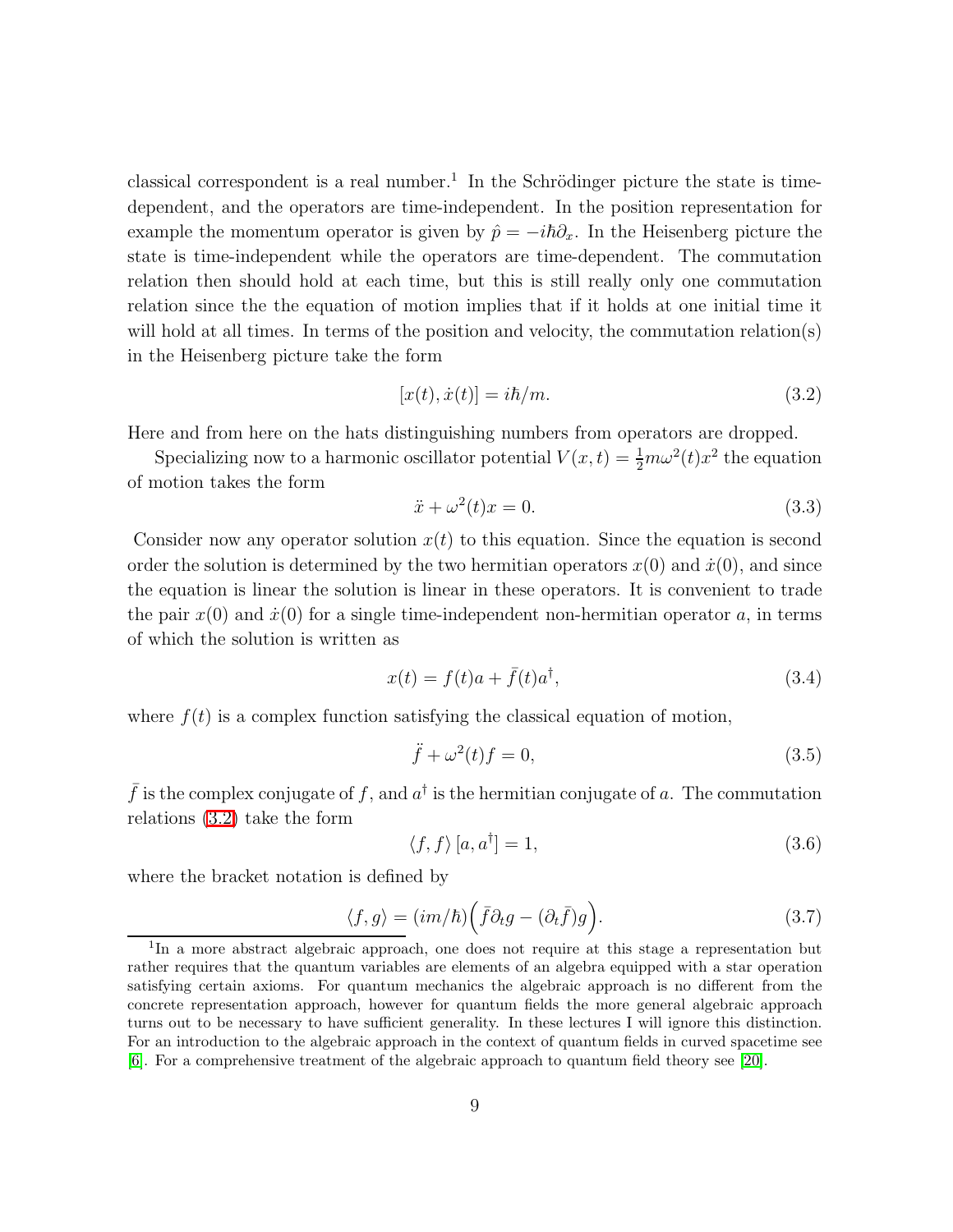If the functions f and g are solutions to the harmonic oscillator equation  $(3.5)$ , then the bracket  $(3.7)$  is independent of the time t at which the right hand side is evaluated, which is consistent with the assumed time independence of a.

Let us now assume that the solution f is chosen so that the real number  $\langle f, f \rangle$  is positive. Then by rescaling  $f$  we can arrange to have

<span id="page-9-1"></span>
$$
\langle f, f \rangle = 1. \tag{3.8}
$$

In this case the commutation relation [\(3.6\)](#page-8-3) becomes

<span id="page-9-2"></span>
$$
[a, a^{\dagger}] = 1,\tag{3.9}
$$

the standard relation for the harmonic oscillator raising and lowering operators. Using the bracket with the operator  $x$  we can pluck out the raising and lowering operators from the position operator,

<span id="page-9-0"></span>
$$
a = \langle f, x \rangle, \qquad a^{\dagger} = -\langle \bar{f}, x \rangle. \tag{3.10}
$$

Since both f and x satisfy the equation of motion, the brackets in  $(3.10)$  are time independent as they must be.

A Hilbert space representation of the operators can be built by introducing a state  $|0\rangle$  defined to be normalized and satisfying  $a|0\rangle = 0$ . For each n, the state  $|n\rangle =$  $(1/\sqrt{n!})$  $(a^{\dagger})^n |0\rangle$  is a normalized eigenstate of the number operator  $N = a^{\dagger}a$  with eigenvalue  $n$ . The span of all these states defines a Hilbert space of "excitations" above the state  $|0\rangle$ .

So far the solution  $f(t)$  is arbitrary, except for the normalization condition [\(3.8\)](#page-9-1). A change in  $f(t)$  could be accompanied by a change in a that keeps the solution  $x(t)$ unchanged. In the special case of a constant frequency  $\omega(t) = \omega$  however, the energy is conserved, and a special choice of  $f(t)$  is selected if we require that the state  $|0\rangle$  be the ground state of the Hamiltonian. Let us see how this comes about.

<span id="page-9-3"></span>For a general  $f$  we have

$$
H = \frac{1}{2}m\dot{x}^2 + \frac{1}{2}m\omega^2 x^2
$$
\n
$$
= \frac{1}{2}m\left[ (\dot{f}^2 + \omega^2 f^2)aa + (\dot{f}^2 + \omega^2 f^2)^* a^\dagger a^\dagger + (|\dot{f}|^2 + \omega^2 |f|^2)(aa^\dagger + a^\dagger a) \right]. (3.12)
$$
\n(3.13)

Thus

$$
H|0\rangle = \frac{1}{2}m(\dot{f}^2 + \omega^2 f^2)^* a^\dagger a^\dagger |0\rangle + (|\dot{f}|^2 + \omega^2 |f|^2)|0\rangle, \tag{3.13}
$$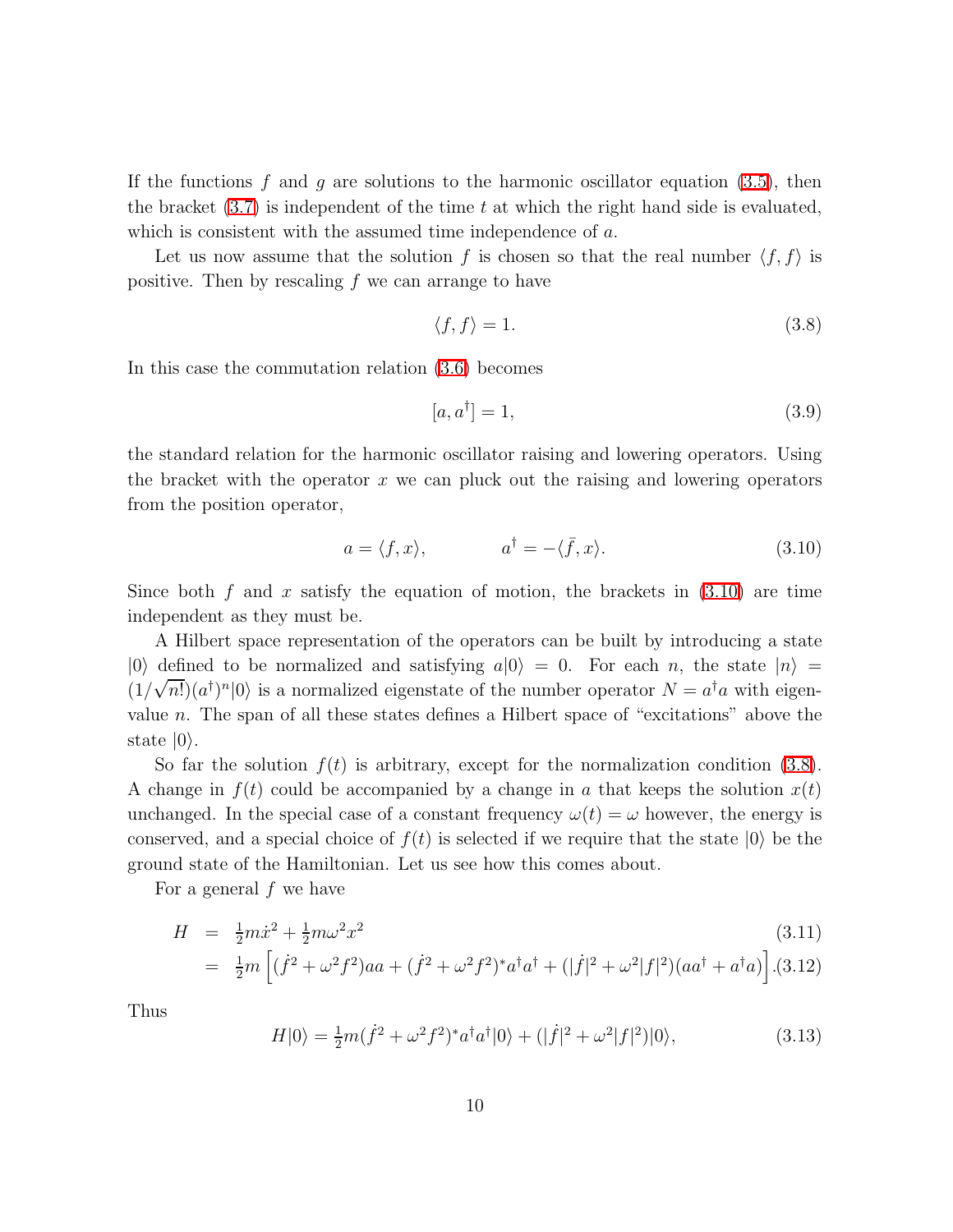where the commutation relation [\(3.9\)](#page-9-2) was used in the last term. If  $|0\rangle$  is to be an eigenstate of  $H$ , the first term must vanish, which requires

<span id="page-10-1"></span>
$$
\dot{f} = \pm i\omega f. \tag{3.14}
$$

For such an  $f$  the norm is

$$
\langle f, f \rangle = \pm \frac{2m\omega}{\hbar} |f|^2,\tag{3.15}
$$

hence the positivity of the normalization condition  $(3.8)$  selects from  $(3.14)$  the minus sign. This yields what is called the normalized *positive frequency* solution to the equation of motion, defined by

<span id="page-10-2"></span>
$$
f(t) = \sqrt{\frac{\hbar}{2m\omega}} e^{-i\omega t}
$$
 (3.16)

up to an arbitrary constant phase factor.

With  $f$  given by  $(3.16)$  the Hamiltonian  $(3.12)$  becomes

$$
H = \frac{1}{2}\hbar\omega(aa^{\dagger} + a^{\dagger}a) \tag{3.17}
$$

$$
= \hbar\omega(N+\frac{1}{2}), \tag{3.18}
$$

where the commutation relation [\(3.9\)](#page-9-2) was used in the last step. The spectrum of the number operator is the non-negative integers, hence the minimum energy state is the one with  $N = 0$ , and "zero-point energy"  $\hbar \omega/2$ . This is just the state  $|0\rangle$  annihilated by a as defined above. If any function other than [\(3.16\)](#page-10-2) is chosen to expand the position operator as in  $(3.4)$ , the state annihilated by a is not the ground state of the oscillator.

Note that although the mean value of the position is zero in the ground state, the mean of its square is

<span id="page-10-3"></span>
$$
\langle 0|x^2|0\rangle = \hbar/2m\omega.
$$
\n(3.19)

<span id="page-10-0"></span>This characterizes the "zero-point fluctuations" of the position in the ground state.

# 4 Quantum scalar field in curved spacetime

Much of interest can be done with a scalar field, so it suffices for an introduction. The basic concepts and methods extend straightforwardly to tensor and spinor fields. To being with let's take a spacetime of arbitrary dimension D, with a metric  $g_{\mu\nu}$  of signature (+ – · · · –). The action for the scalar field  $\varphi$  is

$$
S = \int d^D x \sqrt{|g|} \frac{1}{2} \left( g^{\mu\nu} \partial_\mu \varphi \partial_\nu \varphi - (m^2 + \xi R) \varphi^2 \right), \tag{4.1}
$$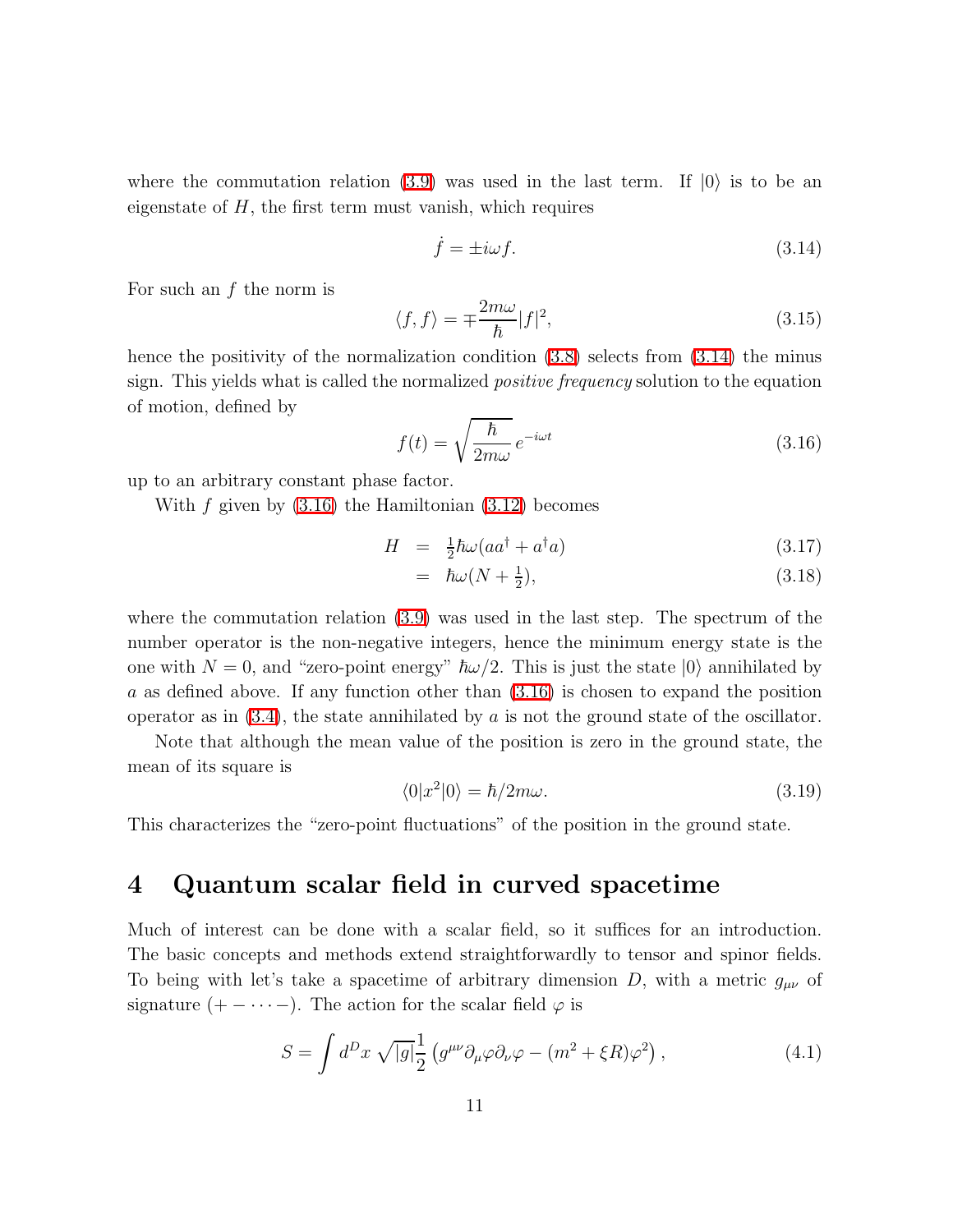<span id="page-11-2"></span>for which the equation of motion is

$$
\left(\Box + m^2 + \xi R\right)\varphi = 0, \qquad \qquad \Box = |g|^{-1/2}\partial_\mu |g|^{1/2}g^{\mu\nu}\partial_\nu. \tag{4.2}
$$

(With  $\hbar$  explicit, the mass m should be replaced by  $m/\hbar$ , however we'll leave  $\hbar$  implicit here.) The case where the coupling  $\xi$  to the Ricci scalar R vanishes is referred to as "minimal coupling", and that equation is called the *Klein-Gordon* (KG) equation. If also the mass  $m$  vanishes it is called the "massless, minimally coupled scalar". Another special case of interest is "conformal coupling" with  $m = 0$  and  $\xi = (D-2)/4(D-1)$ .

## <span id="page-11-0"></span>4.1 Conformal coupling

Let me pause briefly to explain the meaning of conformal coupling since it comes up often in discussions of quantum fields in curved spacetime, primarily either because Robertson-Walker metrics are conformally flat or because all two-dimensional metrics are conformally flat. Consider making a position dependent conformal transformation of the metric:

<span id="page-11-1"></span>
$$
\widetilde{g}_{\mu\nu} = \Omega^2(x) g_{\mu\nu},\tag{4.3}
$$

which induces the changes

$$
\tilde{g}^{\mu\nu} = \Omega^{-2}(x)g^{\mu\nu}, \qquad |\tilde{g}|^{1/2} = \Omega^{D}(x)|g|^{1/2}, \qquad |\tilde{g}|^{1/2}\tilde{g}^{\mu\nu} = \Omega^{D-2}(x)|g|^{1/2}g^{\mu\nu}, \qquad (4.4)
$$

$$
\widetilde{R} = \widetilde{g}^{\mu\nu}\widetilde{R}_{\mu\nu} = \Omega^{-2}\Big(R - 2(D - 1)\square\ln\Omega - (D - 1)(D - 2)g^{\alpha\beta}(\ln\Omega)_{,\alpha}(\ln\Omega)_{,\beta}\Big). \tag{4.5}
$$

In  $D = 2$  dimensions, the action is simply invariant in the massless, minimally coupled case without any change of the scalar field:  $S[\varphi, g] = S[\varphi, \tilde{g}]$ . In any other dimension, the kinetic term is invariant under a conformal transformation with a *constant* Ω if we ac-company the metric change [\(4.3\)](#page-11-1) with a change of the scalar field,  $\tilde{\varphi} = \Omega^{(2-D)/2}\varphi$ . (This scaling relation corresponds to the fact that the scalar field has dimension  $[\text{length}]^{(2-D)/2}$ since the action must be dimensionless after factoring out an overall  $\hbar$ .) For a nonconstant  $\Omega$  the derivatives in the kinetic term ruin the invariance in general. However it can be shown that the action is invariant (up to a boundary term) if the coupling constant  $\xi$  is chosen to have the special value given in the previous paragraph, i.e.  $S[\varphi, g] = S[\tilde{\varphi}, \tilde{g}]$ . In  $D = 4$  dimensions that value is  $\xi = 1/6$ .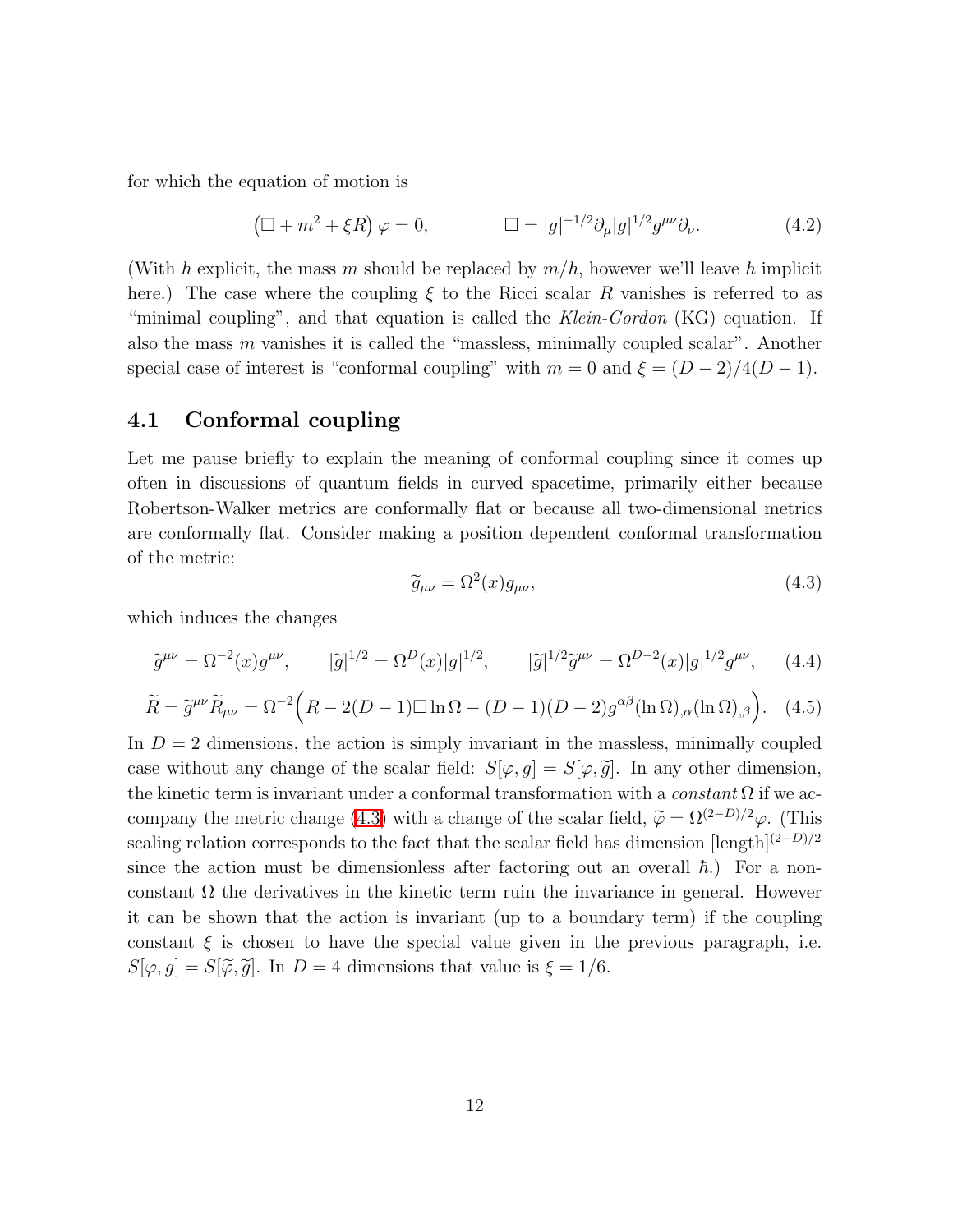## <span id="page-12-0"></span>4.2 Canonical quantization

To canonically quantize we first pass to the Hamiltonian description. Separating out a time coordinate  $x^0, x^\mu = (x^0, x^i)$ , we can write the action as

$$
S = \int dx^0 L, \qquad L = \int d^{D-1}x \mathcal{L}.
$$
 (4.6)

<span id="page-12-3"></span>The canonical momentum at a time  $x^0$  is given by

$$
\pi(\underline{x}) = \frac{\delta L}{\delta\left(\partial_0\varphi(\underline{x})\right)} = |g|^{1/2} g^{\mu 0} \partial_\mu\varphi(\underline{x}) = |h|^{1/2} n^\mu \partial_\mu\varphi(\underline{x}).\tag{4.7}
$$

Here <u>x</u> labels a point on a surface of constant  $x^0$ , the  $x^0$  argument of  $\varphi$  is suppressed,  $n^{\mu}$  is the unit normal to the surface, and h is the determinant of the induced spatial metric  $h_{ij}$ . To quantize, the field  $\varphi$  and its conjugate momentum  $\varphi$  are now promoted to hermitian operators<sup>2</sup> and required to satisfy the canonical commutation relation,

<span id="page-12-1"></span>
$$
[\varphi(\underline{x}), \pi(\underline{y})] = i\hbar \delta^{D-1}(\underline{x}, \underline{y})
$$
\n(4.8)

It is worth noting that, being a variational derivative, the conjugate momentum is a density of weight one, and hence the Dirac delta function on the right hand side of [\(4.8\)](#page-12-1) is a density of weight one in the second argument. It is defined by the property  $\int d^{D-1}y \ \delta^{D-1}(\underline{x},y)f(y) = f(\underline{x})$  for any scalar function f, without the use of a metric volume element.

<span id="page-12-2"></span>In analogy with the bracket [\(3.7\)](#page-8-2) defined for the case of the harmonic oscillator, one can form a conserved bracket from two complex solutions to the scalar wave equation  $(4.2),$  $(4.2),$ 

$$
\langle f, g \rangle = \int_{\Sigma} d\Sigma_{\mu} j^{\mu}, \qquad j^{\mu}(f, g) = (i/\hbar)|g|^{1/2} g^{\mu\nu} \left( \overline{f} \partial_{\nu} g - (\partial_{\nu} \overline{f}) g \right). \tag{4.9}
$$

This bracket is sometimes called the *Klein-Gordon inner product*, and  $\langle f, f \rangle$  the *Klein-Gordon norm* of f. The current density  $j^{\mu}(f, g)$  is divergenceless  $(\partial_{\mu}j^{\mu} = 0)$  when the functions f and g satisfy the KG equation  $(4.2)$ , hence the value of the integral in  $(4.9)$  is independent of the spacelike surface  $\Sigma$  over which it is evaluated, provided the functions vanish at spatial infinity. The KG inner product satisfies the relations

$$
\langle f, g \rangle = -\langle \overline{f}, \overline{g} \rangle = \langle g, f \rangle, \qquad \langle f, \overline{f} \rangle = 0 \qquad (4.10)
$$

<span id="page-12-4"></span>Note that it is not positive definite.

<sup>2</sup>See footnote [1.](#page-7-1)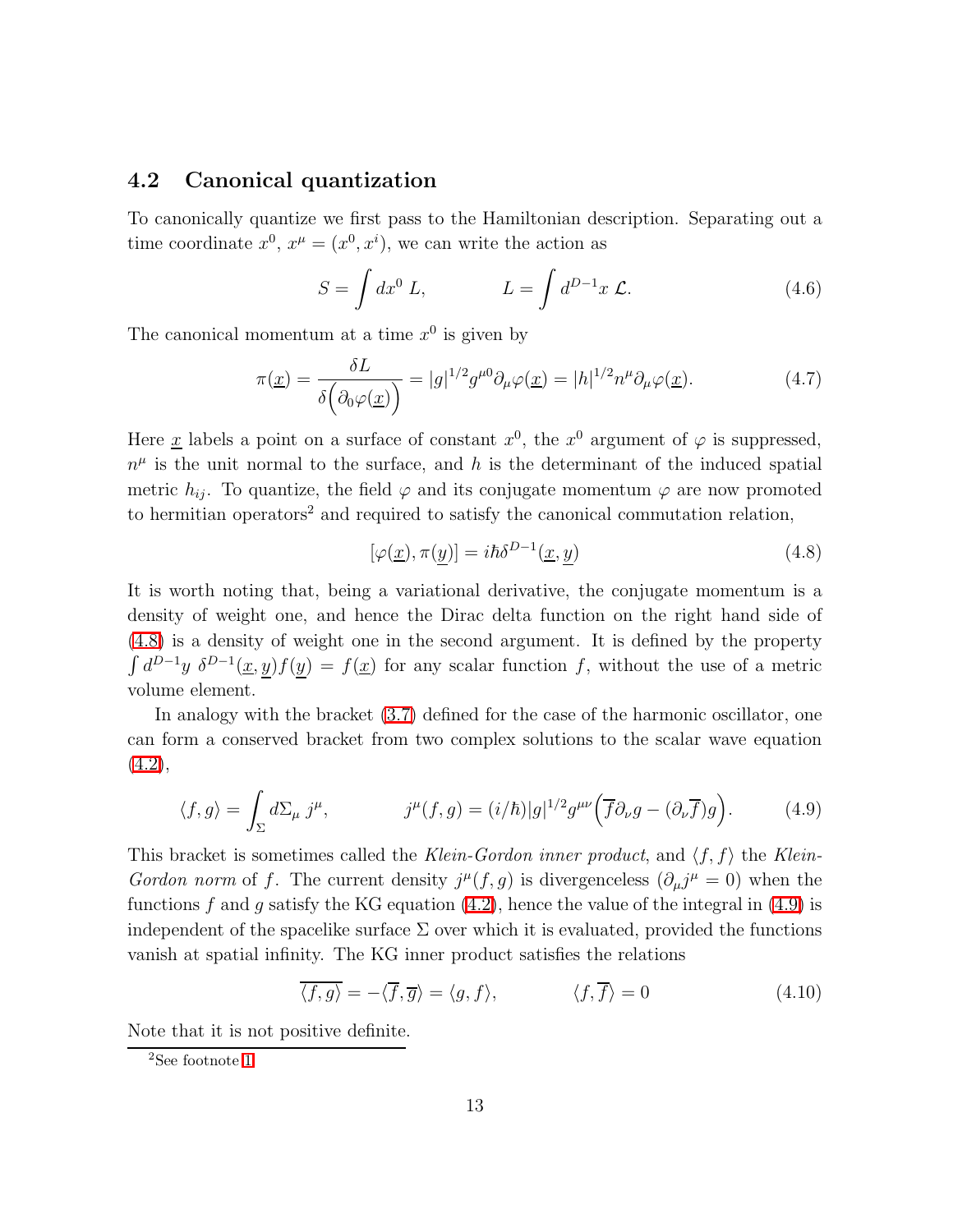## <span id="page-13-0"></span>4.3 Hilbert space

At this point it is common to expand the field operator in modes and to associate annihilation and creation operators with modes, in close analogy with the harmonic oscillator [\(3.4\)](#page-8-4), however instead I will begin with individual wave packet solutions. My reason is that in some situations there is no particularly natural set of modes, and none is needed to make physical predictions from the theory. (An illustration of this statement will be given in our treatment of the Hawking effect.) A mode decomposition is a basis in the space of solutions, and has no fundamental status.

In analogy with the harmonic oscillator case [\(3.10\)](#page-9-0), we define the annihilation operator associated with a complex classical solution  $f$  by the bracket of  $f$  with the field operator  $\varphi$ :

<span id="page-13-4"></span>
$$
a(f) = \langle f, \varphi \rangle \tag{4.11}
$$

Since both f and  $\varphi$  satisfy the wave equation,  $a(f)$  is well-defined, independent of the surface on which the bracket integral is evaluated. It follows from the above definition and the hermiticity of  $\varphi$  that the hermitian conjugate of  $a(f)$  is given by

<span id="page-13-2"></span>
$$
a^{\dagger}(f) = -a(\overline{f}). \tag{4.12}
$$

The canonical commutation relation [\(4.8\)](#page-12-1) together with the definition of the momentum [\(4.7\)](#page-12-3) imply that

<span id="page-13-1"></span>
$$
[a(f), a^{\dagger}(g)] = \langle f, g \rangle. \tag{4.13}
$$

<span id="page-13-3"></span>The converse is also true, in the sense that if  $(4.13)$  holds for all solutions f and g, then the canonical commutation relation holds. Using [\(4.12\)](#page-13-2), we immediately obtain the similar relations

$$
[a(f), a(g)] = -\langle f, \overline{g} \rangle, \qquad [a^{\dagger}(f), a^{\dagger}(g)] = -\langle \overline{f}, g \rangle \qquad (4.14)
$$

If f is a positive norm solution with unit norm  $\langle f, f \rangle = 1$ , then  $a(f)$  and  $a^{\dagger}(f)$  satisfy the usual commutation relation for the raising and lowering operators for a harmonic oscillator,  $[a(f), a^{\dagger}(f)] = 1$ . Suppose now that  $|\Psi\rangle$  is a normalized quantum state satisfying  $a(f)|\Psi\rangle = 0$ . Of course this condition does not specify the state, but rather only one aspect of the state. Nevertheless, for each n, the state  $|n, \Psi\rangle = (1/\sqrt{n!}) (a^{\dagger}(f))^n |\Psi\rangle$ is a normalized eigenstate of the number operator  $N(f) = a^{\dagger}(f)a(f)$  with eigenvalue n. The span of all these states defines a Fock space of  $f$ -wavepacket "n-particle excitations" above the state  $|\Psi\rangle$ .

If we want to construct the *full* Hilbert space of the field theory, how can we proceed? We should find a decomposition of the space of complex solutions to the wave equation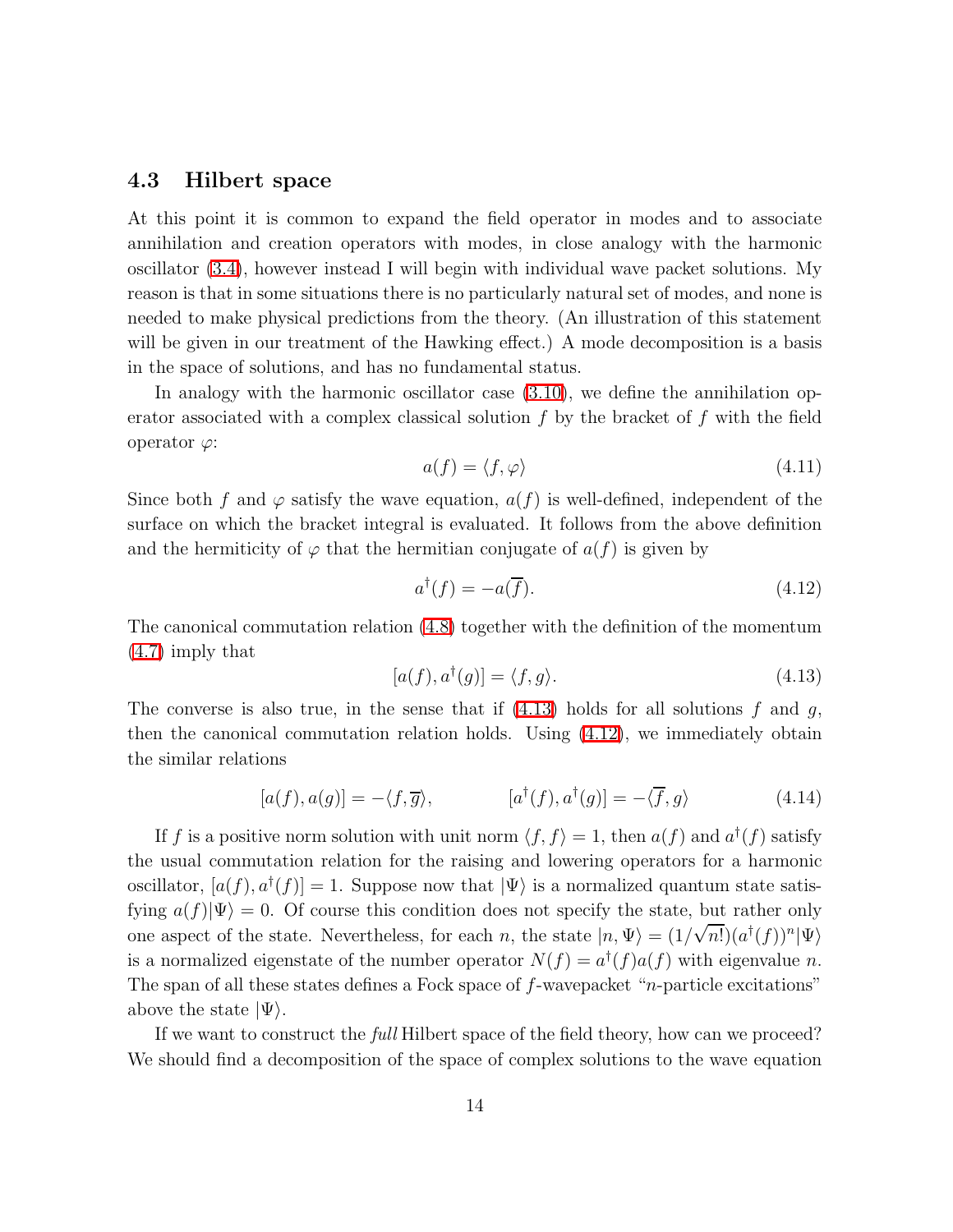S into a direct sum of a positive norm subspace  $S_p$  and its complex conjugate  $\overline{S_p}$ , such that all brackets between solutions from the two subspaces vanish. That is, we must find a direct sum decomposition

<span id="page-14-1"></span>
$$
S = S_p \oplus \overline{S_p} \tag{4.15}
$$

such that

<span id="page-14-2"></span>
$$
\langle f, f \rangle > 0 \qquad \forall f \in \mathcal{S}_p \tag{4.16}
$$

$$
\langle f, \overline{g} \rangle = 0 \qquad \forall f, g \in \mathcal{S}_p. \tag{4.17}
$$

The first condition implies that each f in  $S_p$  can be scaled to define its own harmonic oscillator sub-albegra as in the previous paragraph. The second condition implies, ac-cording to [\(4.14\)](#page-13-3), that the annihilators and creators for f and g in the subspace  $S_p$ commute amongst themselves:  $[a(f), a(g)] = 0 = [a^{\dagger}(f), a^{\dagger}(g)].$ 

Given such a decompostion a total Hilbert space for the field theory can be defined as the space of finite norm sums of possibly infinitely many states of the form  $a^{\dagger}(f_1)\cdots a^{\dagger}(f_n)|0\rangle$ , where  $|0\rangle$  is a state such that  $a(f)|0\rangle = 0$  for all f in  $S_p$ , and all  $f_1, \ldots, f_n$  are in  $S_p$ . The state  $|0\rangle$  is called a *Fock vacuum*. It depends on the decomposition [\(4.15\)](#page-14-1), and in general is not the ground state (which is not even well defined unless the background metric is globally static). The representation of the field operator on this Fock space is hermitian and satisfies the canonical commutation relations.

### <span id="page-14-0"></span>4.4 Flat spacetime

Now let's apply the above generalities to the case of a massive scalar field in flat spacetime. In this setting a natural decomposition of the space of solutions is defined by positive and negative frequency with respect to a Minkowski time translation, and the corresponding Fock vacuum is the ground state. I summarize briefly since this is standard flat spacetime quantum field theory.

Because of the infinite volume of space, plane wave solutions are of course not normalizable. To keep the physics straight and the language simple it is helpful to introduce periodic boundary conditions, so that space becomes a large three-dimensional torus with circumferences L and volume  $V = L^3$ . The allowed wave vectors are then  $\mathbf{k} = (2\pi/L)\mathbf{n}$ , where the components of the vector **n** are integers. In the end we can always take the limit  $L \to \infty$  to obtain results for local quantities that are insensitive to this formal compactification.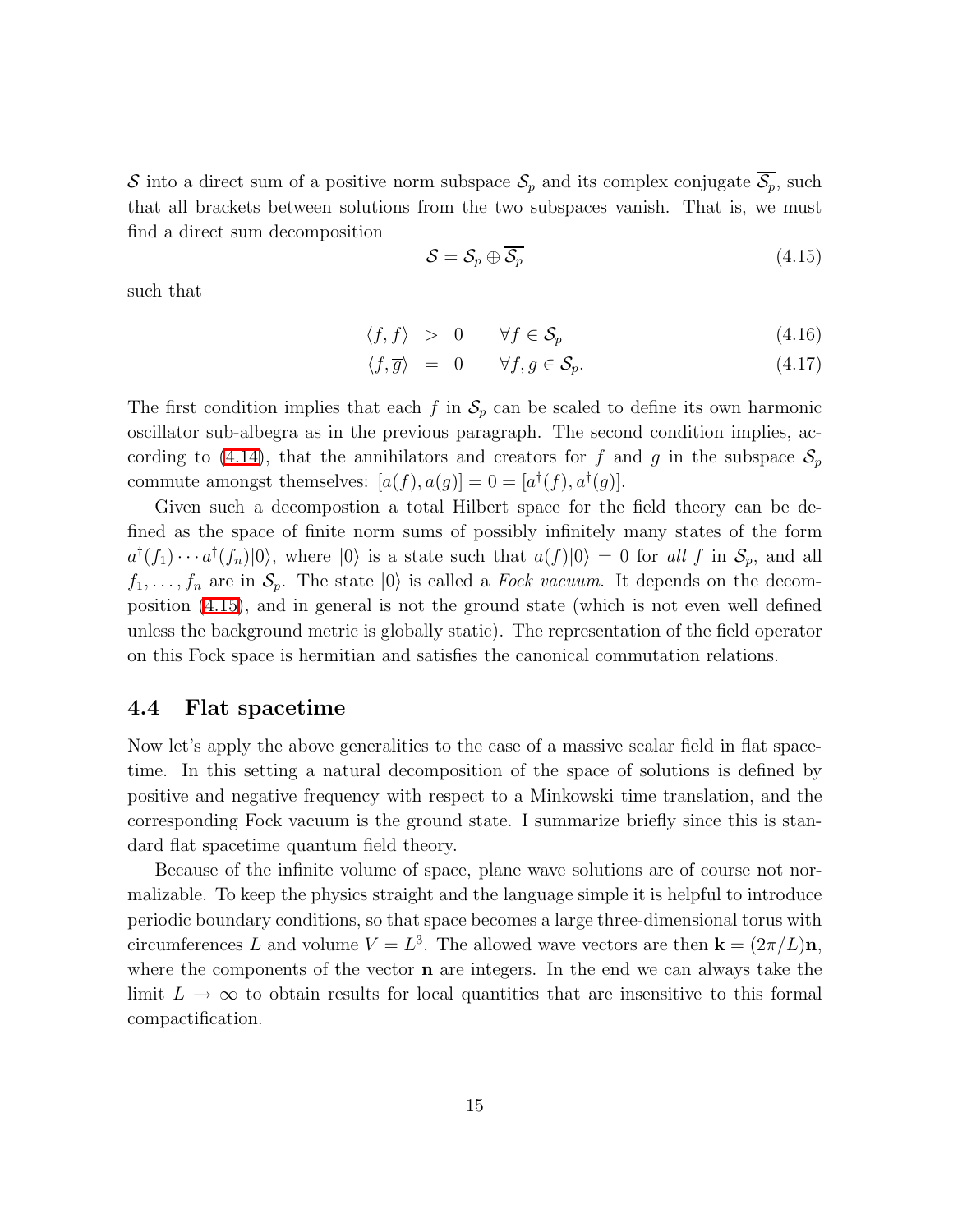A complete set of solutions ("modes") to the classical wave equation [\(4.2\)](#page-11-2) with  $\Box$ the flat space d'Alembertian and  $R = 0$  is given by

<span id="page-15-0"></span>
$$
f_{\mathbf{k}}(t,\mathbf{x}) = \sqrt{\frac{\hbar}{2V\omega(\mathbf{k})}}e^{-i\omega(\mathbf{k})t}e^{i\mathbf{k}\cdot\mathbf{x}}
$$
(4.18)

where

$$
\omega(\mathbf{k}) = \sqrt{\mathbf{k}^2 + m^2},\tag{4.19}
$$

together with the solutions obtained by replacing the positive frequency  $\omega(\mathbf{k})$  by its negative,  $-\omega(\mathbf{k})$ . The brackets between these solutions satisfy

<span id="page-15-1"></span>
$$
\langle f_{\mathbf{k}}, f_{\mathbf{l}} \rangle = \delta_{\mathbf{k}, \mathbf{l}} \tag{4.20}
$$

$$
\langle \overline{f}_{\mathbf{k}}, \overline{f}_{\mathbf{l}} \rangle = -\delta_{\mathbf{k},\mathbf{l}} \tag{4.21}
$$

$$
\langle f_{\mathbf{k}}, \overline{f_1} \rangle = 0, \tag{4.22}
$$

so they provide an orthogonal decomposition of the solution space into positive norm solutions and their conjugates as in [\(4.17\)](#page-14-2), with  $S_p$  the space spanned by the positive frequency modes  $f_{\mathbf{k}}$ . As described in the previous subsection this provides a Fock space representation.

If we define the annihilation operator associated to  $f_{\bf k}$  by

$$
a_{\mathbf{k}} = \langle f_{\mathbf{k}}, \varphi \rangle, \tag{4.23}
$$

then the field operator has the expansion

<span id="page-15-2"></span>
$$
\varphi = \sum_{\mathbf{k}} \left( f_{\mathbf{k}} a_{\mathbf{k}} + \overline{f}_{\mathbf{k}} a_{\mathbf{k}}^{\dagger} \right).
$$
 (4.24)

Since the individual solutions  $f_{\bf k}$  have positive frequency, and the Hamiltonian is a sum over the contributions from each  $k$  value, our previous discussion of the single oscillator shows that the vacuum state defined by

$$
a_{\mathbf{k}}|0\rangle = 0\tag{4.25}
$$

for all  $k$  is in fact the ground state of the Hamiltonian. The states

$$
a_{\mathbf{k}}^{\dagger}|0\rangle\tag{4.26}
$$

have momentum  $\hbar$ **k** and energy  $\hbar\omega(\mathbf{k})$ , and are interpreted as single particle states. States of the form  $a_{\mathbf{k_1}}^{\dagger} \cdots a_{\mathbf{k_n}}^{\dagger} |0\rangle$  are interpreted as *n*-particle states.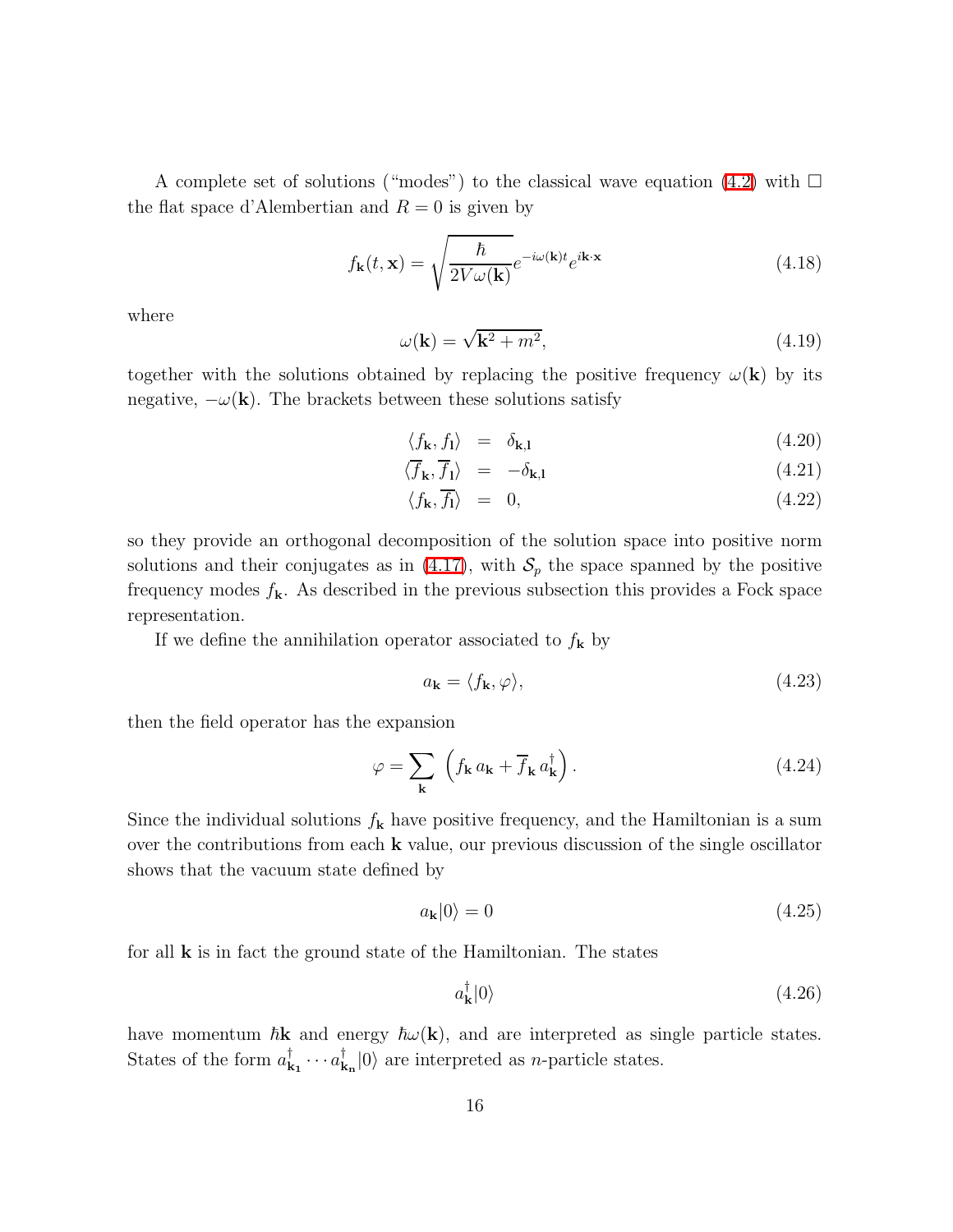Note that although the field Fourier component  $\varphi_{\bf k} = f_{\bf k} a_{\bf k} + \overline{f}_{-{\bf k}} a_{{\bf k}}^{\dagger}$  has zero mean in the vacuum state, like the harmonic oscillator position it undergoes "zero-point fluctuations" characterized by

<span id="page-16-1"></span>
$$
\langle 0|\varphi_{\mathbf{k}}^{\dagger}\varphi_{\mathbf{k}}|0\rangle = |f_{-\mathbf{k}}|^{2} = \frac{\hbar}{2V\omega(\mathbf{k})},\tag{4.27}
$$

<span id="page-16-0"></span>which is entirely analogous to the oscillator result  $(3.19)$ .

## 4.5 Curved spacetime, "particles", and stress tensor

In a general curved spacetime setting there is no analog of the preferred Minkowski vacuum and definition of particle states. However, it is clear that we can import these notions locally in an approximate sense if the wavevector and frequency are high enough compared to the inverse radius of curvature. Slightly more precisely, we can expand the metric in Riemann normal coordinates about any point  $x_0$ :

$$
g_{\mu\nu}(x) = \eta_{\mu\nu} + \frac{1}{3} R_{\mu\nu\alpha\beta}(x_0)(x - x_0)^{\alpha}(x - x_0)^{\beta} + O((x - x_0)^3). \tag{4.28}
$$

If  $\mathbf{k}^2$  and  $\omega^2(\mathbf{k})$  are much larger than any component of the Riemann tensor  $R_{\mu\nu\alpha\beta}(x_0)$ in this coordinate system then it is clear that the flat space interpretation of the corresponding part of Fock space will hold to a good approximation, and in particular a particle detector will respond to the Fock states as it would in flat spacetime. This notion is useful at high enough wave vectors locally in any spacetime, and for essentially all wave vectors asymptotically in spacetimes that are asymptotically flat in the past or the future or both.

More generally, however, the notion of a "particle" is ambiguous in curved spacetime, and one should use field observables to characterize states. One such observable determines how a "particle detector" coupled to the field would respond were it following some particular worldline in spacetime and the coupling were adiabatically turned on and off at prescribed times. For example the transition probability of a point monopole detector is determined in lowest order perturbation theory by the two-point function  $\langle \Psi | \varphi(x) \varphi(x') | \Psi \rangle$  evaluated along the worldline[\[21,](#page-55-3) [11\]](#page-54-7) of the detector. (For a careful discussion of the regularization required in the case of a point detector see [\[22\]](#page-55-4).) Alternatively this quantity—along with the higher order correlation functions—is itself a probe of the state of the field.

Another example of a field observable is the expectation value of the stress energy tensor, which is the source term in the semi-classical Einstein equation

$$
G_{\mu\nu} = 8\pi G \langle \Psi | T_{\mu\nu}(x) | \Psi \rangle. \tag{4.29}
$$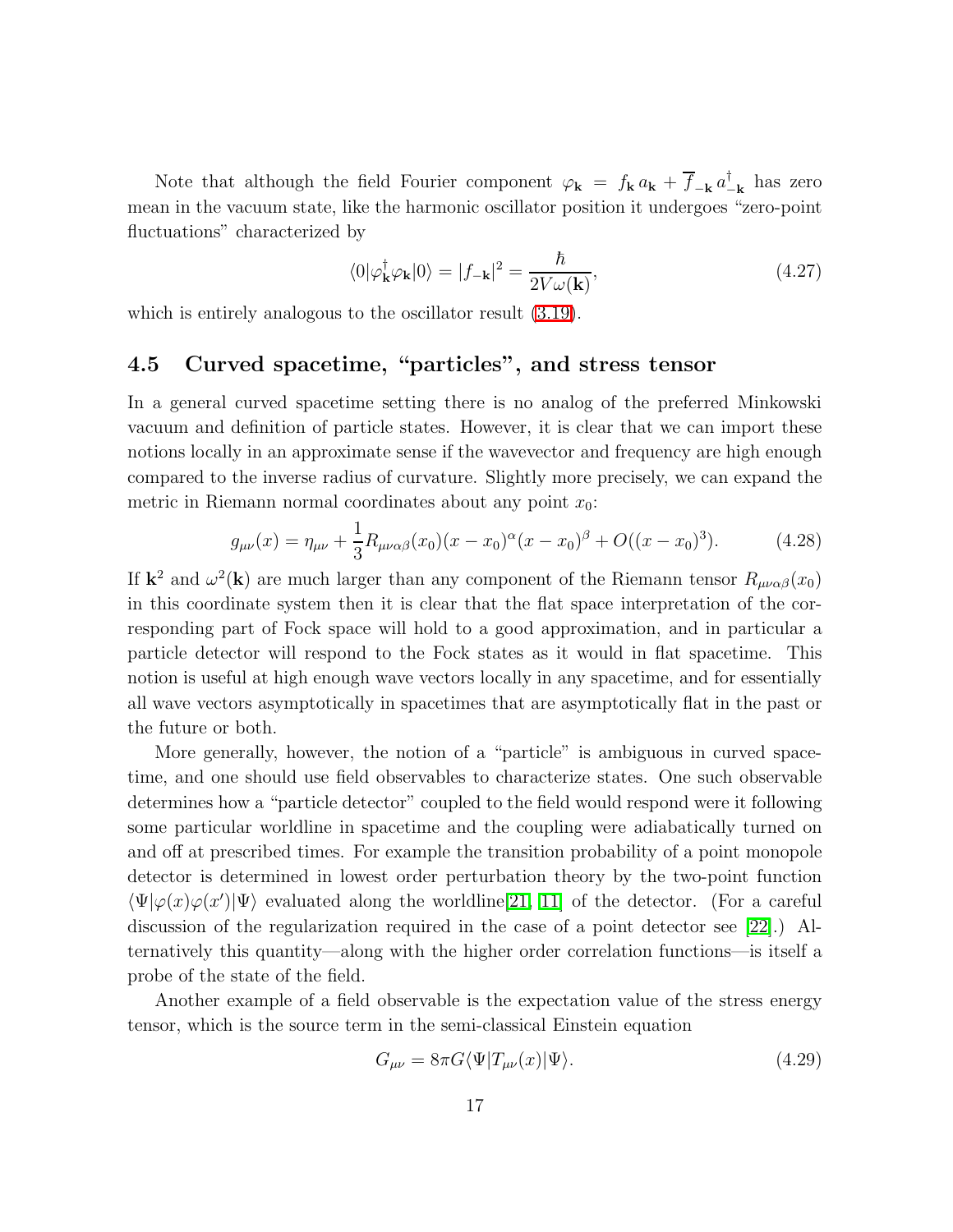This quantity is infinite because it contains the product of field operators at the same point. Physically, the infinity is due to the fluctuations of the infinitely many ultraviolet field modes. For example, the leading order divergence of the energy density can be attributed to the zero-point energy of the field fluctuations, but there are subleading divergences as well. We have no time here to properly go into this subject, but rather settle for a few brief comments.

One way to make sense of the expectation value is via the *difference* between its values in two different states. This difference is well-defined (with a suitable regulator) and finite for any two states sharing the same singular short distance behavior. The result depends of course upon the comparison state. Since the divergence is associated with the very short wavelength modes, it might seem that to uniquely define the expectation value at a point  $x$  it should suffice to just subtract the infinities for a state defined as the vacuum in the local flat spacetime approximation at  $x$ . This subtraction is ambiguous however, even after making it as local as possible and ensuring local conservation of energy  $(\nabla^{\mu} \langle T_{\mu\nu} \rangle = 0)$ . It defines the expectation value only up to a tensor  $H_{\mu\nu}$  constructed locally from the background metric with four or fewer derivatives and satisfying the identity  $\nabla^{\mu}H_{\mu\nu}=0$ . The general such tensor is the variation with respect to the metric of the invariant functional

$$
\int d^D x \sqrt{|g|} \left( c_0 + c_1 R + c_2 R^2 + c_3 R^{\mu\nu} R_{\mu\nu} + c_4 R^{\mu\nu\rho\sigma} R_{\mu\nu\rho\sigma} \right). \tag{4.30}
$$

<span id="page-17-2"></span>(In four spacetime dimensions the last term can be rewritten as a combination of the first two and a total divergence.) Thus  $H_{\mu\nu}$  is a combination of  $g_{\mu\nu}$ , the Einstein tensor  $G_{\mu\nu}$ , and curvature squared terms. In effect, the ambiguity  $-H_{\mu\nu}$  is added to the metric side of the semi-classical field equation, where it renormalizes the cosmological constant and Newton's constant, and introduces curvature squared terms.

A different approach is to define the expectation value of the stress tensor via the metric variation of the renormalized effective action, which posesses ambiguities of the same form as [\(4.30\)](#page-17-2). Hence the two approaches agree.

## <span id="page-17-1"></span><span id="page-17-0"></span>4.6 Remarks

#### 4.6.1 Continuum normalization of modes

Instead of the "box normalization" used above we could "normalize" the solutions  $f_{\mathbf{k}}$ [\(4.18\)](#page-15-0) with the factor  $V^{-1/2}$  replaced by  $(2\pi)^{-3/2}$ . Then the Kronecker  $\delta$ 's in [\(4.20, 4.21\)](#page-15-1) would be replaced by Dirac  $\delta$ -functions and the discrete sum over momenta in [\(4.24\)](#page-15-2)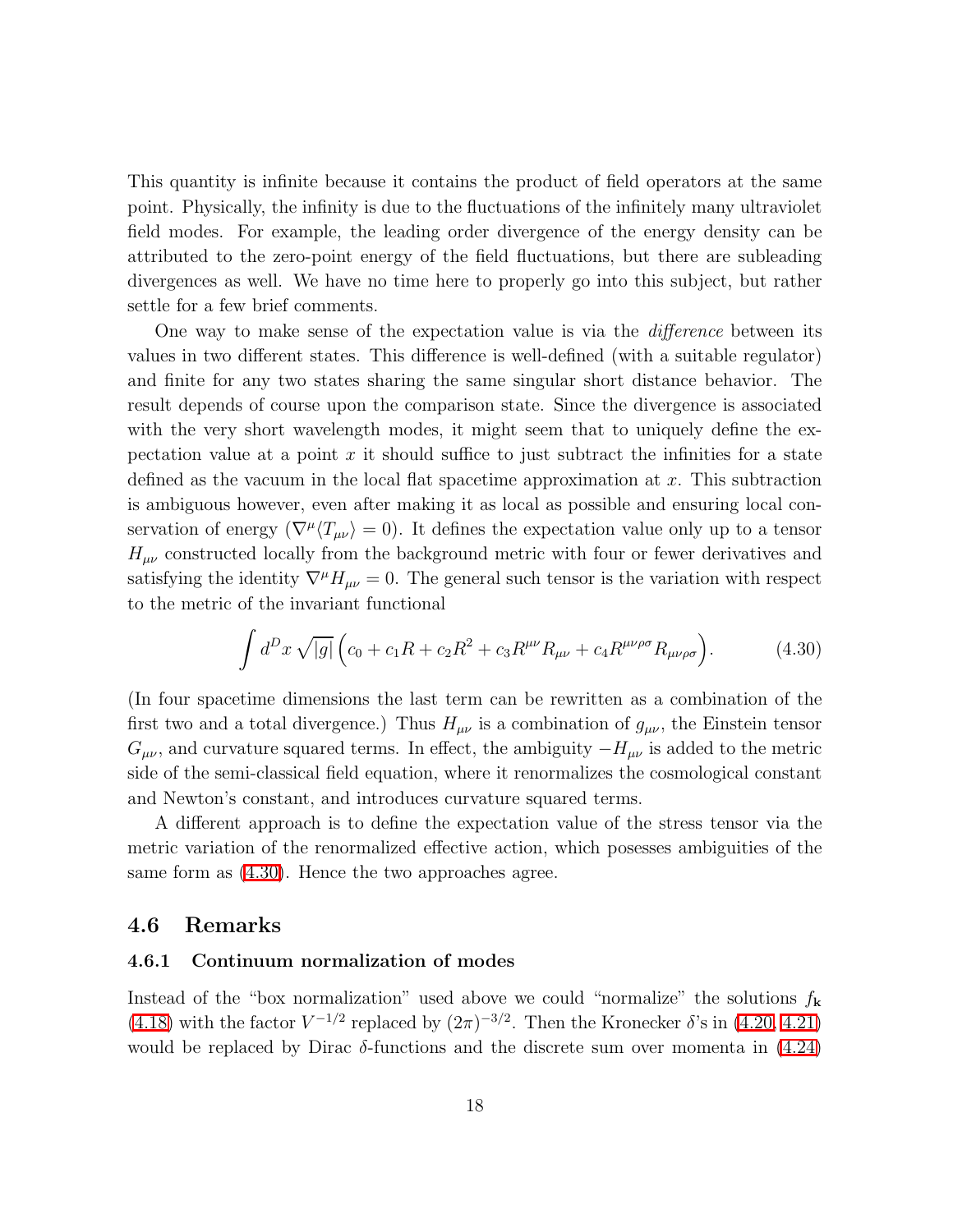would be an integral over **k**. In this case the annihilation and creation operators would satisfy  $[a_{\mathbf{k}}, a_{\mathbf{l}}^{\dagger}] = \delta^3(\mathbf{k}, \mathbf{l}).$ 

## <span id="page-18-0"></span>4.6.2 Massless minimally coupled zero mode

The massless minimally coupled case  $m = 0, \xi = 0$  has a peculiar feature. The spatially constant function  $f(t, \mathbf{x}) = c_0 + c_1 t$  is a solution to the wave equation that is not included among the positive frequency solutions  $f_{\bf k}$  or their conjugates. This "zero mode" must be quantized as well, but it behaves like a free particle rather than like a harmonic oscillator. In particular, the state of lowest energy would have vanishing conjugate field momentum and hence would be described by a Schrödinger wave function  $\psi(\varphi_0)$  that is totally delocalized in the field amplitude  $\varphi_0$ . Such a wave function would be nonnormalizable as a quantum state, just as any momentum eigenstate of a non-relativistic particle is non-normalizable. Any normalized state would be described by a Schrödinger wavepacket that would spread in  $\varphi_0$  like a free particle spreads in position space, and would have an expectation value  $\langle \varphi_0 \rangle$  growing linearly in time. This suggests that no time-independent state exists. That is indeed true in the case where the spatial directions are compactified on a torus for example, so that the modes are discrete and the zero mode carries as much weight as any other mode. In non-compact space one must look more closely. It turns out that in  $1+1$  dimensions the zero mode continues to preclude a time independent state (see e.g. [\[23\]](#page-55-5), although the connection to the behavior of the zero mode is not made there), however in higher dimensions it does not, presumably because of the extra factors of k in the measure  $k^{D-2}dk$ . A version of the same issue arises in deSitter space, where no deSitter invariant state exists for the massless, minimally coupled field [\[24\]](#page-55-6). That is true in higher dimensions as well, however, which may be related to the fact that the spatial sections of deSitter space are compact.

# <span id="page-18-1"></span>5 Particle creation

We turn now to the subject of particle creation in curved spacetime (which would more appropriately be called "field excitation", but we use the standard term). The main applications are to the case of expanding cosmological spacetimes and to the Hawking effect for black holes. To begin with I will discuss the analogous effect for a single harmonic oscillator, which already contains the essential elements of the more complicated cases. The results will then be carried over to the cosmological setting. The following section then takes up the subject of the Hawking effect.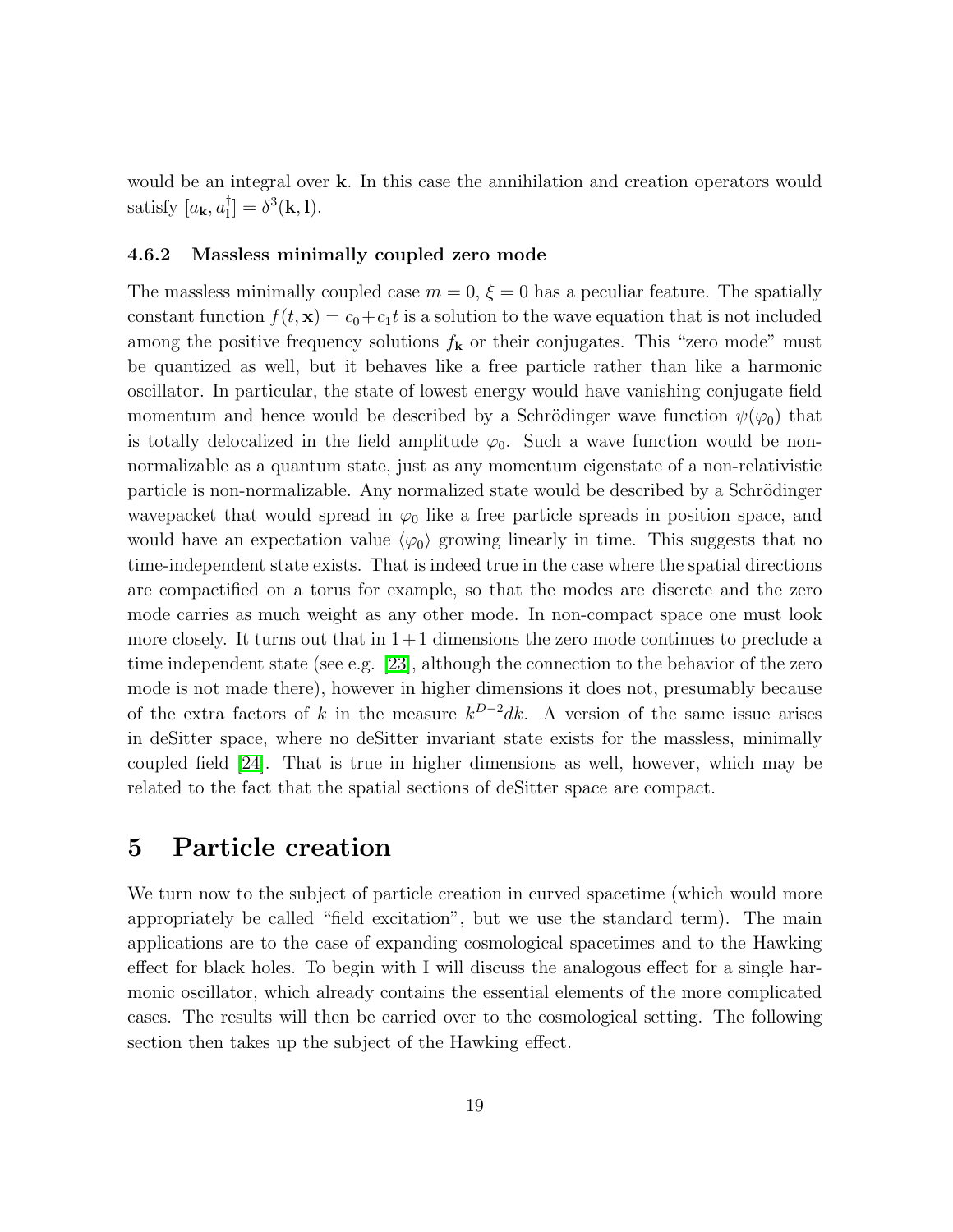### <span id="page-19-0"></span>5.1 Parametric excitation of a harmonic oscillator

A quantum field in a time-dependent background spacetime can be modeled in a simple way by a harmonic oscillator whose frequency  $\omega(t)$  is a given function of time. The equation of motion is then [\(3\)](#page-8-5),

<span id="page-19-1"></span>
$$
\ddot{x} + \omega^2(t)x = 0.
$$
\n
$$
(5.1)
$$

We consider the situation where the frequency is asymptotically constant, approaching  $\omega_{in}$  in the past and  $\omega_{out}$  in the future. The question to be answered is this: if the oscillator starts out in the ground state  $|0_{in}\rangle$  appropriate to  $\omega_{in}$  as  $t \to -\infty$ , what is the state as  $t \to +\infty$ ? More precisely, in the Heisenberg picture the state does not evolve, so what we are really asking is how is the state  $|0_{in}\rangle$  expressed as a Fock state in the out-Hilbert space appropriate to  $\omega_{out}$ ? It is evidently not the same as the ground state  $|0_{out}\rangle$  of the Hamiltonian in the asymptotic future.

To answer this question we need only relate the annihilation and creation operators associated with the *in* and *out* normalized positive frequency modes  $f_{in}(t)$ , which are solutions to [\(5.1\)](#page-19-1) with the asymptotic behavior

$$
f_{\substack{in\\out}}(t) \stackrel{t \to \mp \infty}{\longrightarrow} \sqrt{\frac{\hbar}{2m\omega_{\substack{in\\out}}}} \exp(-i\omega_{\substack{in\\out}}t). \tag{5.2}
$$

Since the equation of motion is second order in time derivatives it admits a two-parameter family of solutions, hence there must exist complex constants  $\alpha$  and  $\beta$  such that

<span id="page-19-4"></span><span id="page-19-2"></span>
$$
f_{out} = \alpha f_{in} + \beta \bar{f}_{in}.
$$
\n(5.3)

The normalization condition  $\langle f_{out}, f_{out} \rangle = 1$  implies that

$$
|\alpha|^2 - |\beta|^2 = 1.
$$
 (5.4)

The *out* annihilation operator is given (see [\(3.10\)](#page-9-0)) by

<span id="page-19-3"></span>
$$
a_{out} = \langle f_{out}, x \rangle \tag{5.5}
$$

$$
= \langle \alpha f_{in} + \beta \bar{f}_{in}, x \rangle \tag{5.6}
$$

$$
= \alpha a_{in} - \bar{\beta} a_{in}^{\dagger}.
$$
 (5.7)

This sort of linear relation between two sets of annihilation and creation operators (or the corresponding solutions) is called a *Bogoliubov transformation*, and the coefficients are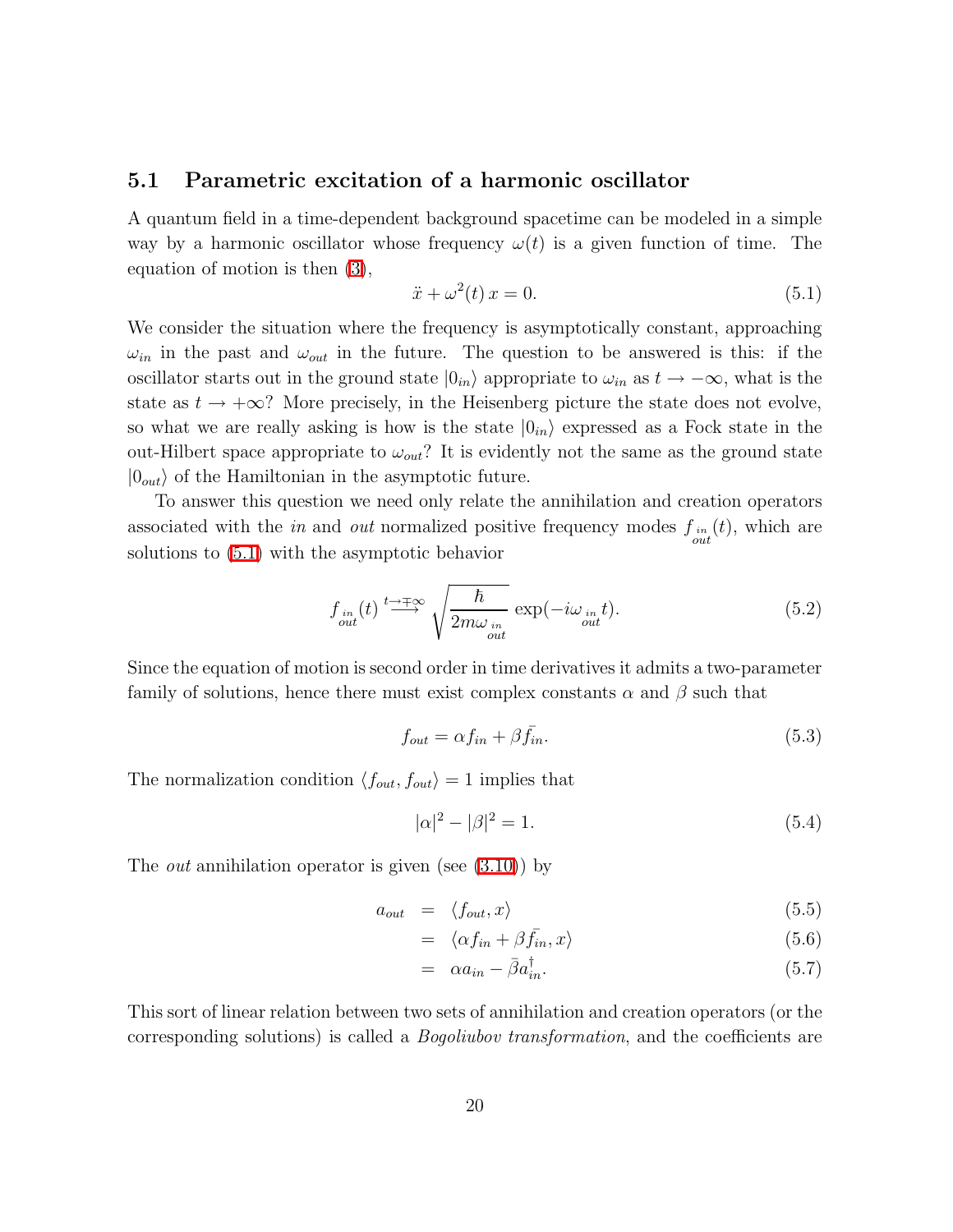the *Bogoliubov coefficients*. The mean value of the *out* number operator  $N_{out} = a_{out}^{\dagger} a_{out}$ is nonzero in the state  $|0_{in}\rangle$ :

<span id="page-20-2"></span>
$$
\langle 0_{in} | N_{out} | 0_{in} \rangle = |\beta|^2. \tag{5.8}
$$

In this sense the time dependence of  $\omega(t)$  excites the oscillator, and  $|\beta|^2$  characterizes the excitation number.

To get a feel for the Bogoliubov coefficient  $\beta$  let us consider two extreme cases, adiabatic and sudden.

#### <span id="page-20-0"></span>5.1.1 Adiabatic transitions and ground state

The adiabatic case corresponds to a situation in which the frequency is changing very slowly compared to the period of oscillation,

$$
\frac{\dot{\omega}}{\omega} \ll \omega. \tag{5.9}
$$

In this case there is almost no excitation, so  $|\beta| \ll 1$ . Generically in the adiabatic case the Bogoliubov coefficient is exponentially small,  $\beta \sim \exp(-\omega_0 T)$ , where  $\omega_0$  is a typical frequency and T characterizes the time scale for the variations in the frequency.

In the Schrödinger picture, one can say that during an adiabatic change of  $\omega(t)$ the state continually adjusts to remain close to the instantaneous *adiabatic ground state*. This state at time  $t_0$  is the one annihilated by the lowering operator  $a(f_{t_0})$  defined by the solution  $f_{t_0}(t)$  satisfying the initial conditions at  $t_0$  corresponding to the "instantaneous positive frequency solution",

<span id="page-20-1"></span>
$$
f_{t_0}(t_0) = \sqrt{\hbar/2m\omega(t_0)}\tag{5.10}
$$

$$
\dot{f}_{t_0}(t_0) = -i\omega(t_0) f_{t_0}(t_0). \tag{5.11}
$$

The instantaneous adiabatic ground state is sometimes called the "lowest order adiabatic ground state at  $t_0$ ". One can also consider higher order adiabatic ground states as follows (see e.g. [\[3,](#page-53-3) [5\]](#page-54-1)). A function of the WKB form  $(\hbar/2mW(t))^{1/2}$  exp( $-i \int^t W(t') dt'$ ) is a normalized solution to  $(5.1)$  provided  $W(t)$  satisfies a certain second order differential equation. That equation can be solved iteratively, yielding an expansion  $W(t) = \omega(t) +$  $\cdots$ , where the subsequent terms involve time derivatives of  $\omega(t)$ . The lowest order adiabatic ground state at  $t_0$  is defined using the solution whose initial conditions [\(5.11\)](#page-20-1) match the lowest order truncation of the expansion for  $W(t)$ . A higher order adiabatic ground state is similarly defined using a higher order truncation.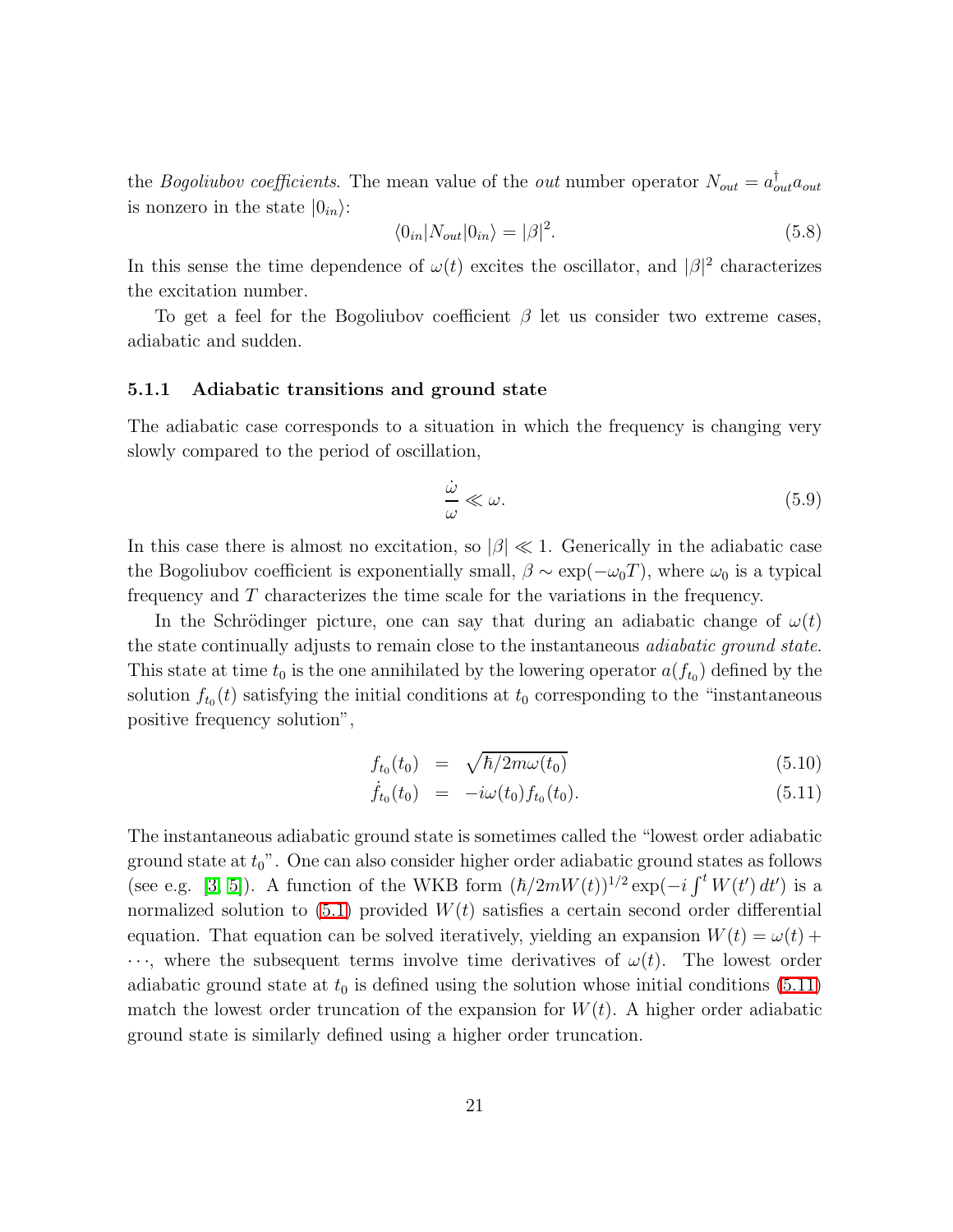#### <span id="page-21-0"></span>5.1.2 Sudden transitions

The opposite extreme is the sudden one, in which  $\omega$  changes instantaneously from  $\omega_{in}$ to  $\omega_{out}$  at some time  $t_0$ . We can then find the Bogoliubov coefficients using [\(5.3\)](#page-19-2) and its first derivative at  $t_0$ . For  $t_0 = 0$  the result is

$$
\alpha = \frac{1}{2} \left( \sqrt{\frac{\omega_{in}}{\omega_{out}}} + \sqrt{\frac{\omega_{out}}{\omega_{in}}} \right) \tag{5.12}
$$

$$
\beta = \frac{1}{2} \left( \sqrt{\frac{\omega_{in}}{\omega_{out}}} - \sqrt{\frac{\omega_{out}}{\omega_{in}}} \right).
$$
 (5.13)

(For  $t_0 \neq 0$  there are extra phase factors in these solutions.) Interestingly, the amount of excitation is precisely the same if the roles of  $\omega_{in}$  and  $\omega_{out}$  are interchanged. For an example, consider the case where  $\omega_{out} = 4\omega_{in}$ , for which  $\alpha = 5/4$  and  $\beta = -3/4$ . In this case the expectation value [\(5.8\)](#page-20-2) of the out number operator is 9/16, so there is about "half an excitation".

#### <span id="page-21-1"></span>5.1.3 Relation between *in* and *out* ground states & the squeeze operator

The expectation value of  $N_{out}$  is only one number characterizing the relation between  $|O_{in}\rangle$  and the out states. We shall now determine the complete relation

$$
|O_{in}\rangle = \sum_{n} c_n |n\rangle_{out} \tag{5.14}
$$

where the states  $|n\rangle_{out}$  are eigenstates of  $N_{out}$  and the  $c_n$  are constants.

One can find  $a_{in}$  in terms of  $a_{out}$  and  $a_{out}^{\dagger}$  by combining [\(5.3\)](#page-19-2) with its complex conjugate to solve for  $f_{in}$  in terms of  $f_{out}$  and  $f_{out}$ . In analogy with [\(5.7\)](#page-19-3) one then finds

<span id="page-21-3"></span>
$$
a_{in} = \alpha a_{out} + \bar{\beta} a_{out}^{\dagger}.
$$
\n
$$
(5.15)
$$

Thus the defining condition  $a_{in}|0_{in}\rangle = 0$  implies

<span id="page-21-2"></span>
$$
a_{out}|0_{in}\rangle = -\frac{\bar{\beta}}{\alpha} a_{out}^{\dagger}|0_{in}\rangle.
$$
\n(5.16)

A transparent way to solve this is to note that the commutation relation  $[a_{out}, a_{out}^{\dagger}] = 1$ suggests the formal analogy  $a_{out} = \partial/\partial a_{out}^{\dagger}$ . This casts [\(5.16\)](#page-21-2) as a first order ordinary differential equation, with solution

<span id="page-21-4"></span>
$$
|0_{in}\rangle = \mathcal{N} \exp\left[-\left(\frac{\bar{\beta}}{2\alpha}\right) a_{out}^{\dagger} a_{out}^{\dagger} \right] |0_{out}\rangle \tag{5.17}
$$

$$
= \mathcal{N} \sum_{n} \frac{\sqrt{2n!}}{n!} \left( -\frac{\bar{\beta}}{2\alpha} \right)^n |2n\rangle_{out}. \tag{5.18}
$$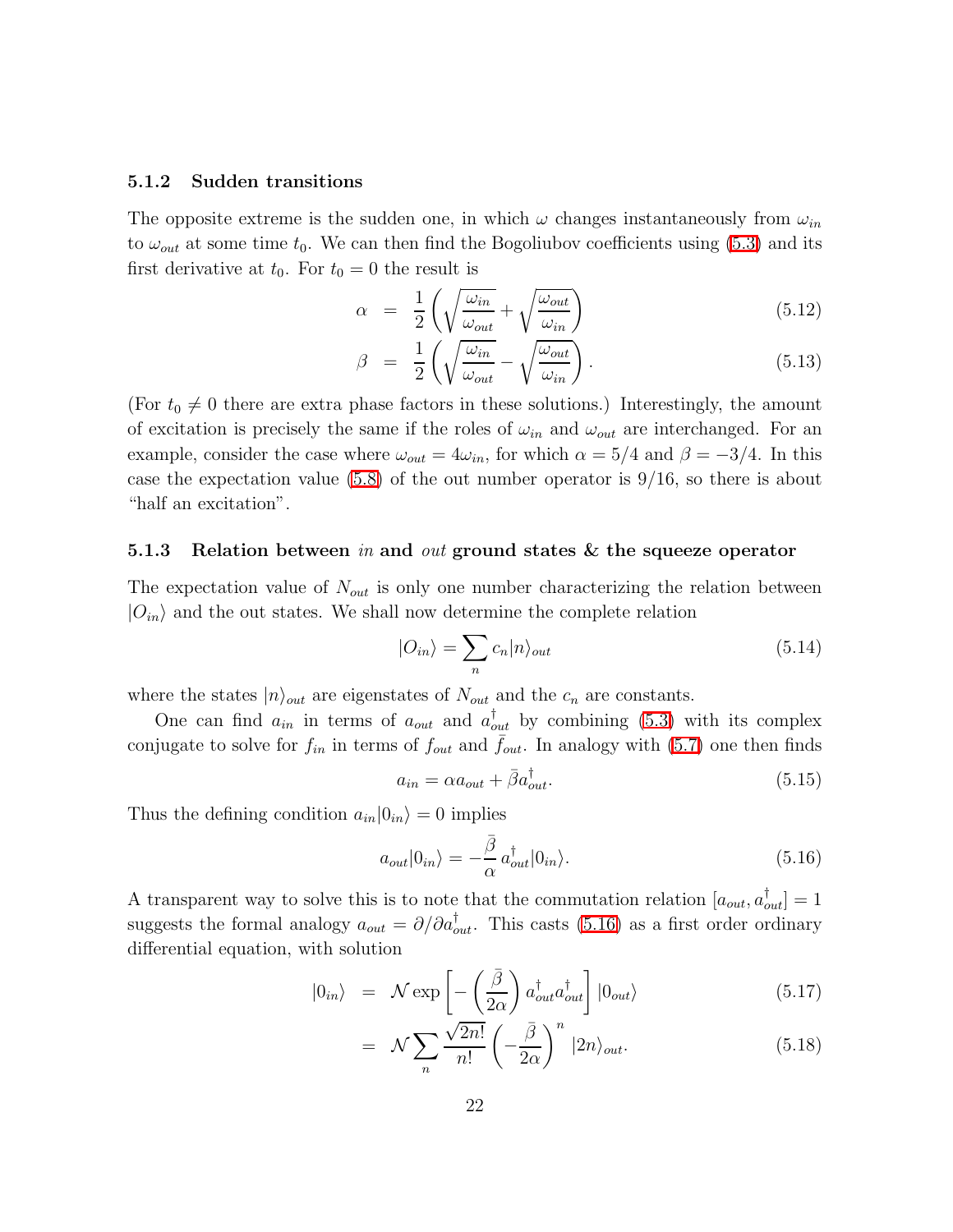Note that the state  $|0_{out}\rangle$  on which the exponential operator acts is annihilated by  $a_{out}$ , so there is no extra term from  $a_{out}^{\dagger}$ -dependence.

The state  $|0_{in}\rangle$  thus contains only even numbered excitations when expressed in terms of the out number eigenstates. The normalization constant  $\mathcal N$  is given by

$$
|\mathcal{N}|^{-2} = \sum_{n} \frac{2n!}{(n!)^2} \left| \frac{\bar{\beta}}{2\alpha} \right|^{2n}.
$$
\n
$$
(5.19)
$$

For large *n* the summand approaches  $|\bar{\beta}/\alpha|^{2n} = [|\beta|^2/(|\beta|^2+1)]^n$ , where the relation  $(5.4)$  was used in the last step. The sum therefore converges, and can be evaluated<sup>3</sup> to yield

<span id="page-22-1"></span>
$$
|\mathcal{N}| = \left(1 - |\beta/\alpha|^2\right)^{1/4} = |\alpha|^{-1/2}.
$$
 (5.20)

<span id="page-22-2"></span>An alternate way of describing  $|0_{in}\rangle$  in the out Hilbert space is via the *squeeze operator* 

$$
S = \exp\left[\frac{z}{2}a^{\dagger}a^{\dagger} - \frac{\bar{z}}{2}aa\right].
$$
 (5.21)

Since its exponent is anti-hermitian,  $S$  is unitary. Conjugating  $a$  by  $S$  yields

$$
S^{\dagger} a S = \cosh|z| a + \sinh|z| \frac{z}{|z|} a^{\dagger}.
$$
 (5.22)

This has the form of the Bogoliubov transformation [\(5.15\)](#page-21-3) with  $\alpha = \cosh |z|$  and  $\beta =$  $\sinh |z|(z/|z|)$ . With  $a_{out}$  in place of a in S this gives

$$
a_{in} = S^{\dagger} a_{out} S. \tag{5.23}
$$

The condition  $a_{in}|0_{in}\rangle = 0$  thus implies  $a_{out}S|0_{in}\rangle = 0$ , so evidently

<span id="page-22-0"></span>
$$
|0_{in}\rangle = S^{\dagger} |0_{out}\rangle \tag{5.24}
$$

up to a constant phase factor. That is, the *in* and *out* ground states are related by the action of the squeeze operator S. Since S is unitary, the right hand side of  $(5.24)$  is manifestly normalized.

<sup>&</sup>lt;sup>3</sup>Alex Maloney pointed out that it can be evaluated by expressing the binomial coefficient  $2n!/(n!)^2$ as the contour integral  $\oint (dz/2\pi iz)(z+1/z)^{2n}$  and interchanging the order of the sum with the integral.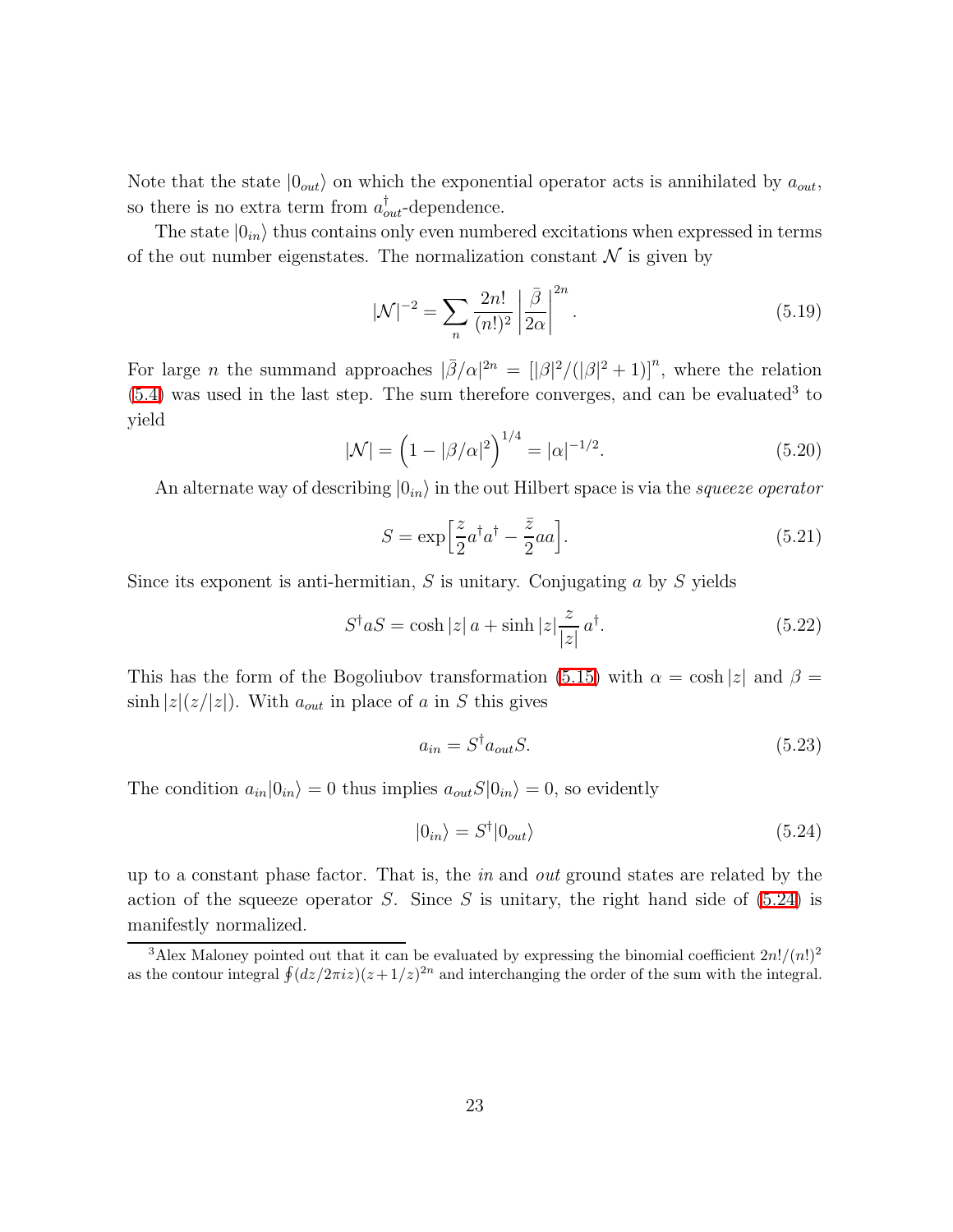## <span id="page-23-0"></span>5.2 Cosmological particle creation

We now apply the ideas just developed to a free scalar quantum field satisfying the KG equation [\(4.2\)](#page-11-2) in a homogeneous isotropic spacetime. The case when the spatial sections are flat is slightly simpler, and it is already quite applicable, hence we restrict to that case here.

<span id="page-23-3"></span>The spatially flat Robertson-Walker (RW) line element takes the form:

$$
ds^{2} = dt^{2} - a^{2}(t)dx^{i}dx^{i} = a^{2}(\eta)(d\eta^{2} - dx^{i}dx^{i})
$$
\n(5.25)

It is conformally flat, as are all RW metrics. The coordinate  $\eta = \int dt/a(t)$  is called the *conformal time*, to distinguish it from the proper time t of the isotropic observers. The  $d'$ Alembertian  $\Box$  for this metric is given by

<span id="page-23-5"></span><span id="page-23-4"></span>
$$
\Box = \partial_t^2 + (3\dot{a}/a)\partial_t - a^{-2}\partial_{x_i}^2,\tag{5.26}
$$

where the dot stands for  $\partial/\partial t$ . The spatial translation symmetry allows the spatial dependence to be separated from the time dependence. A field

$$
u_k(\mathbf{x}, t) = \zeta_\mathbf{k}(t) e^{i\mathbf{k}\cdot\mathbf{x}} \tag{5.27}
$$

satisfies the field equation [\(4.2\)](#page-11-2) provided  $\zeta_{\bf k}(t)$  satisfies an equation similar to that of a damped harmonic oscillator but with time-dependent damping coefficient  $3\dot{a}/a$  and time-dependent frequency  $a^{-2}k^2 + m^2 + \xi R$ . It is worth emphasizing that in spite of the "damping", the field equation is Hamiltonian, and the Klein-Gordon norm [\(4.9\)](#page-12-2) of any solution is conserved in the evolution.

The field equation can be put into the form of an undamped oscillator with timedependent frequency by using the conformal time  $\eta$  instead of t and factoring out an appropriate power of the conformal factor  $a^2(\eta)$ :

<span id="page-23-1"></span>
$$
\zeta_{\mathbf{k}} = a^{-1} \chi_{\mathbf{k}}.\tag{5.28}
$$

The function  $u_{\mathbf{k}}$  satisfies the field equation if and only if

<span id="page-23-2"></span>
$$
\chi_{\mathbf{k}}'' + \omega^2(\eta)\chi_{\mathbf{k}} = 0,\tag{5.29}
$$

where the prime stands for  $d/d\eta$  and

$$
\omega^2(\eta) = k^2 + m^2 a^2 - (1 - 6\xi)(a''/a). \tag{5.30}
$$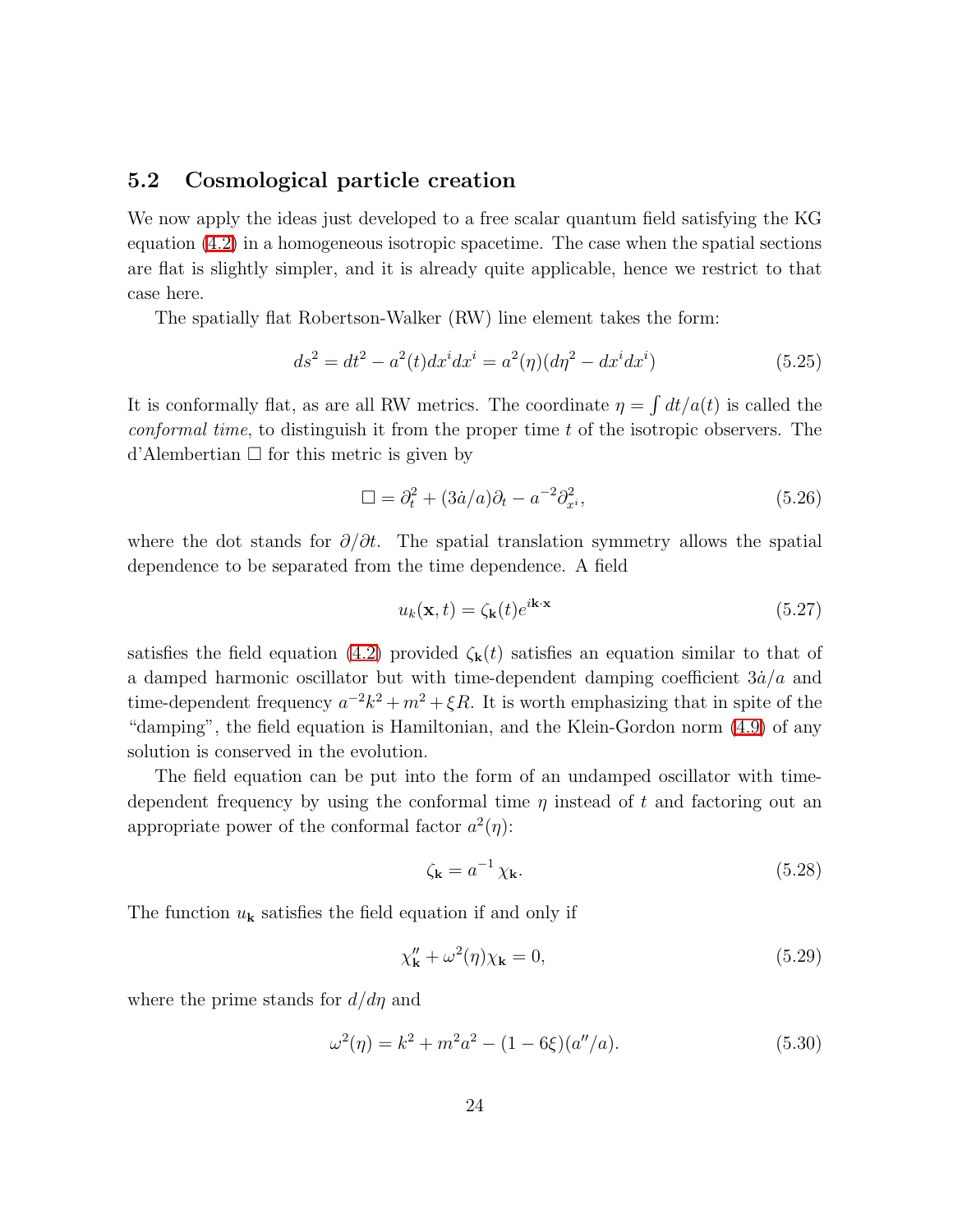(In the special case of conformal coupling  $m = 0$  and  $\xi = 1/6$ , this becomes the timeindependent harmonic oscillator, so that case is just like flat spacetime. All effects of the curvature are then incorporated by the prefactor  $a(\eta)^{-1}$  in [\(5.28\)](#page-23-1).)

The  $u_{\mathbf{k}}$  are orthogonal in the Klein-Gordon inner product [\(4.9\)](#page-12-2), and they are normalized<sup>4</sup> provided the  $\chi_{\mathbf{k}}$  have unit norm:

$$
\langle u_{\mathbf{k}}, u_{\mathbf{l}} \rangle = \delta_{\mathbf{k}, \mathbf{l}} \iff (iV/\hbar)(\bar{\chi}_{\mathbf{k}} \chi_{\mathbf{k}}' - \bar{\chi}_{\mathbf{k}}' \chi_{\mathbf{k}}) = 1. \tag{5.31}
$$

Note that the relevant norm for the  $\chi_{\mathbf{k}}$  differs from that for the harmonic oscillator [\(3.7\)](#page-8-2) only by the replacement  $m \to V$ , where V is the  $x^i$ -coordinate volume of the constant t surfaces. We also have  $\langle u_{\mathbf{k}}, \bar{u}_{\mathbf{l}} \rangle = 0$  for all k, l, hence these modes provide an orthogonal postive/negative norm decomposition of the space of complex solutions. As discussed in section [4.3,](#page-13-0) this yields a corresponding Fock space representation for the field operators. The field operator can be expanded in terms of the corresponding annihilation and creation operators:

$$
\varphi(\mathbf{x},t) = \sum_{\mathbf{k}} \left( u_{\mathbf{k}}(\mathbf{x},t) a_{\mathbf{k}} + \bar{u}_{\mathbf{k}}(\mathbf{x},t) a_{\mathbf{k}}^{\dagger} \right).
$$
 (5.32)

Consider now the special case where there is no time dependence in the past and future,  $a(\eta) \rightarrow$  constant. The *in* and *out* "vacua" are the ground states of the Hamiltonian at early and late times, and are the states annihilated by the  $a_k$  associated with the  $u_{\mathbf{k}}^{in,out}$  constructed with early and late time positive frequency modes  $\chi_{\mathbf{k}}^{in,out}$ , as explained in section [4.4:](#page-14-0)

$$
\chi_{\mathbf{k}}^{out}(\eta) \stackrel{\eta \to \mp \infty}{\longrightarrow} \sqrt{\frac{\hbar}{2V\omega_{in}} \exp(-i\omega_{in} \eta)}.
$$
 (5.33)

<span id="page-24-0"></span>The Bogoliubov transformation now takes the form

$$
u_{\mathbf{k}}^{\text{out}} = \sum_{\mathbf{k}'} \left( \alpha_{\mathbf{k}\mathbf{k}'} u_{\mathbf{k}'}^{in} + \beta_{\mathbf{k}\mathbf{k}'} \bar{u}_{\mathbf{k}'}^{in} \right).
$$
 (5.34)

Matching the coefficients of  $\exp(i\mathbf{k} \cdot \mathbf{x})$ , we see that

$$
\alpha_{\mathbf{k}\mathbf{k}'} = \alpha_k \delta_{\mathbf{k},\mathbf{k}'}, \qquad \beta_{\mathbf{k}\mathbf{k}'} = \beta_k \delta_{\mathbf{k},-\mathbf{k}'}, \qquad (5.35)
$$

i.e. the Bogoliubov coefficients mix only modes of wave vectors **k** and  $-k$ , and they depend only upon the magnitude of the wavevector on account of rotational symmetry

<sup>&</sup>lt;sup>4</sup>The two inverse factors of a coming from [\(5.28\)](#page-23-1) are cancelled by the  $a^3$  in the volume element and the  $a^{-1}$  in the relation  $\partial/\partial t = a^{-1}\partial/\partial \eta$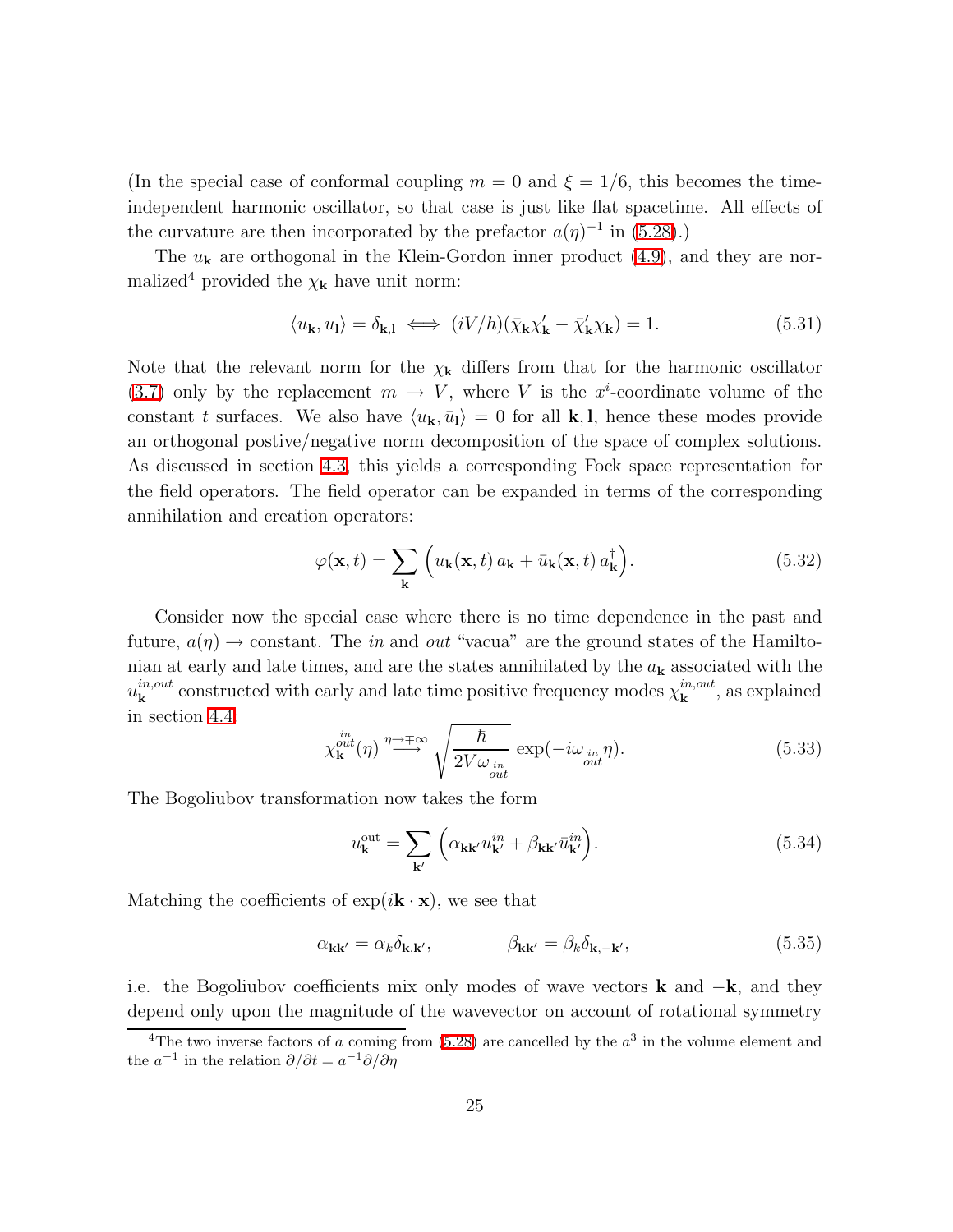(eqn. [\(5.29\)](#page-23-2) for  $\chi_{\mathbf{k}}$  does not depend on the direction of **k**). The normalization condition on  $u_{\mathbf{k}}^{\text{out}}$  implies

<span id="page-25-1"></span>
$$
|\alpha_k|^2 - |\beta_k|^2 = 1.
$$
\n(5.36)

As in the harmonic oscillator example [\(5.8\)](#page-20-2), if the state is the *in*-vacuum, then the expected excitation level of the k out-mode, i.e. the average number of particles in that mode, is given by

<span id="page-25-2"></span>
$$
\langle 0_{in} | N_{\mathbf{k}}^{out} | 0_{in} \rangle = |\beta_k|^2. \tag{5.37}
$$

To convert this statement into one about particle density, we sum over k and divide by the physical spatial volume  $V_{phys} = a^3 V$ , which yields the number density of particles. Alternatively one can work with the continuum normalized modes. The relation between the discrete and continuous sums is

$$
\frac{1}{V_{phys}} \sum_{\mathbf{k}} \longleftrightarrow \frac{1}{(2\pi a)^3} \int d^3 \mathbf{k}.
$$
 (5.38)

the number density of out-particles is thus

<span id="page-25-3"></span>
$$
n^{out} = \frac{1}{(2\pi a)^3} \int d^3 \mathbf{k} |\beta_k|^2.
$$
 (5.39)

The mean particle number characterizes only certain aspects of the state. As in the oscillator example, a full description of the in-vacuum in the out-Fock space is obtained from the Bogoliubov relation between the corresponding annihilation and creation operators. From  $(5.34)$  we can solve for  $u^{in}$  and thence find

$$
a_{\mathbf{k}}^{in} = \alpha_k a_{\mathbf{k}}^{out} + \bar{\beta}_k \alpha_{-\mathbf{k}}^{\dagger}^{out}, \qquad (5.40)
$$

whence

$$
a_{\mathbf{k}}^{out}|0_{in}\rangle = -\frac{\bar{\beta}_k}{\alpha_k} a_{-\mathbf{k}}^{\dagger}{}^{out}|0_{in}\rangle, \tag{5.41}
$$

<span id="page-25-0"></span>which can be solved to find

$$
|0_{in}\rangle = \left(\prod_{\mathbf{k}'} \mathcal{N}'_{\mathbf{k}}\right) \exp\left[-\sum_{\mathbf{k}} \left(\frac{\bar{\beta}_{k}}{2\alpha_{k}}\right) a_{\mathbf{k}}^{\dagger}{}^{out} a_{-\mathbf{k}}^{\dagger}{}^{out}\right] |0_{out}\rangle \tag{5.42}
$$

where the  $\mathcal{N}'_{\mathbf{k}}$  are normalization factors. This solution is similar to the corresponding expression [\(5.18\)](#page-21-4) for the harmonic oscillator and it can be found by a similar method. Although the operators  $a_{\mathbf{k}}^{\dagger out}$  and  $a_{-\mathbf{k}}^{\dagger}$  are distinct, each product appears twice in the sum, once for **k** and once for  $-k$ , hence the factor of 2 in the denominator of the exponent is required. Using the two-mode analog of the squeeze operator [\(5.21\)](#page-22-1) the state [\(5.42\)](#page-25-0) can also be written in a manifestly normalized fashion analogous to [\(5.24\)](#page-22-0). It is sometimes called a *squeezed vacuum*.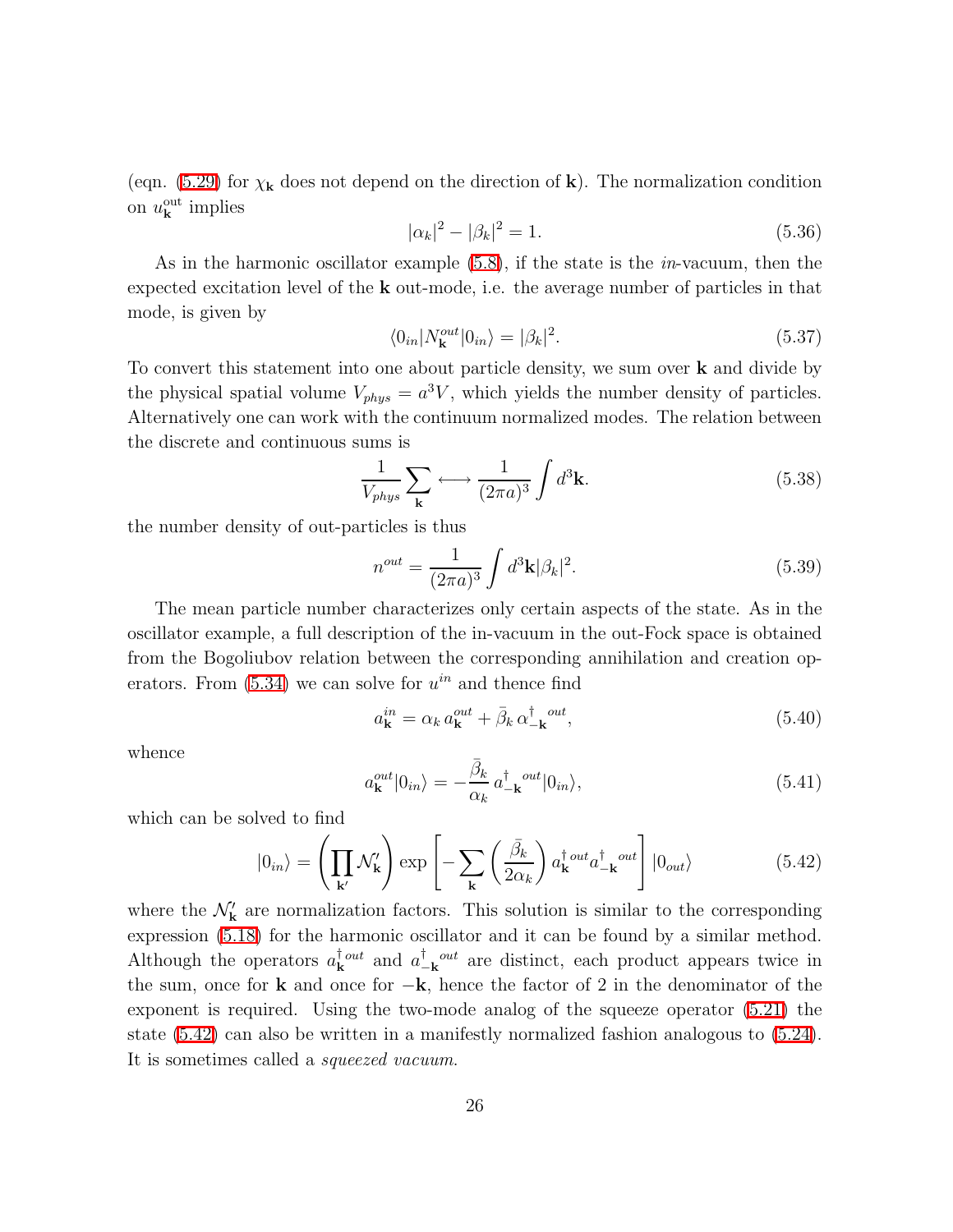## <span id="page-26-1"></span><span id="page-26-0"></span>5.3 Remarks

#### 5.3.1 Momentum correlations in the squeezed vacuum

The state [\(5.42\)](#page-25-0) can be expressed as a sum of terms each of which has equal numbers of k and −k excitations. These degrees of freedom are thus entangled in the state, in such a way as to ensure zero total momentum. This is required by translation invariance of the states  $|0_{in}\rangle$  and  $|0_{out}\rangle$ , since momentum is the generator of space translations.

#### <span id="page-26-2"></span>5.3.2 Normalization of the squeezed vacuum

The norm sum for the part of the state [\(5.42\)](#page-25-0) involving **k** and  $-k$  is a standard geometric series, which evaluates to  $|\alpha_k|^2$  using [\(5.36\)](#page-25-1). Hence to normalize the state one can set  $\mathcal{N}_{\mathbf{k}} = |\alpha_k|^{-1/2}$  for all **k**, including **k** = 0 as in [\(5.20\)](#page-22-2). The overall normalization factor is a product of infinitely many numbers less than unity. Unless those numbers converge rapidly enough to unity the state is not normalizable. The condition for normalizability is easily seen to be  $\sum_{k} |\beta_k|^2 < \infty$ , i.e. according to [\(5.37\)](#page-25-2) the average total number of excitations must be finite. If it is not, the state  $|0_{in}\rangle$  does not lie in the Fock space built on the the state  $|0_{out}\rangle$ . Note that, although formally unitary, the squeeze operator does not act unitarily on the *out* Fock space if the corresponding state is not in fact normalizable.

#### <span id="page-26-3"></span>5.3.3 Energy density

If the scale factor a changes by over a time interval  $\Delta \tau$ , then for a massless field dimensional analysis indicates that the in vacuum has a resulting energy density  $\rho \sim \hbar (\Delta \tau)^{-4}$ after the change. To see how the formalism produces this, according to [\(5.39\)](#page-25-3) we have  $\rho = (2\pi a)^{-3} \int d^3k |\beta_k|^2 (\hbar \omega/a)$ . The Bogoliubov coefficent  $\beta_k$  is of order unity around  $k_c/a \sim 1/\Delta\tau$  and decays exponentially above that. The integral is dominated by the upper limit and hence yields the above mentioned result.

#### <span id="page-26-4"></span>5.3.4 Adiabatic vacuum

Modes with frequency much larger than  $a'/a$  see the change of the scale factor as adiabatic, hence they remain relatively unexcited. The state that corresponds to the instantaneously defined ground state, in analogy with [\(5.11\)](#page-20-1) for the single harmonic oscillator, is called the *adiabatic vacuum* at a given time.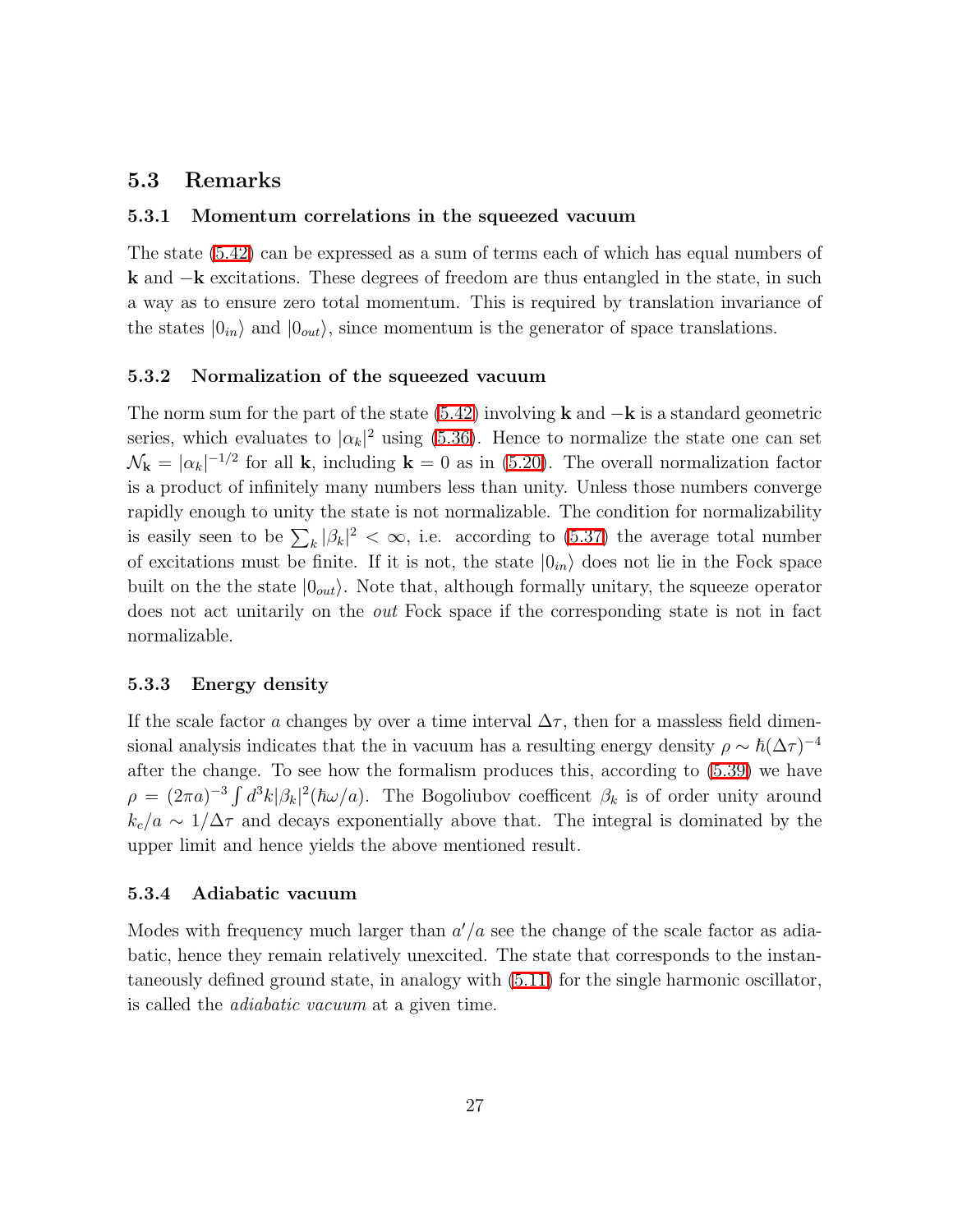## <span id="page-27-0"></span>5.4 de Sitter space

The special case of de Sitter space is of interest for various reasons. The first is just its high degree of symmetry, which makes it a convenient arena for the study of qft in curved space. It is the maximally symmetric Lorentzian space with (constant) positive curvature. Maximal symmetry refers to the number of Killing fields, which is the same as for flat spacetime. The Euclidean version of de Sitter space is just the sphere.

de Sitter (dS) space has hypersurface-orthogonal timelike Killing fields, hence is locally static, which further simplifies matters, but not to the point of triviality. The reason is that all such Killing fields have Killing horizons, null surfaces to which they are tangent, and beyond which they are spacelike. Hence dS space serves as a highly symmetric analog of a black hole spacetime. In particular, a symmetric variant of the Hawking effect takes place in de Sitter space, as first noticed by Gibbons and Hawking[\[25\]](#page-55-7). See [\[26\]](#page-55-8) for a recent review.

Inflationary cosmology provides another important use of deSitter space, since during the period of exponential expansion the spacetime metric is well described by dS space. In this application the dS line element is usually written using spatially flat RW coordinates:

$$
ds^2 = dt^2 - e^{2Ht} dx^i dx^i.
$$
 (5.43)

These coordinates cover only half of the global dS space, and they do not make the existence of a time translation symmetry manifest. This takes the conformal form [\(5.25\)](#page-23-3) with  $\eta = -H^{-1} \exp(-Ht)$  and  $a(\eta) = -1/H\eta$ . The range of t is  $(-\infty, \infty)$  while that of  $\eta$  is  $(-\infty, 0)$ .

The flat patch of de Sitter space is asymptotically static with respect to conformal time  $\eta$  in the past, since  $a'/a = -1/\eta \to 0$  as  $\eta \to -\infty$ . Therefore in the asymptotic past the adiabatic vacuum (with respect to positive  $\eta$ -frequency) defines a natural initial state. This is the initial state used in cosmology. In fact it happens to define a deSitter invariant state, also known as the Euclidean vacuum or the Bunch-Davies vacuum.

#### <span id="page-27-1"></span>5.4.1 Primordial perturbations from zero point fluctuations

Observations of the Cosmic Microwave Background radiation support the notion that the origin of primordial perturbations lies in the quantum fluctuations of scalar and tensor metric modes (see [\[27\]](#page-55-9) for a recent review and [\[28\]](#page-55-10) for a classic reference.) The scalar modes arise from (and indeed are entirely determined by, since the metric has no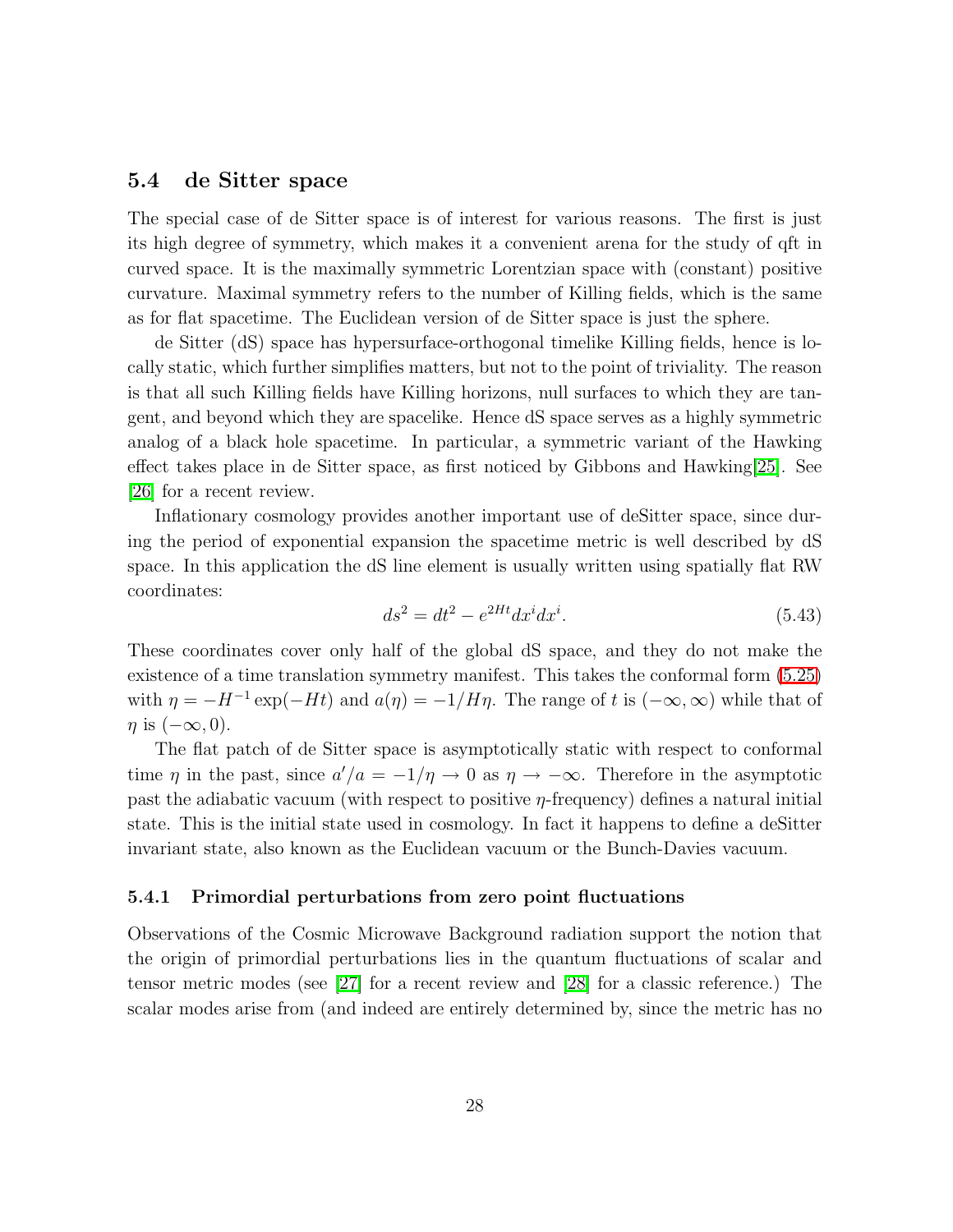independent scalar degree of freedom) coupling to matter.<sup>5</sup> Let's briefly discuss how this works for a massless minimally coupled scalar field, which is just how these perturbations are described. First I'll describe the scenario in words, then add a few equations.

Consider a field mode with a frequency high compared to the expansion rate  $\dot{a}/a$ during the early universe. To be specific let us assume this rate to be a constant  $H$ , i.e. de Sitter inflation. Such a mode was presumably in its ground state, as the prior expansion would have redshifted away any initial excitation. As the universe expanded the frequency redshifted until it became comparable to the expansion rate, at which point the oscillations ceased and the field amplitude approached a time-independent value. Just before it stopped oscillating the field had quantum zero point fluctuations of its amplitude, which were then preserved during the further expansion. Since the amplitude was frozen when the mode had the fixed proper wavenumber  $H$ , it is the same for all modes apart from the proper volume factor in the mode normalization which varies with the cosmological time of freezeout. Finally after inflation ended the expansion rate dropped faster than the wavenumber, hence eventually the mode could begin oscillating again when its wavelength became shorter than the Hubble length  $H^{-1}$ . This provided the seeds for density perturbations that would then grow by gravitational interactions. On account of the particular wavevector dependence of the amplitude of the frozen spatial fluctuations, the spectrum of these perturbations turns out to be scale-invariant (when appropriately defined).

More explicitly, the field equation for a massless minimally coupled field is given by [\(5.29\)](#page-23-2), with

$$
\omega^2(\eta) = k^2 - a''/a = k^2 - 2H^2 a^2,\tag{5.44}
$$

where the last equality holds in de Sitter space. In terms of proper frequency  $\omega_p = \omega/a$ and proper wavenumber  $k_p = k/a$  we have  $\omega_p^2 = k_p^2 - 2H^2$ . The first term is the usual flat space one that produces oscillations, while the second term tends to oppose the oscillations. For proper wavenumbers much higher than  $H$  the second term is negligible. The field oscillates while the proper wavenumber redshifts exponentially. Eventually the two terms cancel, and the mode stops oscillating. This happens when

$$
k_p = \sqrt{2}H.\t\t(5.45)
$$

As the wavenumber continues to redshift into the region  $k_p \ll H$ , to a good approximation the amplitude satisfies the equation  $\chi''_{\mathbf{k}} - (a''/a)\chi_{\mathbf{k}} = 0$ , which has a growing and a

<sup>&</sup>lt;sup>5</sup>The Cosmic Microwave Background observations supporting this account of primordial perturbations thus amount to quantum gravity observations of a limited kind.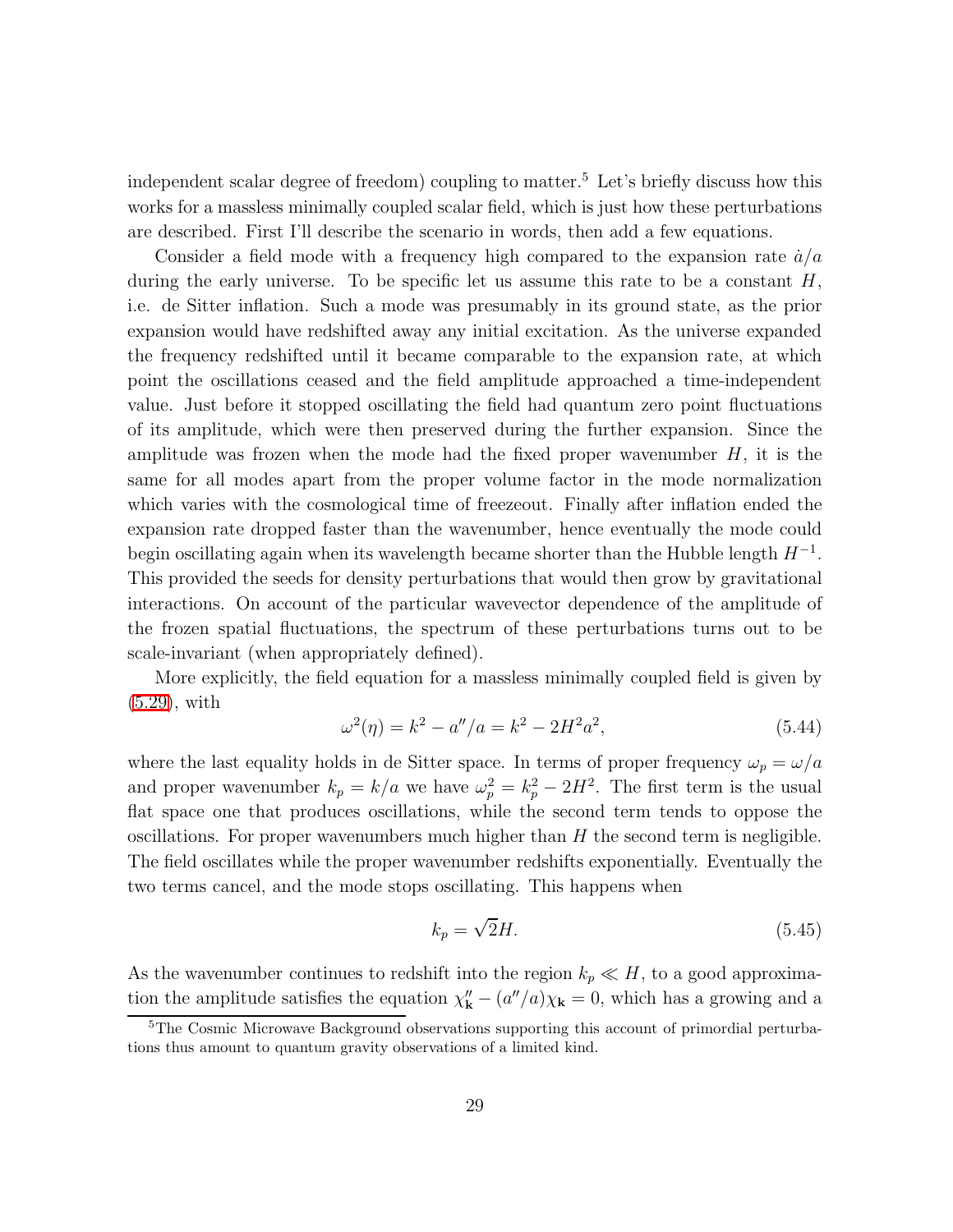decaying solution<sup>6</sup>. The growing solution is  $\chi_{\mathbf{k}} \propto a$ , which implies that the field mode  $u_{\mathbf{k}}$  [\(5.27](#page-23-4)[,5.28\)](#page-23-1) is constant in time. (This conclusion is also evident directly from the fact that the last term of the wave operator  $(5.26)$  vanishes as a grows.)

The squared amplitude of the fluctuations when frozen is, according to [\(4.27\)](#page-16-1),

$$
\langle 0|\varphi_{\mathbf{k}}^{\dagger}\varphi_{\mathbf{k}}|0\rangle = |u_{-\mathbf{k}}|^2 \sim \frac{\hbar}{k_p V_p} = \frac{\hbar H^2}{V k^3},\tag{5.46}
$$

where the proper values are used for consistent matching to the previous flat space result. This gives rise to the scale invariant spectrum of density perturbations.

## <span id="page-29-0"></span>6 Black hole evaporation

The vacuum of a quantum field is unstable to particle emission in the presence of a black hole event horizon. This instability is called the *Hawking effect*. Unlike the cosmological particle creation discussed in the previous section, this effect is not the result of time dependence of the metric exciting the field oscillators. Rather it is more like pair creation in an external electric field  $[13]$ . (For more discussion of the role of time dependence see section [6.3.13.](#page-45-0)) A general introduction to the Hawking effect was given in section [2.2.](#page-5-0) The present section is devoted to a derivation and discussion related topics.

The historical roots of the Hawking effect lie in the classical Penrose process for extracting energy from a rotating black hole. We first review that process and indicate how it led to Hawking's discovery. Then we turn to the qft analysis.

## <span id="page-29-1"></span>6.1 Historical sketch

The Kerr metric for a rotating black hole is stationary, but the asymptotic time translation Killing vector  $\chi$  becomes spacelike *outside* the event horizon. The region where it is spacelike is called the *ergoregion*. The conserved Killing energy for a particle with fourmomentum p is  $E = \chi \cdot p$ . Physical particles have future pointing timelike 4-momenta, hence E is positive provided  $\chi$  is also future timelike. Where  $\chi$  is spacelike however, some physical 4-momenta have negative Killing energy.

In the Penrose process, a particle of energy  $E_0 > 0$  is sent into the ergoregion of a rotating black hole where it breaks up into two pieces with Killing energies  $E_1$  and  $E_2$ , so that  $E_0 = E_1 + E_2$ . If  $E_2$  is arranged to be negative, then  $E_1 > E_0$ , that is, more energy comes out than entered. The black hole absorbs the negative energy  $E_2$  and thus

<sup>&</sup>lt;sup>6</sup>The general solution is  $c_1a + c_2a \int^{\eta} d\eta/a^2$ , which is  $c_3\eta^{-1} + c_4\eta^2$  in de Sitter space.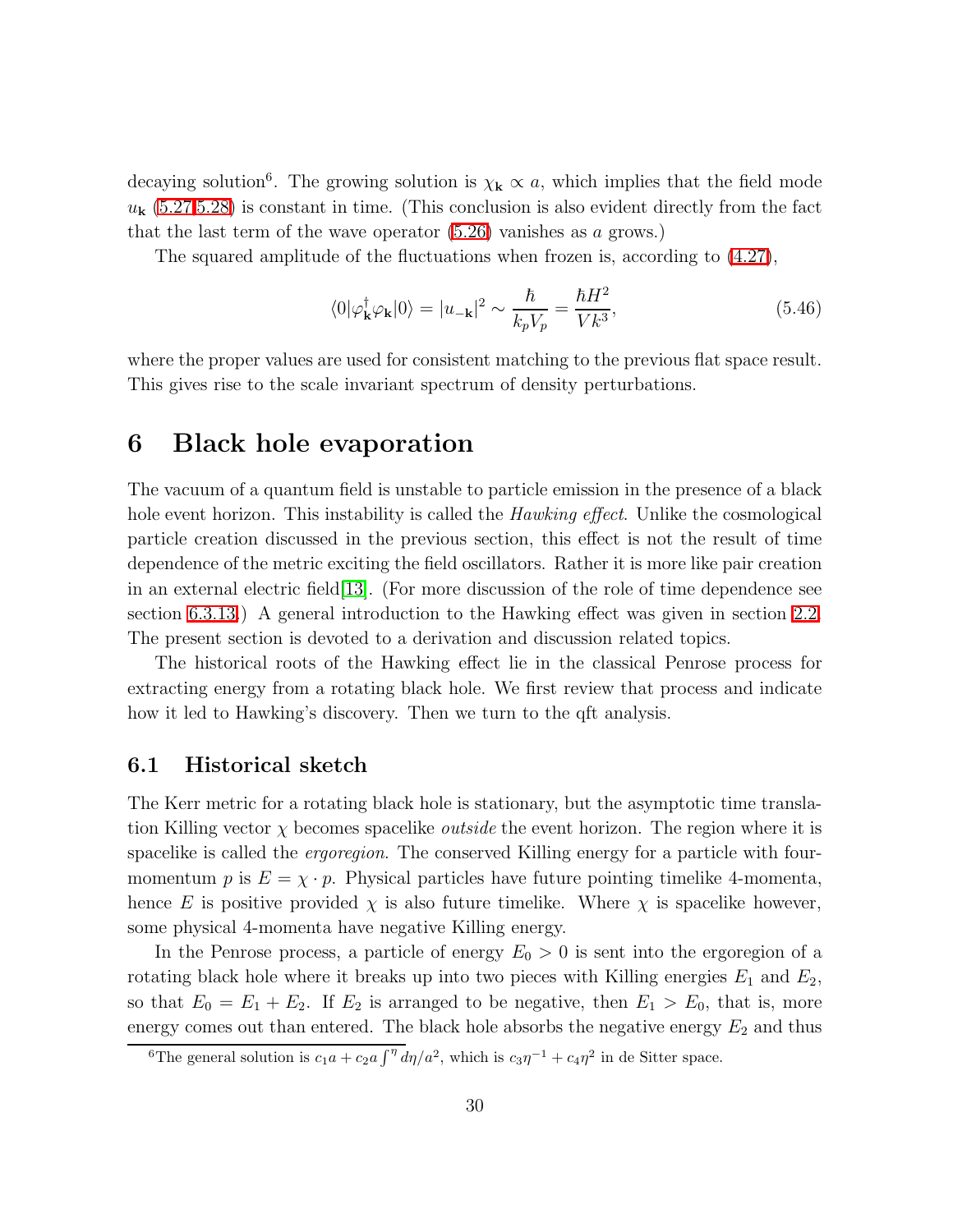loses mass. It also loses angular momentum, hence the process in effect extracts the rotational energy of the black hole.

The Penrose process is maximally efficient and reversible if the horizon area is unchanged. That condition is achievable in the limit that the absorbed particle enters the black hole on a trajectory tangent to one of the null generators of the horizon. This role of the horizon area in governing efficiency of energy extraction exhibits the analogy between area and entropy. Together with Bekenstein's information theoretic arguments, it gave birth to the subject of black hole thermodynamics.

When a field scatters from a rotating black hole a version of the Penrose process called superradiant scattering can occur. The analogy with stimulated emission suggests that quantum fields should exhibit spontaneous emission from a rotating black hole. To calculate this emission rate from an "eternal" spinning black hole one must specify a condition on the state of the quantum field that determines what emerges from the past horizon. In order to avoid this unphysical specification Hawking considered instead a black hole that forms from collapse, which has no past horizon. In this case only initial conditions before the collapse need be specified.

Much to his surprise, Hawking found that for any initial state, even a *non-rotating* black hole will spontaneously emit radiation. This *Hawking effect* is a pair creation process in which one member of the pair lies in the ergoregion inside the horizon and has negative energy, while the other member lies outside and escapes to infinity with positive energy. The Hawking radiation emerges in a steady flux with a thermal spectrum at the temperature  $T_H = \hbar \kappa / 2\pi$ . The surface gravity  $\kappa$  had already been seen to play the role of temperature in the classical first law of black hole mechanics, which thus rather remarkably presaged the quantum Hawking effect.

## <span id="page-30-0"></span>6.2 The Hawking effect

Two different notions of "frequency" are relevant to this discussion. One is the "Killing frequency", which refers to time dependence with respect to the time-translation symmetry of the background black hole spacetime. In the asymptotically flat region at infinity the Killing frequency agrees with the usual frequency defined by the Minkowski observers at rest with respect to the black hole. The other notion is "free-fall frequency" defined by an observer falling across the event horizon. Since the Killing flow is tangent to the horizon, Killing frequency there is very different from free-fall frequency, and that distinction lies at the heart of the Hawking effect.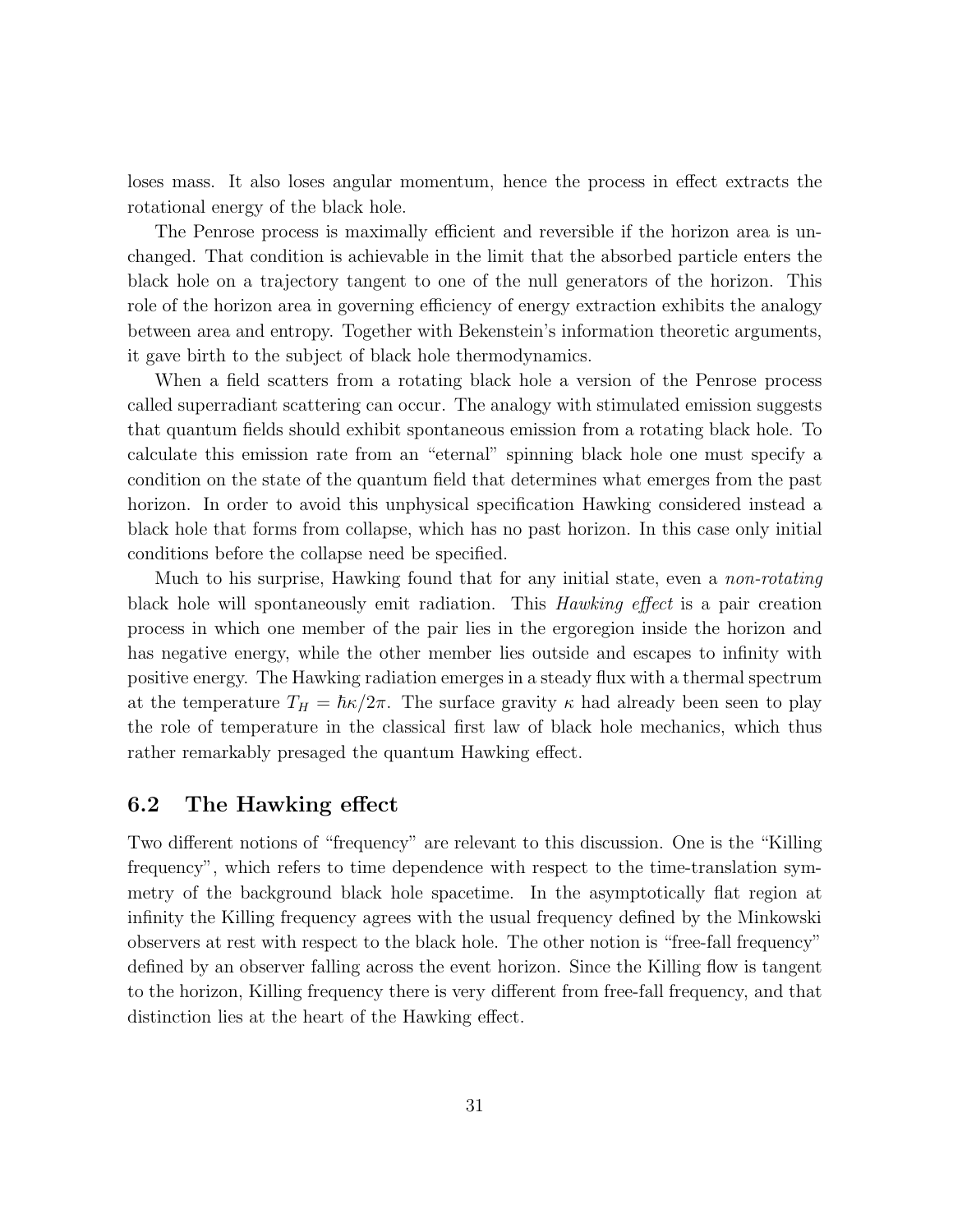#### <span id="page-31-0"></span>6.2.1 Average number of outgoing particles

The question to be answered is this: if a black hole forms from collapse with the quantum field in any 'regular' state  $|\Psi\rangle$ , then at late times, long after the collapse, what will be the average particle number and other observables for an outgoing positive Killing frequency wavepacket  $P$  of a quantum field far from the black hole? We address this question here for the case of a noninteracting scalar field and a static (non-rotating) black hole At the end we make some brief remarks about generalizations. Figure [1](#page-31-1) depicts the various ingredients in the following discussion.



<span id="page-31-1"></span>Figure 1: Spacetime diagram of black hole formed by collapsing matter. The outgoing wavepacket  $P$  splits into the transmitted part  $T$  and reflected part  $R$  when propagated backwards in time. The two surfaces  $\Sigma_{f,i}$  are employed for evaluating the Klein-Gordon inner products between the wavepacket and the field operator. Although  $P$ , and hence  $R$  and  $T$ , have purely positive Killing frequency, the free-fall observer crossing  $T$  just outside the horizon sees both positive and negative frequency components with respect to his proper time.

To begin with we evaluate the expectation value  $\langle \Psi|N(P)|\Psi\rangle$  of the number operator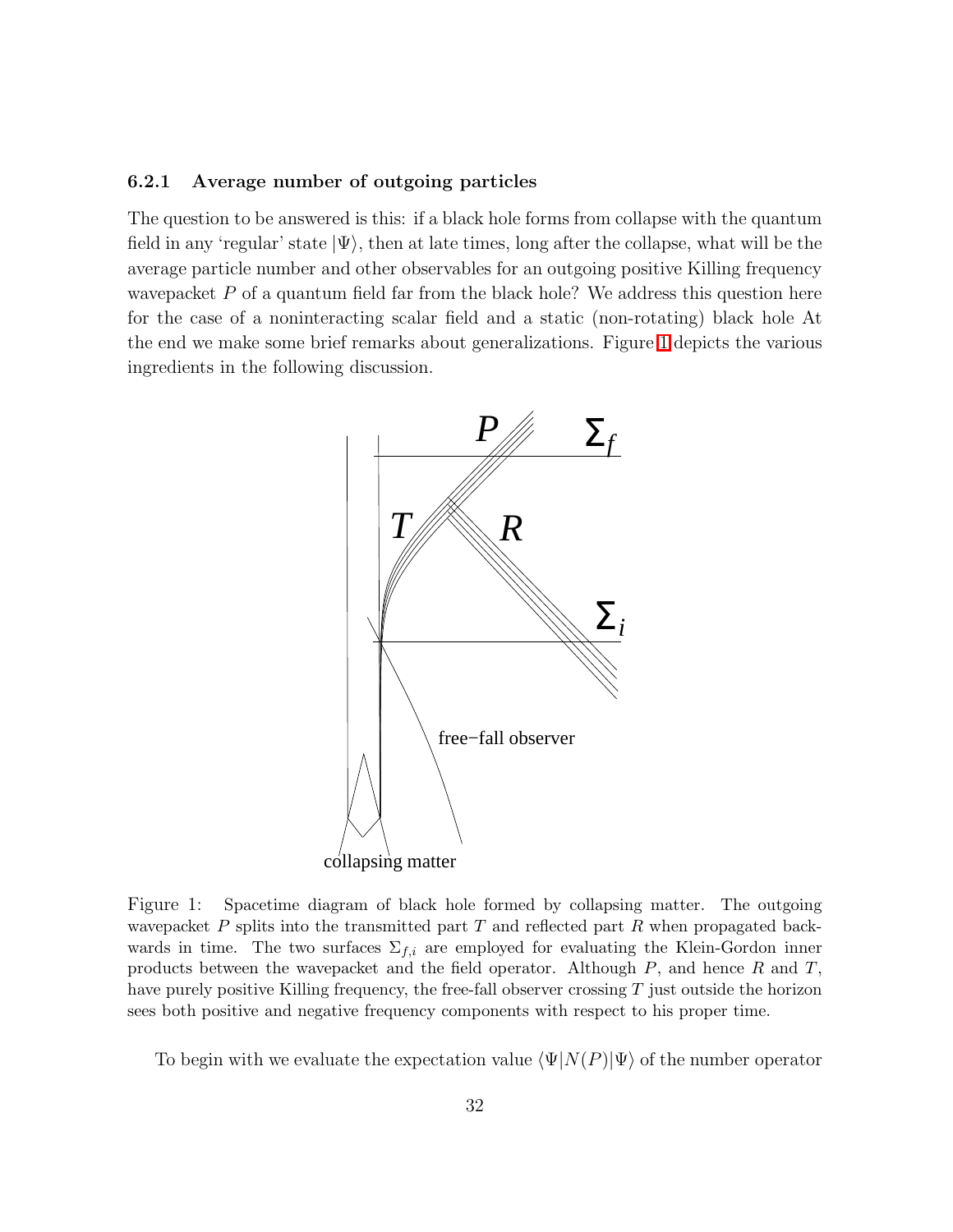$N(P) = a^{\dagger}(P)a(P)$  in the quantum state  $|\Psi\rangle$  of the field. This does not fully characterize the state, but it will lead directly to considerations that do.

The annihilation operator  $(4.11)$  corresponding to a normalized wavepacket P is given by

<span id="page-32-0"></span>
$$
a(P) = \langle P, \varphi \rangle_{\Sigma_f},\tag{6.1}
$$

where the Klein-Gordon inner product [\(4.9\)](#page-12-2) is evaluated on the "final" spacelike slice  $\Sigma_f$ . To evaluate the expectation value of  $N(P)$  we use the field equation satisfied by  $\varphi$ to relate  $N(P)$  to an observable on an earlier slice  $\Sigma_i$  on which we know enough about the quantum state. Specifically, we assume there are no incoming excitations long after the black hole forms, and we assume that the state looks like the vacuum at very short distances (or high frequencies) as seen by observers falling across the event horizon. Hawking originally propagated the field through the time-dependent collapsing part of the metric and back out all the way to spatial infinity, where he assumed  $|\Psi\rangle$  to be the incoming vacuum at very high frequencies. As pointed out by Unruh[\[21\]](#page-55-3) (see also [\[29,](#page-55-11) [30\]](#page-55-12)) the result can be obtained without propagating all the way back, but rather stopping on a spacelike surface  $\Sigma_i$  far to the past of  $\Sigma_f$  but still after the formation of the black hole. This is important since propagation back out to infinity invokes arbitrarily high frequency modes whose behavior may not be given by the standard relativistic free field theory.

If  $\Sigma_i$  lies far enough to the past of  $\Sigma_f$ , the wavepacket P propagated backwards by the Klein-Gordon equation breaks up into two distinct parts,

$$
P = R + T.\tag{6.2}
$$

(See Fig. [1.](#page-31-1))  $R$  is the "reflected" part that scatters from the black hole and returns to large radii, while T is the "transmitted" part that approaches the horizon. R has support only at large radii, and  $T$  has support only in a very small region just outside the event horizon where it oscillates very rapidly due to the backwards gravitational blueshift. Since both the wavepacket P and the field operator  $\varphi$  satisfy the Klein-Gordon equation, the Klein-Gordon inner product in [\(6.1\)](#page-32-0) can be evaluated on  $\Sigma_i$  instead of  $\Sigma_f$ without changing  $a(P)$ . This yields a corresponding decomposition for the annihilation operator,

$$
a(P) = a(R) + a(T). \t\t(6.3)
$$

<span id="page-32-1"></span>Thus we have

$$
\langle \Psi | N(P) | \Psi \rangle = \langle \Psi | (a^{\dagger}(R) + a^{\dagger}(T)) (a(R) + a(T)) | \Psi \rangle. \tag{6.4}
$$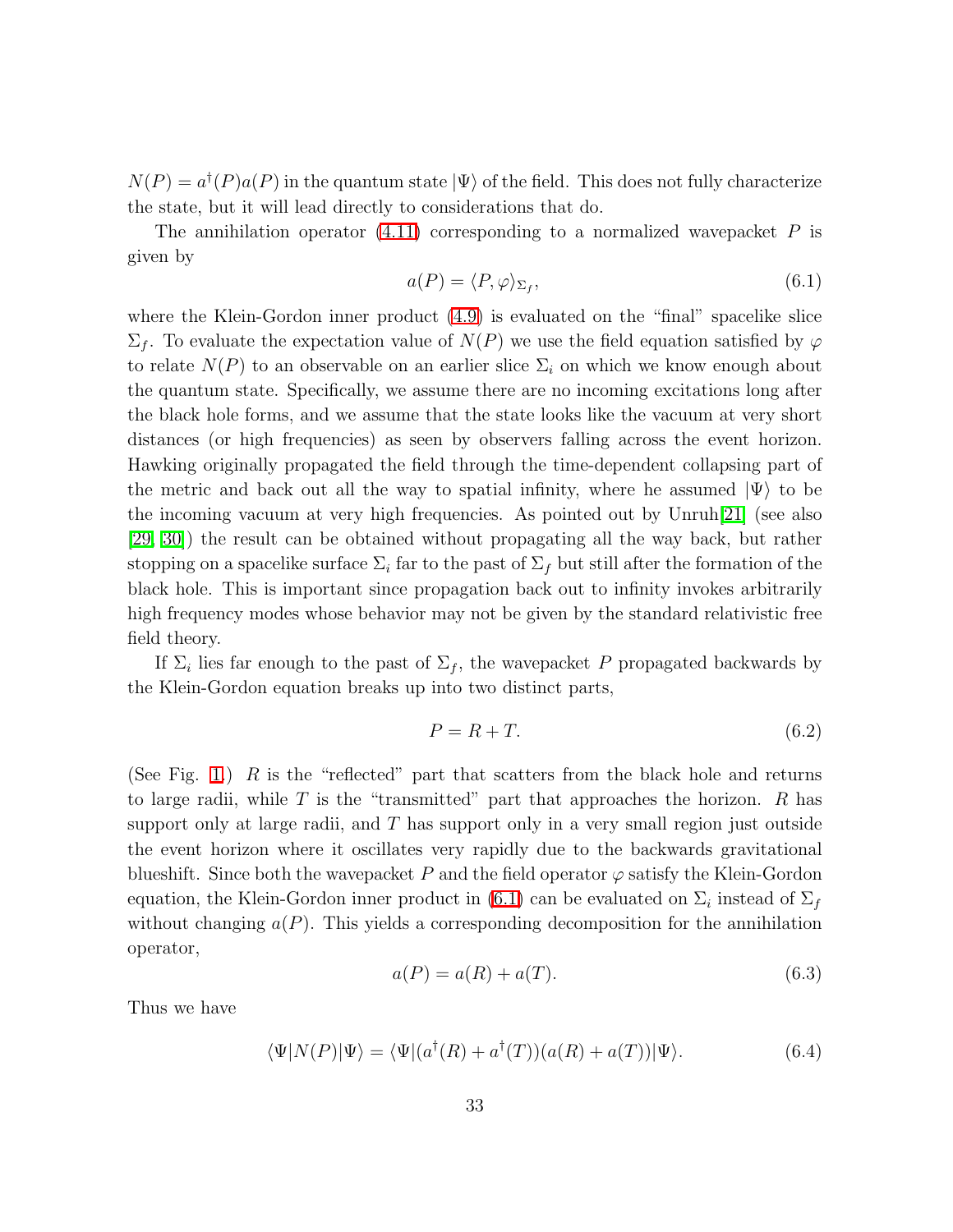Now it follows from the stationarity of the black hole metric that the Killing frequencies in a solution of the KG equation are conserved. Hence the wavepackets  $R$  and T both have the same, purely positive Killing, frequency components as P. As R lies far from the black hole in the nearly flat region, this means that it has purely positive asymptotic Minkowski frequencies, hence the operator  $a(R)$  is a *bona fide* annihilation operator—or rather  $\langle R, R \rangle^{1/2}$  times the annihilation operator—for incoming excitations. Assuming that long after the black hole forms there are no such incoming excitations, we have  $a(R)|\Psi\rangle = 0$ . Equation [\(6.4\)](#page-32-1) then becomes

<span id="page-33-0"></span>
$$
\langle \Psi | N(P) | \Psi \rangle = \langle \Psi | a^{\dagger}(T) a(T) | \Psi \rangle. \tag{6.5}
$$

If  $a(T)|\Psi\rangle = 0$  as well, then no P-particles are emitted at all. The state with this property is called the "Boulware vacuum". It is the state with no positive Killing frequency excitations anywhere, including at the horizon.

The Boulware vacuum does not follow from collapse however. The reason is that the wavepacket  $T$  does not have purely positive frequency with respect to the time of a free fall observer crossing the horizon, and it is this latter frequency that matches to the local Minkowski frequency in a neighborhood of the horizon small compared with the radius of curvature of the spacetime.

More precisely, consider a free-fall observer (i.e. a timelike geodesic  $x(\tau)$ ) with proper time  $\tau$  who falls across the horizon at  $\tau = 0$  at a point where the slice  $\Sigma_i$  meets the horizon (see Fig. [1\)](#page-31-1). For this observer the wavepacket T has time dependence  $T(\tau)$  (i.e.  $T(x(\tau))$  that vanishes for  $\tau > 0$  since the wavepacket has no support behind the horizon. Such a function cannot possibly have purely positive frequency components. To see why, recall that if a function vanishes on a continuous arc in a domain of analyticity, then it vanishes everywhere in that domain (since its power series vanishes identically on the arc and hence by analytic continuation everywhere). Any positive frequency function

<span id="page-33-1"></span>
$$
h(\tau) = \int_0^\infty d\omega \, e^{-i\omega\tau} \, \tilde{h}(\omega) \tag{6.6}
$$

is analytic in the lower half  $\tau$  plane, since the addition of a negative imaginary part to  $\tau$  leaves the integral convergent. The positive real  $\tau$  axis is the limit of an arc in the lower half plane, hence if  $h(\tau)$  were to vanish for  $\tau > 0$  it would necessarily vanish also for  $\tau < 0$ . (Conversely, a function that is analytic on the lower half-plane and does not blow up exponentially as  $|\tau| \to \infty$  must contain only positive frequency components, since  $\exp(-i\omega\tau)$  does blow up exponentially as  $|\tau| \to \infty$  when  $\omega$  is negative.)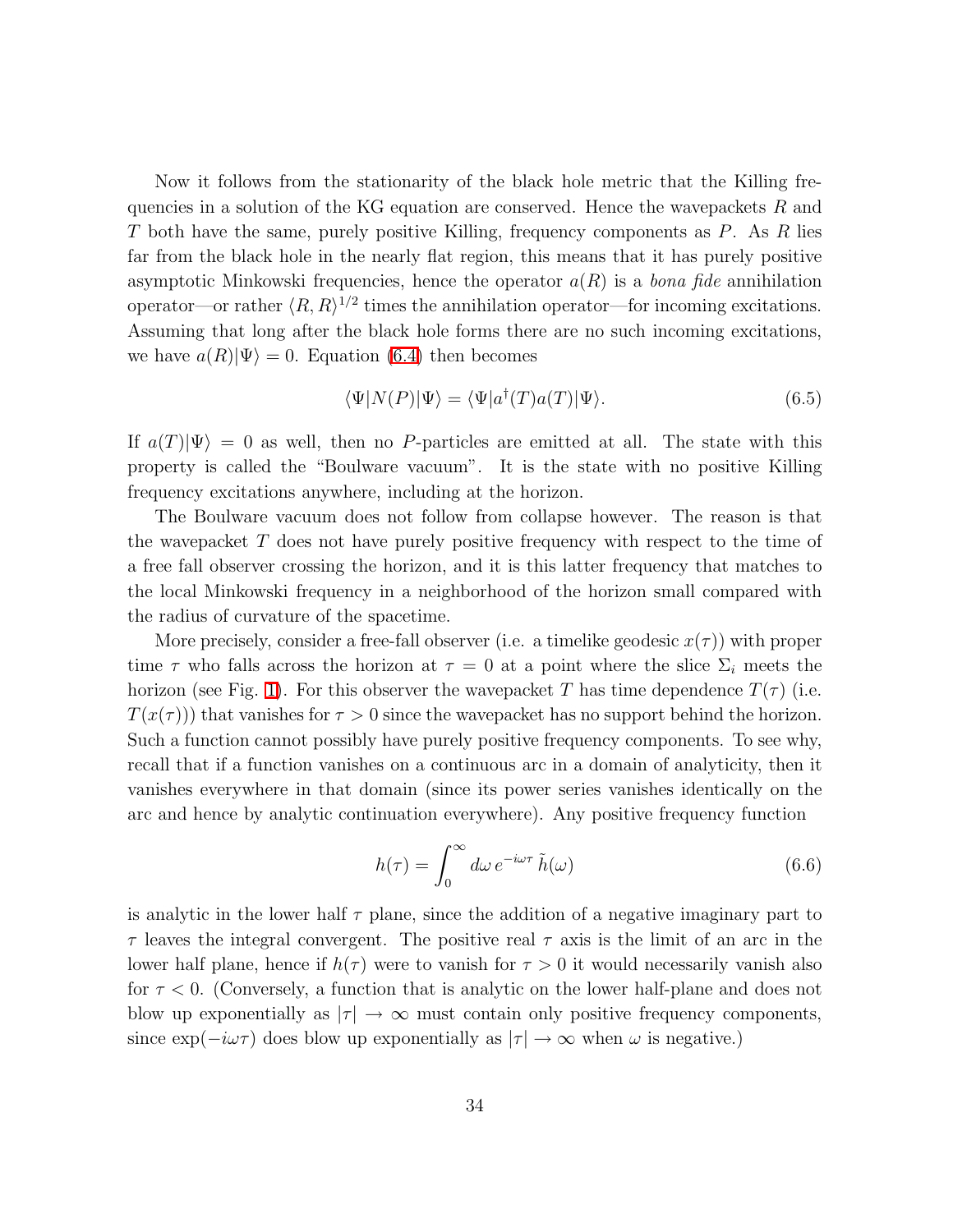The wavepacket T can be decomposed into its positive and negative frequency parts with respect to the free fall time  $\tau$ ,

$$
T = T^+ + T^-, \tag{6.7}
$$

which yields the corresponding decomposition of the annihilation operator

<span id="page-34-1"></span>
$$
a(T) = a(T^+) + a(T^-) \tag{6.8}
$$

$$
= a(T^+) - a^\dagger(\overline{T^-}). \tag{6.9}
$$

Since  $T^-$  has negative KG norm, Eqn. [\(4.12\)](#page-13-2) has been used in the last line to trade  $a(T^{-})$  for the *bona fide* creation operator  $a^{\dagger}(\overline{T^{-}})$ . The  $\tau$ -dependence of T consists of very rapid oscillations for  $\tau < 0$ , so the wavepackets  $T^+$  and  $\overline{T^-}$  have very high energy in the free-fall frame.

A free fall observer crossing the horizon long after the black hole forms would presumably see the ground state of the field at short distances, that is, such an observer would see no very high positive free-fall frequency excitations. The reason is that the collapse process occurs on the much longer time scale of the Schwarzschild radius  $r_s$ , so the modes with frequency much higher than  $1/r_s$  should remain in their ground state. We therefore assume that the wavepackets  $T^+$  and  $\overline{T}^-$  are in their ground states,

<span id="page-34-2"></span>
$$
a(T^+)|\Psi\rangle = 0, \qquad a(\overline{T^-})|\Psi\rangle = 0. \tag{6.10}
$$

For further discussion of this assumption see section [7.](#page-45-1)

<span id="page-34-3"></span>Using [\(6.9\)](#page-34-1) the number expectation value [\(6.5\)](#page-33-0) can be evaluated as

$$
\langle \Psi | N(P) | \Psi \rangle = \langle \Psi | a(\overline{T^{-}}) a^{\dagger}(\overline{T^{-}}) | \Psi \rangle \tag{6.11}
$$

$$
= \langle \Psi | [a(\overline{T^-}), a^{\dagger}(\overline{T^-})] | \Psi \rangle \tag{6.12}
$$

$$
= \langle \overline{T^{-}}, \overline{T^{-}} \rangle_{\Sigma_{i}} \tag{6.13}
$$

$$
= -\langle T^-, T^- \rangle_{\Sigma_i}, \tag{6.14}
$$

where  $(6.10)$  is used in the first and second lines,  $(4.13)$  is used in the third line, and [\(4.10\)](#page-12-4) is used in the last step. The problem has thus been reduced to the computation of the Klein-Gordon norm of the negative frequency part of the transmitted wavepacket T. This requires that we be more explicit about the form of the wavepacket.

#### <span id="page-34-0"></span>6.2.2 Norm of the negative frequency part & thermal flux

For definiteness we consider a spherically symmetric vacuum black hole in 3+1 dimensions, that is a *Schwarzschild* black hole. The Schwarzschild line element can variously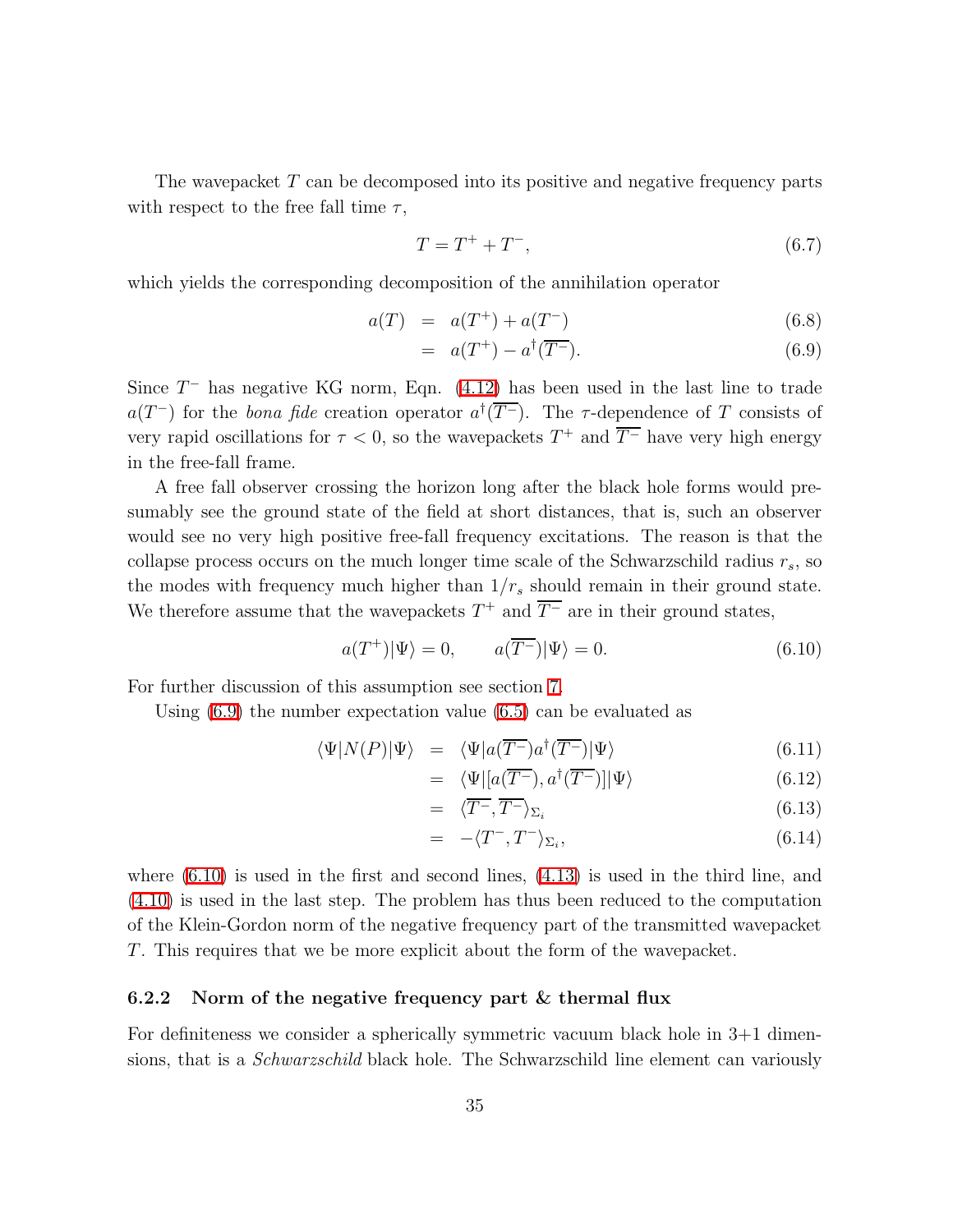<span id="page-35-0"></span>be expressed as

$$
ds^{2} = (1 - \frac{r_s}{r})dt^{2} - (1 - \frac{r_s}{r})^{-1}dr^{2} - r^{2}(d\theta^{2} + \sin^{2}\theta \, d\varphi^{2})
$$
 (6.15)

$$
= (1 - \frac{r_s}{r})(dt^2 - dr_*)^2 - r^2(d\theta^2 + \sin^2\theta \, d\varphi^2)
$$
\n(6.16)

$$
= (1 - \frac{r_s}{r}) du dv - r^2 (d\theta^2 + \sin^2 \theta d\varphi^2).
$$
 (6.17)

The first form is in "Schwarzschild coordinates" and  $r_s = 2GM$  is the Schwarzschild radius. The second form uses the "tortoise coordinate"  $r_*$ , defined by  $dr_* = dr/(1-r_s/r)$ or  $r_* = r + r_s \ln(r/r_s - 1)$ , which goes to  $-\infty$  at the horizon. The third form uses the retarded and advanced time coordinates  $u = t - r_*$  and  $v = t + r_*$ , which are also called outgoing and ingoing null coordinates respectively.

A scalar field satisfiying the Klein-Gordon equation  $(\Box + m^2)\varphi = 0$  can be decomposed into spherical harmonics

$$
\varphi(t,r,\theta,\phi) = \sum_{lm} \frac{\varphi_{lm}(t,r)}{r} Y_{lm}(\theta,\phi), \qquad (6.18)
$$

where  $\varphi_{lm}(t, r)$  satisfies the 1+1 dimensional equation

$$
\left(\partial_t^2 - \partial_{r_*}^2 + V_{lm}\right)\varphi_{lm} = 0\tag{6.19}
$$

with the effective potential

$$
V_{lm}(r) = \left(1 - \frac{r_s}{r}\right) \left(\frac{r_s}{r^3} + \frac{l(l+1)}{r^2} + m^2\right).
$$
 (6.20)

As  $r \to \infty$  the potential goes to  $m^2$ . As  $r \to r_s$ , the factor  $(r - r_s)$  approaches zero exponentially as  $\exp(r_*/r_s)$  with respect to  $r_*$ . Near the horizon  $\varphi_{lm}(t, r_*)$  therefore satisfies the massless wave equation, hence has the general form  $f(u) + g(v)$ .

Since the wavepacket  $P = \sum_{lm} P_{lm}(t, r) Y_{lm}(\theta, \phi)$  is purely outgoing with support only at large radii at late times, near the horizon  $P_{lm}(t, r)$  must be only a function of the 'retarded time  $u = t - r_*$ . That is, there can be no ingoing component. Since the metric is static, i.e. invariant with respect to  $t$ -translations, we can decompose any solution into components with a fixed t-frequency  $\omega$ . A positive frequency outgoing mode at infinity has t-dependence  $\exp(-i\omega t)$ , hence its form near the horizon must be  $\exp(-i\omega u)$ .

Consider now a late time outgoing positive frequency wavepacket  $P$  that is narrowly peaked in Killing frequency  $\omega$ . Propagating backwards in time, T is the part of the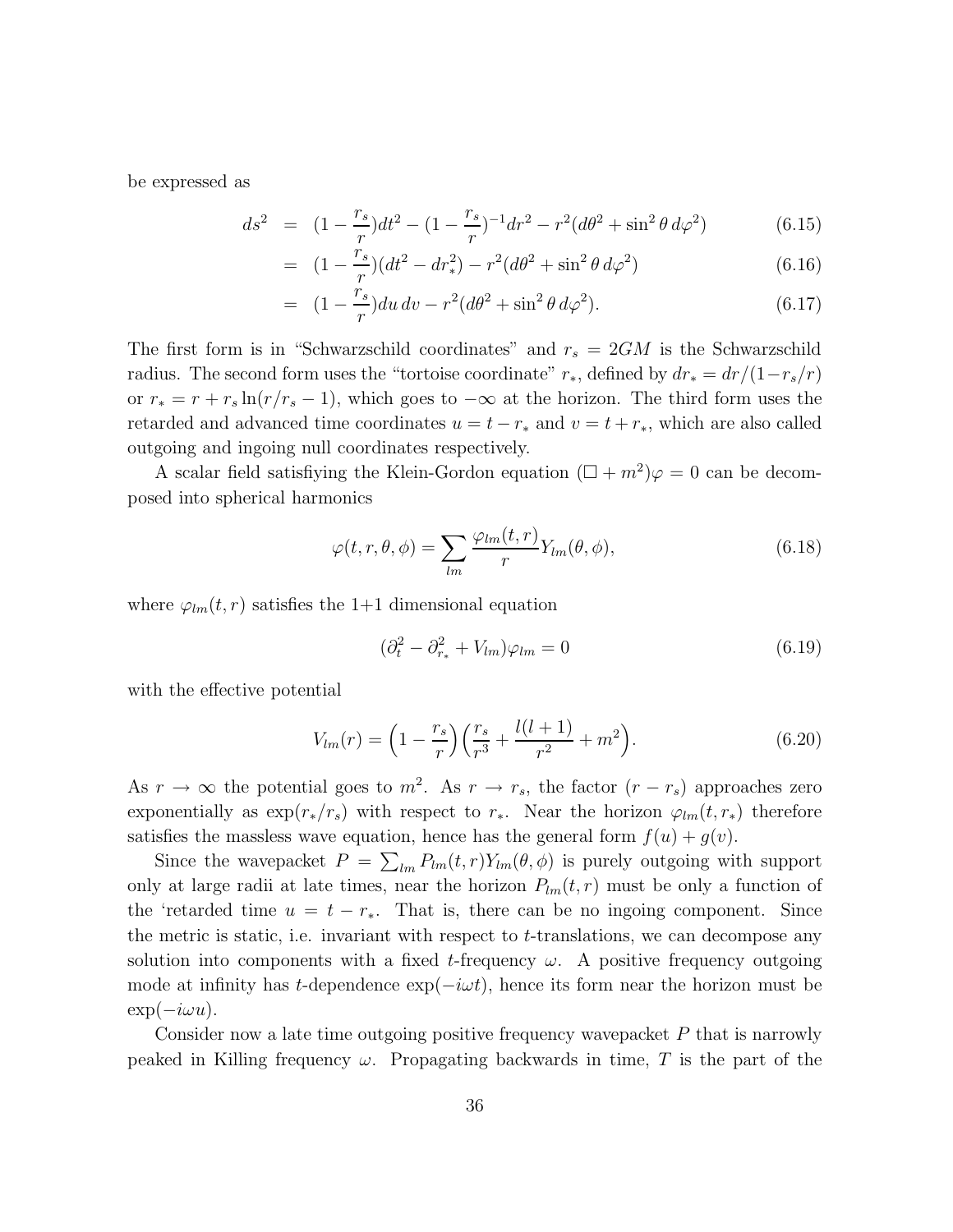wavepacket that is squeezed up against the horizon, and its  $Y_{lm}$  component has the form  $T_{lm} \sim \exp(-i\omega u)$  for all l, m. The coordinate u diverges as the horizon is approached. It is related to the proper time  $\tau$  of a free-fall observer crossing the horizon at  $\tau = 0$ via  $\tau \simeq -\tau_0 \exp(-\kappa u)$ , where  $\kappa = 1/2r_s$  is the surface gravity of the black hole and the constant  $\tau_0$  depends on the velocity of the free-fall observer.<sup>7</sup> Hence the  $\tau$ -dependence of the wavepacket along the free-fall worldline is

<span id="page-36-0"></span>
$$
T \sim \exp\left(i\frac{\omega}{\kappa}\ln(-\tau)\right) \tag{6.21}
$$

for  $\tau < 0$ , and it vanishes for  $\tau > 0$ .

To find the positive frequency part we use a method introduced by Unruh[\[31\]](#page-56-0), which exploits the fact that a function analytic and bounded as  $|\tau| \to \infty$  in the lower half complex  $\tau$  plane has purely positive frequency (see the discussion after Eqn. [\(6.6\)](#page-33-1)). The positive frequency extension of  $T(\tau)$  from  $\tau < 0$  to  $\tau > 0$  is thus obtained by analytic continuation of ln( $-\tau$ ) in the lower half complex  $\tau$ -plane. This continuation is given by  $\ln \tau + i\pi$ , provided the branch cut of  $\ln \tau$  is taken in the upper half-plane. The positive frequency extension of  $T(\tau)$  to  $\tau > 0$  is therefore obtained by replacing  $\ln(-\tau)$  with  $\ln \tau + i\pi$  in [\(6.21\)](#page-36-0), which yields  $T(-\tau) \exp(-\pi \omega/\kappa)$  for  $\tau > 0$ . Similarly, the negative frequency extension of  $ln(-\tau)$  is given by  $ln \tau - i\pi$ , provided the branch cut of  $ln \tau$  is taken instead in the lower half-plane. The negative frequency extension of  $T(\tau)$  to  $\tau > 0$ is therefore  $T(-\tau) \exp(+\pi \omega/\kappa)$ . Knowing these two extensions, we proceed as follows.

Define a new wavepacket  $\tilde{T}$ , with support only inside the horizon, by "flipping" the wavepacket  $T(u)$  across the horizon (see Fig. [2\)](#page-37-0). That is,  $\widetilde{T}$  vanishes outside the horizon and inside is constant on the outgoing null lines, with  $\widetilde{T}(\tau) = T(-\tau)$  for  $\tau > 0$ . The above argument shows that the wavepackets

<span id="page-36-1"></span>
$$
T^{+} = c_{+}(T + e^{-\pi\omega/\kappa}\widetilde{T}) \tag{6.22}
$$

$$
T^{-} = c_{-}(T + e^{+\pi\omega/\kappa}\tilde{T}) \tag{6.23}
$$

have positive and negative free-fall frequency respectively. The two constants  $c_{\pm}$  can be chosen so that  $T^+ + T^-$  agrees with T outside the horizon and vanishes (as does T) inside the horizon. This yields  $c_{-} = (1 - e^{2\pi\omega/\kappa})^{-1}$  and  $c + /c_{-} = -e^{2\pi\omega/\kappa}$ .

Now  $\langle T, \tilde{T} \rangle = 0$  (since the two wavepackets do not overlap) and  $\langle \tilde{T}, \tilde{T} \rangle = -\langle T, T \rangle$ (since the flipped wavepacket has the reverse  $\tau$ -dependence), so using [\(6.23\)](#page-36-1) one finds

<span id="page-36-2"></span>
$$
\langle T^-, T^- \rangle = \frac{\langle T, T \rangle}{1 - e^{2\pi \omega/\kappa}}.
$$
\n(6.24)

<sup>&</sup>lt;sup>7</sup>This can be obtained by noting from the third form of the line element  $(6.17)$  that along a timelike line  $(1 - r_s/r)\dot{u}\dot{v} = 1$ , where the dots represent the proper time derivative. As the horizon is crossed  $\dot{v}$ is finite, hence  $u \sim (r - r_s)^{-1} \sim e^{-r_*/r_s} = e^{(u-v)/2r_s} \sim e^{\kappa u}$ .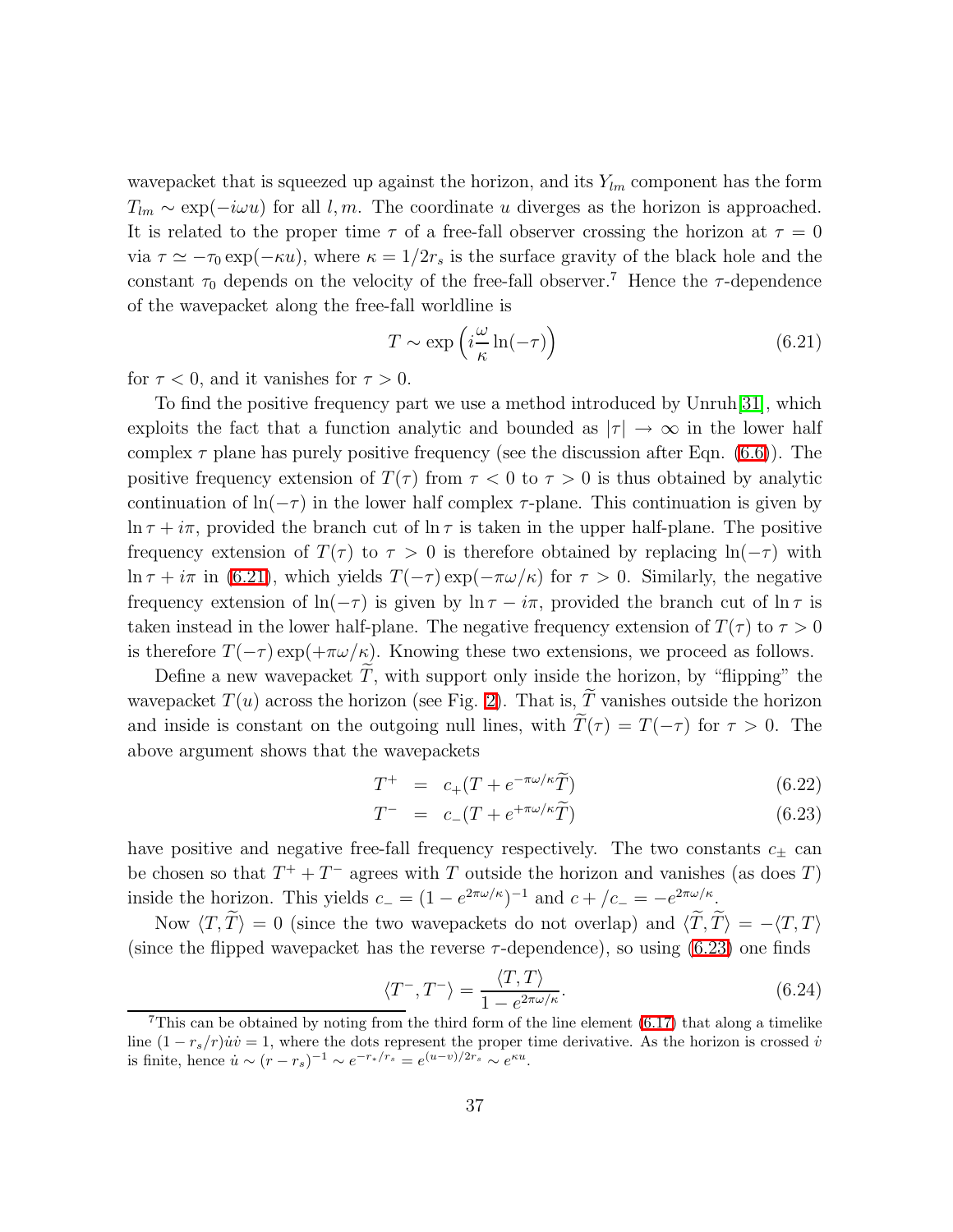

<span id="page-37-0"></span>Figure 2: Spacetime sketch of phase contours of the transmitted wavepacket  $T$  and its flipped version  $\overline{T}$  on either side of the horizon (dashed line). The upper and lower signs in the exponent of the factor  $\exp(\mp \pi \omega/\kappa)$  yield the positive and negative free-fall frequency extensions of T.

Inserting this in the expression [\(6.14\)](#page-34-3) for the number operator expectation value yields Hawking's result,

<span id="page-37-2"></span><span id="page-37-1"></span>
$$
\langle \Psi | N(P) | \Psi \rangle = \frac{\langle T, T \rangle}{e^{2\pi \omega/\kappa} - 1}.
$$
\n(6.25)

The number expectation value [\(6.25\)](#page-37-1) corresponds to the result for a thermal state at the Hakwing temperature  $T_H = \hbar \kappa / 2\pi$ , multiplied by the so-called "greybody factor"

$$
\Gamma = \langle T, T \rangle. \tag{6.26}
$$

This factor is the probability for an excitation described by the the wavepacket  $P$  to pile up just outside the event horizon when propagated backwards in time, rather than being scattered back out to infinity. Equivalently,  $\Gamma$  is the probability for the excitation with wavepacket  $P$  to fall across the horizon when sent in forwards in time. This means that the black hole would be in detailed balance with a thermal bath at the Hawking temperature. Yet another interpretation of Γ is the probability for an excitation originating close to the horizon with normalized wavepacket  $T/\langle T, T \rangle^{1/2}$  to escape to infinity rather than scattering back and falling into the black hole.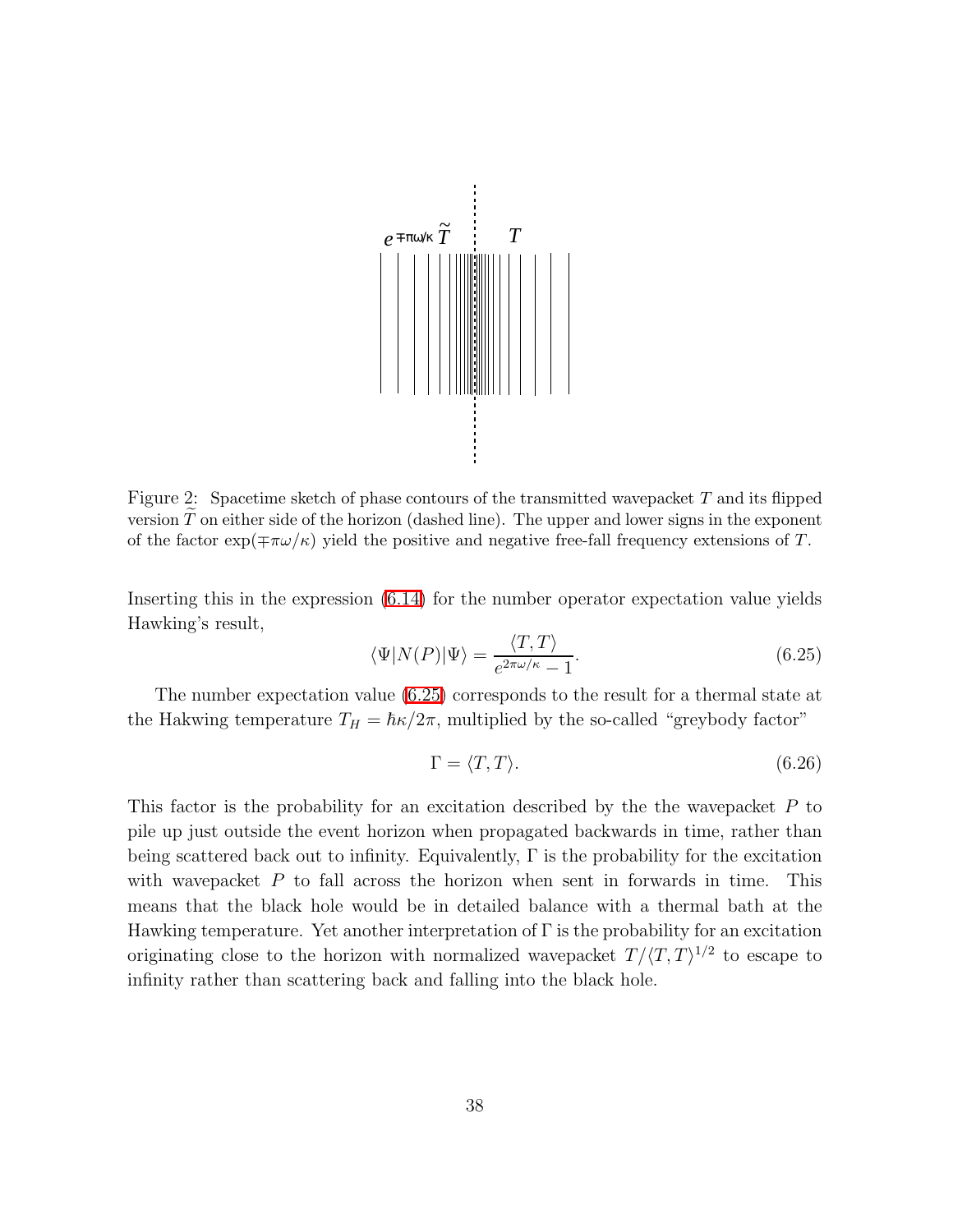#### <span id="page-38-0"></span>6.2.3 The quantum state

The local free-fall vacuum condition [\(6.10\)](#page-34-2) can be used to find the quantum state of the near horizon modes. We can do that here just "pair by pair", since the field is noninteracting so the state is the tensor product of the states for each outside/inside pair.

<span id="page-38-1"></span>Using [\(6.23\)](#page-36-1) the vacuum conditions become

$$
a(T^+)|\Psi\rangle \propto \left[a(T) - e^{-\pi\omega/\kappa} a^\dagger(\tilde{T}^*)\right]|\Psi\rangle = 0 \tag{6.27}
$$

$$
a(\overline{T^{-}})|\Psi\rangle \propto \left[ -a^{\dagger}(T) + e^{+\pi\omega/\kappa} a(\tilde{T}^{*}) \right] |\Psi\rangle = 0 \tag{6.28}
$$

(here we use  $*$  instead of "bar" for complex conjugation of  $\widetilde{T}$  for typographical reasons). Note that since  $\overline{T}$  and  $\widetilde{T}$  have negative norm (as explained before [\(6.24\)](#page-36-2)), we have replaced the corresponding annihilation operators by minus the creation operators of their conjugates. These equations define what is called the *Unruh vacuum*  $|U\rangle$  for these wavepacket modes.

Now let  $|B\rangle$  denote the quantum state of the T and  $\widetilde{T}^*$  modes such that

$$
a(T)|B\rangle = 0 \tag{6.29}
$$

$$
a(\widetilde{T}^*)|B\rangle = 0. \tag{6.30}
$$

This state is called the *Boulware vacuum* for these modes. In analogy with [\(5.16\)](#page-21-2) and [\(5.17\)](#page-21-4) the vacuum conditions [\(6.27,6.28\)](#page-38-1) imply that the Unruh and Boulware vacua are related by

$$
|U\rangle \propto \exp\left[e^{-\pi\omega/\kappa} a^{\dagger}(\hat{T}) a^{\dagger}(\hat{T}^*)\right] |B\rangle \tag{6.31}
$$

where the hats denote the corresponding normalized wavepackets.

The Unruh vacuum is thus a two-mode squeezed state, analogous to the one [\(5.42\)](#page-25-0) found at each wavevector  $\bf{k}$  in the case of cosmological pair creation. There each pair had zero total momentum since the background was space translation invariant. In the present case, each pair has zero total Killing energy, since the background is time translation invariant. The mode  $\widetilde{T}$  has the same positive Killing frequency as T has (because the Killing flow is symmetric under the flipping across the horizon operation that defines  $\tilde{T}$ ), however its conjugate has negative Killing frequency, and therefore negative Killing energy.

The Unruh vacuum is a pure state, but because of its entangled structure it becomes mixed when restricted to the exterior. To find that mixed state we expand the exponential in a series. Denoting by  $|n_{R,L}\rangle$  the level-n excitations of the modes T and  $\widetilde{T}^*$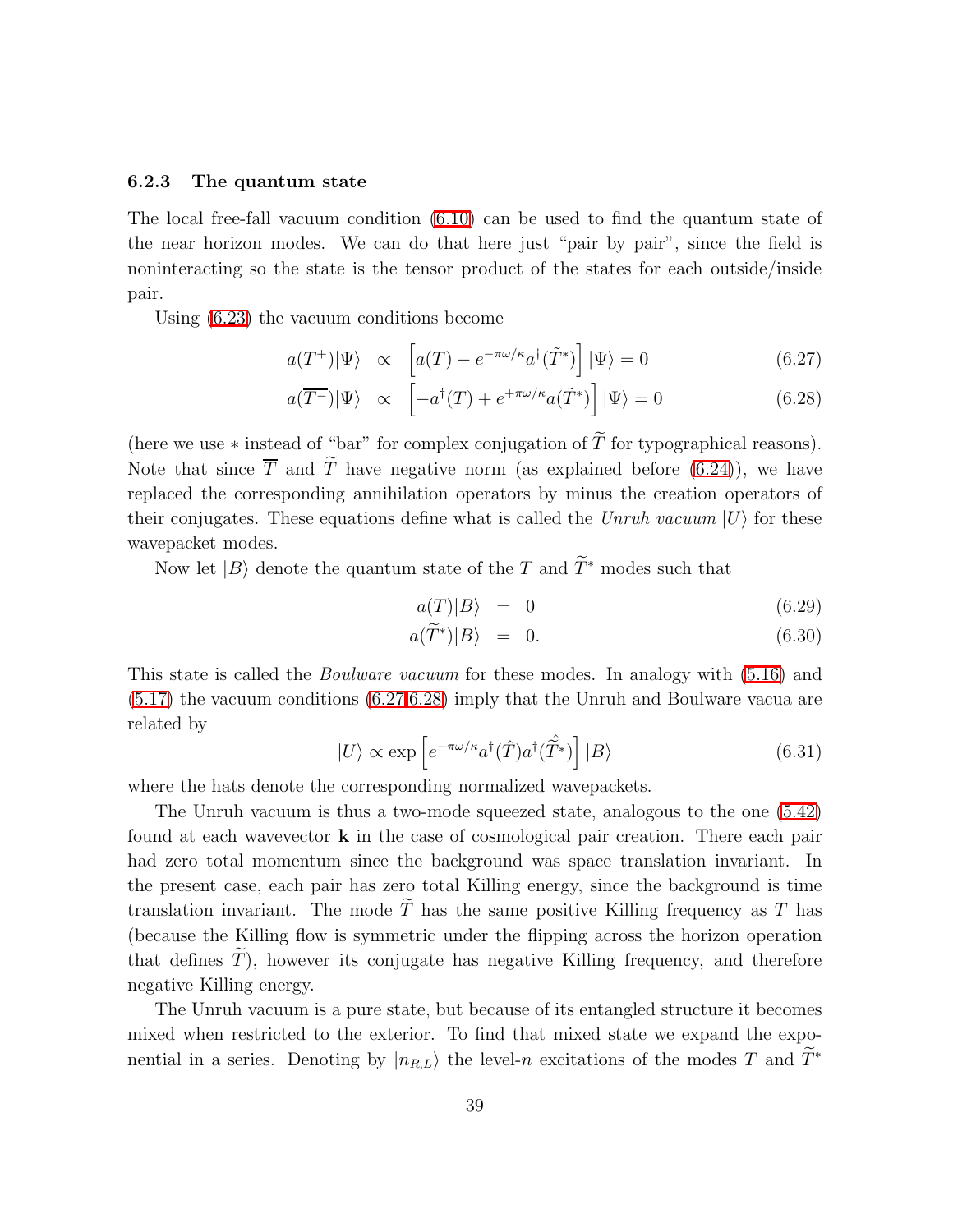respectively, we have

<span id="page-39-3"></span>
$$
|U\rangle \propto \sum_{n} e^{-n\pi\omega/\kappa} |n_L\rangle |n_R\rangle. \tag{6.32}
$$

<span id="page-39-4"></span>The reduced density matrix is thus

$$
Tr_{L}|U\rangle\langle U| \propto \sum_{n} e^{-2n\pi\omega/\kappa} |n_{R}\rangle\langle n_{R}|,
$$
\n(6.33)

a thermal canonical ensemble at the Hawking temperature.

The essence of the Hawking effect is the correlated structure of the local vacuum state at short distances near the horizon and its thermal character outside the horizon. Given this, the outgoing flux at infinity is just a consequence of the propagation of a fraction  $\Gamma$  [\(6.26\)](#page-37-2) of each outgoing wavepacket from the horizon to infinity.

## <span id="page-39-0"></span>6.3 Remarks

In this subsection we make a large number of brief remarks about related topics that we have no time or space to go into deeply. Where no references are given see the sources listed at the end of the Introduction.

#### <span id="page-39-1"></span>6.3.1 Local temperature

The Hawking temperature refers to the Killing energy, or, since the Schwarzschild Killing vector is normalized at infinity, to the energy defined by a static observer at infinity. A static observer at finite radius will perceive the thermal state to have the blueshifted temperature  $T_{loc} = T_H/|\xi|$ , where  $|\xi|$  is the local norm of the Schwarzschild time translation Killing vector. At infinity this is just the Hawking temperature, whereas it diverges as the horizon is approached. This divergence is due to the infinite acceleration of the static observer at the horizon and it occurs even for an accelerated observer in the Minkowski vacuum of flat spacetime (see section [6.3.4](#page-40-1) below). A freely falling observer sees nothing divergent.

### <span id="page-39-2"></span>6.3.2 Equilibrium state: Hartle-Hawking vacuum

A black hole will be in equilibrium with an incoming thermal flux at the Hawking temperature. The state that includes this incoming flux is called the Hartle-Hawking vacuum.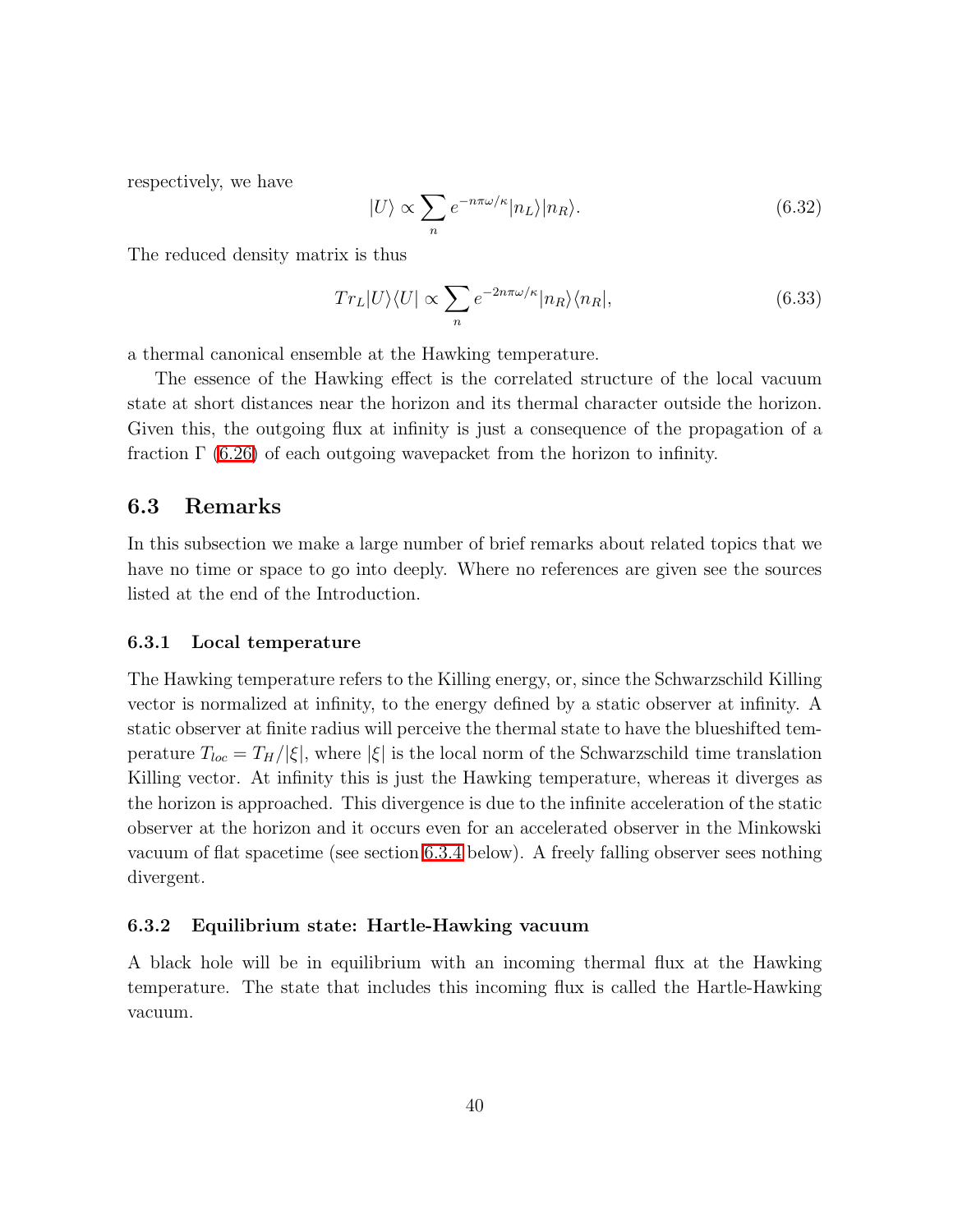#### <span id="page-40-0"></span>6.3.3 Stimulated emission

Suppose that the field is not in the free-fall vacuum at the horizon [\(6.10\)](#page-34-2), but rather that there are *n* excitations in the mode  $T^+$ , so that  $a^{\dagger}(T^+)a(T^+)|\Psi\rangle = n\langle T^+, T^+\rangle|\Psi\rangle$ . Then instead of [\(6.14\)](#page-34-3) the expectation value of the number operator will be

$$
\langle \Psi | N(P) | \Psi \rangle = n \langle T, T \rangle + (n+1) \langle \overline{T^{-}}, \overline{T^{-}} \rangle. \tag{6.34}
$$

That is, if n quanta are present to begin with in the  $T^+$  mode, the observer at infinity will observe in the P mode  $n+1$  times the usual number of Hawking quanta, in addition to *n* times the greybody factor [\(6.26\)](#page-37-2). To produce a state in which the  $T^+$  mode is occupied in standard physics one would have to send in particles of enormous energy just before the black hole formed[\[32\]](#page-56-1). As explained in section [7.4.2,](#page-52-0) however, trans-Planckian considerations could in principle allow stimulated emission at times long after the black hole formed. (This has nothing to do with the standard late time stimulated emission of the super-radiant modes of a rotating black hole [\[33,](#page-56-2) [34\]](#page-56-3).)

#### <span id="page-40-1"></span>6.3.4 Unruh effect

The argument given above for the structure of the vacuum near a black hole horizon applies equally well to the Minkowski vacuum near an acceleration horizon in flat spacetime, where it is known as the Unruh effect. From a logical point of view it might be better to introduce the Unruh effect first, and then export it to the neighborhood of a black hole horizon to infer the Hawking effect. However, I chose here to go in the other direction

In the Unruh effect the boost Killing field  $\xi_B = x\partial_t + t\partial_x$  (which generates hyperbolic rotations) plays the role of the Schwarzschild time translation, and the corresponding "temperature" is  $\hbar/2\pi$ . The Minkowski vacuum is the analog of the Hartle-Hawking equilibrium state, rather than the Unruh evaporating state. A uniformly accelerated observer following a hyperbolic orbit of the Killing field will perceive the Minkowski vacuum as a thermal state with temperature  $\hbar/2\pi |\xi_B|$ . The norm  $|\xi_B|$  is just  $(x^2 - t^2)^{1/2}$ , which is also the inverse of the acceleration of the orbit, hence the local temperature is the *Unruh temperature*  $T_U = \hbar a/2\pi$ . As  $(x^2 - t^2)^{1/2} \to \infty$  this temperature is redshifted to zero, so a Killing observer at infinity sees only the zero temperature vacuum. As the acceleration horizon  $x = \pm t$  is approached a Killing observer sees a diverging temperature. The same temperature divergence is seen by a static observer approaching the horizon of a black hole in the Unruh or Hartle-Hawking states (*cf.* section [6.3.1](#page-39-1) above).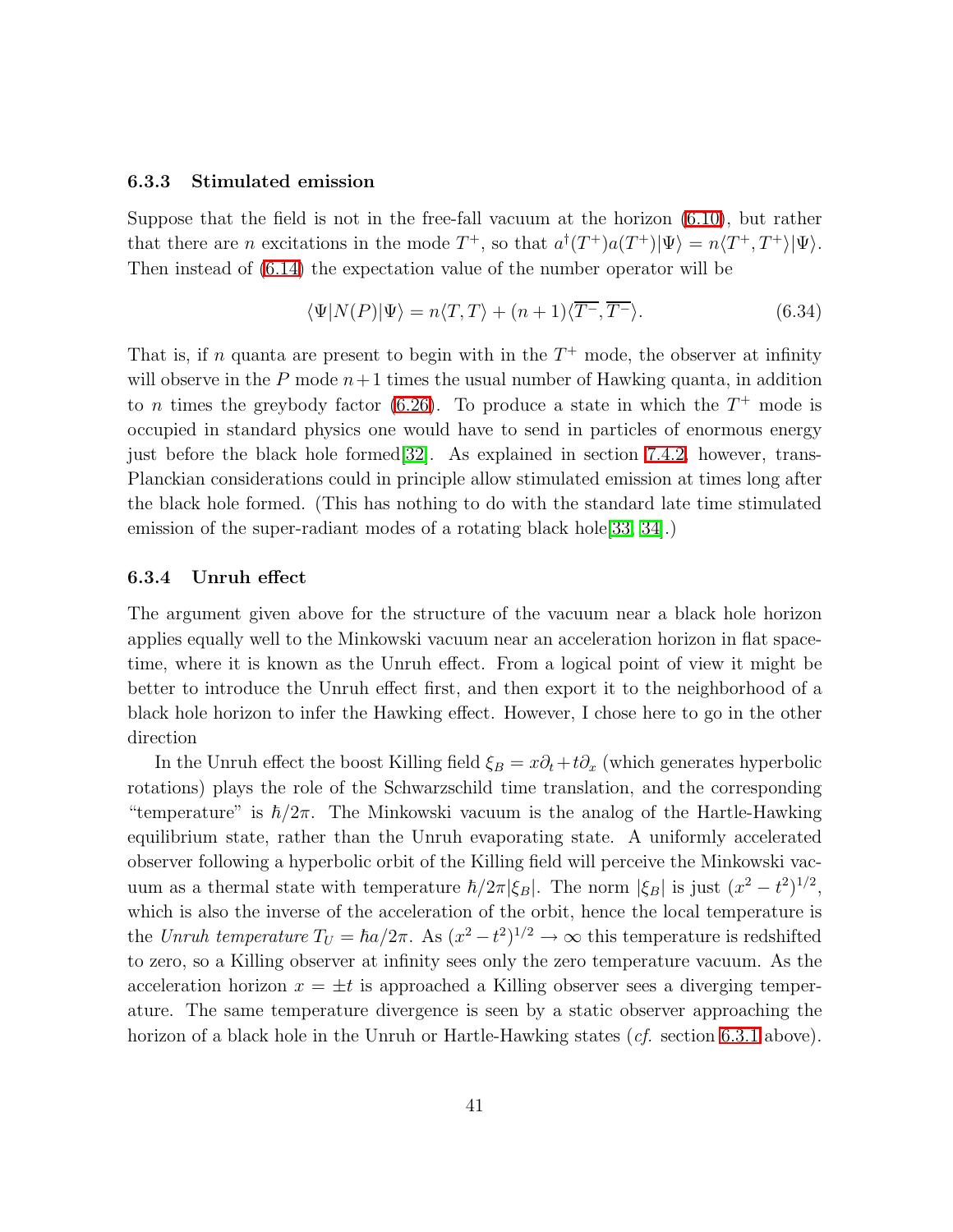#### <span id="page-41-0"></span>6.3.5 Rotating black hole

A small portion of the event horizon of a rotating black hole is indistinguishable from that of a Schwarzschild black hole, so the Hawking effect carries over to that case as well. The frequency  $\omega$  in [\(6.25\)](#page-37-1) should be replaced by the frequency with respect to the horizon generating Killing field  $\partial_t + \Omega_H \partial_\phi$ , where  $\partial_t$  and  $\partial_\phi$  are the asymptotic time translation and rotation Killing vectors, and  $\Omega_H$  is the angular velocity of the horizon. Thus  $\omega$  is replaced by  $\omega - m\Omega_H$ , where m denotes the angular momentum. In effect there is a chemical potential  $m\Omega_H$ . See e.g. [\[35\]](#page-56-4) for a discussion of the quantization of the "super-radiant" modes with  $\omega - m\Omega_H < 0$ .

#### <span id="page-41-1"></span>6.3.6 de Sitter space

The reasoning in the black hole case applies *mutatis mutandis* to de Sitter spacetime, where an observer is surrounded by a horizon that is locally indistinguishable from a black hole horizon. This leads to the temperature of deSitter spacetime[\[25,](#page-55-7) [26\]](#page-55-8).

#### <span id="page-41-2"></span>6.3.7 Higher spin fields

The Hawking effect occurs also for higher spin fields, the only difference being (1) the greybody factors are different, and (2) for half-integer spin fields the Fermi distribution rather than the Bose distribution arises for the Hawking emission.

#### <span id="page-41-3"></span>6.3.8 Interacting fields

Our discussion here exploited the free field equation of motion, but the Hawking effect occurs for interacting fields as well. The essence, as in the free field case, is the Unruh effect, the interacting version of which can easily be established with the help of a Euclidean functional integral representation of the Minkowski vacuum[\[36\]](#page-56-5). (This result was found a decade earlier, at about the same time as the original Unruh effect, via a theorem[\[37\]](#page-56-6) in the context of axiomatic quantum field theory, although the interpretation in terms of the thermal observations of uniformly accelerated observers was not noted until later [\[38\]](#page-56-7).) The direct analog for the Hawking effect involves a Euclidean functional integral expression for the interacting Hartle-Hawking equilibrium state (for an introduction see [\[39,](#page-56-8) [40\]](#page-56-9) and references therein).

More directly, in an asymptotically free theory one can presumably use the free field analysis to discover the structure of the vacuum near the horizon as in the free field case. The propagation of the field from that point on will involve the interactions. If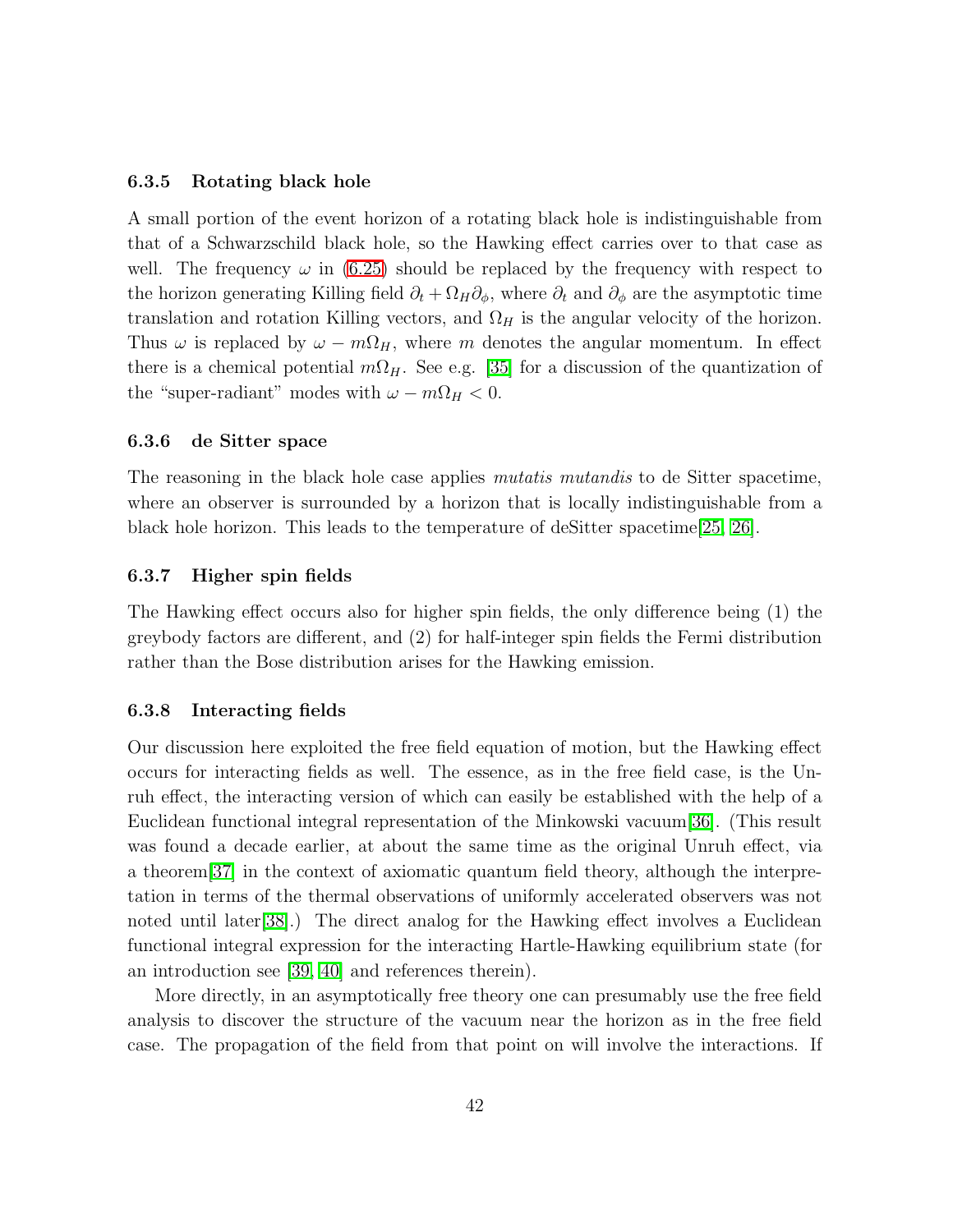the Hawking temperature is much higher than the scale  $\Lambda$  of asymptotic freedom then free particles will stream away from the black hole and subsequently be "dressed" by the interactions and fragment into asymptotic states  $[41, 42]$  $[41, 42]$ . If the Hawking temperature is much lower than  $\Lambda$  then it is not so clear (to me at least) how to determine what is emitted.

#### <span id="page-42-0"></span>6.3.9 Stress-energy tensor

The Unruh and Hartle-Hawking states are "regular" on the horizon, i.e. they look like the Minkowski vacuum at short distances. (Recall that it is precisely the local vacuum property  $(6.10)$  or  $(6.27,6.28)$  that determines the thermal state of the outgoing modes at infinity.) Hence the mean value of the stress energy tensor is finite. The Boulware state  $|B\rangle$  referred to above is obtained by removing the T,  $\tilde{T}^*$  pair excitations. This produces a state with a negative mean energy density that diverges as the horizon is approached. In fact, if even just *one* Hawking quantum is removed from the Unruh state  $|U\rangle$  to obtain the Boulware state for that mode, a negative energy density divergence will be produced at the horizon. This can be viewed as the result of the infinite blueshift of the negative energy "hole". That is quite odd in the context of flat space, since the Minkowski vacuum should be the lowest energy state, hence any other state should have higher energy. The explanation is that there is a positive energy density divergence *on* the horizon that more than compensates the negative energy off the horizon[\[43\]](#page-56-12).

#### <span id="page-42-1"></span>6.3.10 Back-reaction

As previously noted the Unruh state corresponds to an entangled state of positive and negative Killing energy excitations. As the positive energy excitations escape to infinity, there must be a corresponding negative energy flux into the black hole. Studies of the mean value of the stress tensor confirm this. Turning on the gravitational dynamics, this would lead to a mass loss for the black hole via the Einstein equation. The backreaction driven by the mean value is called the "semi-classical" evolution. There are quantum fluctuations about this mean evolution on a time and length scale of the Schwarzschild radius, unless a large number of matter fields is invoked to justify a large N limit that suppresses the quantum fluctuations.

#### <span id="page-42-2"></span>6.3.11 Statistical entropy

The entangled structure [\(6.32\)](#page-39-3) of the Unruh state leads to a mixed state [\(6.33\)](#page-39-4) when observations are restricted to the region outside the horizon. The "entanglement entropy"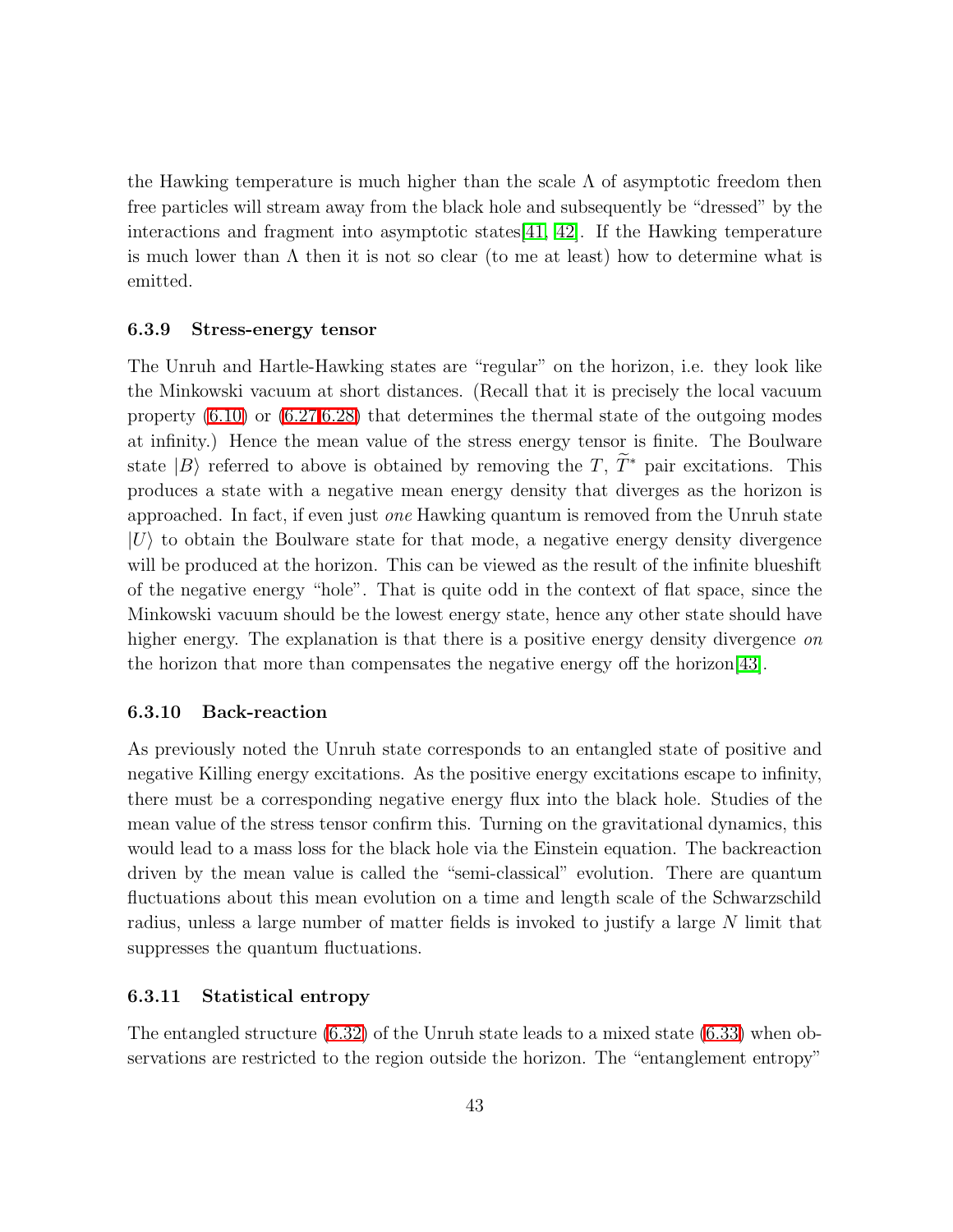$-Tr\rho \ln \rho$  of this state is the same as the thermal entropy of the canonical ensemble [\(6.33\)](#page-39-4). Summing over all modes this entropy diverges due to the infinite density of modes. To characterize the divergence one can use the thermodynamic entropy density  $s \propto T^3$  of a bath of radiation at temperature T. The local temperature measured by a static observer (*cf.* section [6.3.1\)](#page-39-1) is given by

$$
T_{loc} = T_H / |\xi| \simeq T_H / \kappa \ell = 1/2\pi \ell, \tag{6.35}
$$

where  $\ell$  is the proper distance to the horizon on a surface of constant t, and the relation  $\kappa = (d|\xi|/d\ell)_H$  has been used. Thus the entropy diverges like

$$
S = \int s \, dv \sim \int T_{loc}^3 \, d\ell d^2 A \sim A/\ell_c^2,\tag{6.36}
$$

where  $\ell_c$  is a cutoff length above the horizon.<sup>8</sup>

What is the meaning of this entropy? It seems clear on the one hand that it must be included in the black hole entropy, but on the other hand it must somehow be meaningfully cut off. It is natural to try to understand the scaling of the black hole entropy with area in this way, but this is only the contribution from one quantum field, and there is also the classical contribution from the gravitational field itself that emerges from the partition function for quantum gravity[\[47\]](#page-57-0). The apparent dependence on the number of fields is perhaps removed by the corresponding renormalization of Newton's constant[\[48\]](#page-57-1). (The last reference in [\[48\]](#page-57-1) is a review.) However this is regularization dependent and hence difficult to interpret physically, and moreover at least in dimensional regularization vector fields and some non-minimally coupled scalars contribute *negatively* to renormalizing G, which does not seem to match the entanglement entropy. There has been much work in this area but it remains to be fully understood.

#### <span id="page-43-0"></span>6.3.12 Information loss

Two types of potential information loss occur in black hole physics. First, when something falls into a black hole any information it carries is apparently lost to the outside world. Second, when a black hole radiates Hawking quanta, each radiated quantum is entangled with a partner lying inside the horizon, as Eqn. [\(6.32\)](#page-39-3) shows. As long as the

<sup>8</sup>Sorkin[\[44\]](#page-57-2) introduced the notion of black hole entanglement entropy, and with collaborators[\[45\]](#page-57-3) computed it in the presence of a regulator. A mode-by-mode version of the thermal entropy calculation was first done by 't Hooft[\[46\]](#page-57-4), who called it the "brick wall model" because of a Dirichlet boundary condition applied at  $\ell_c$ .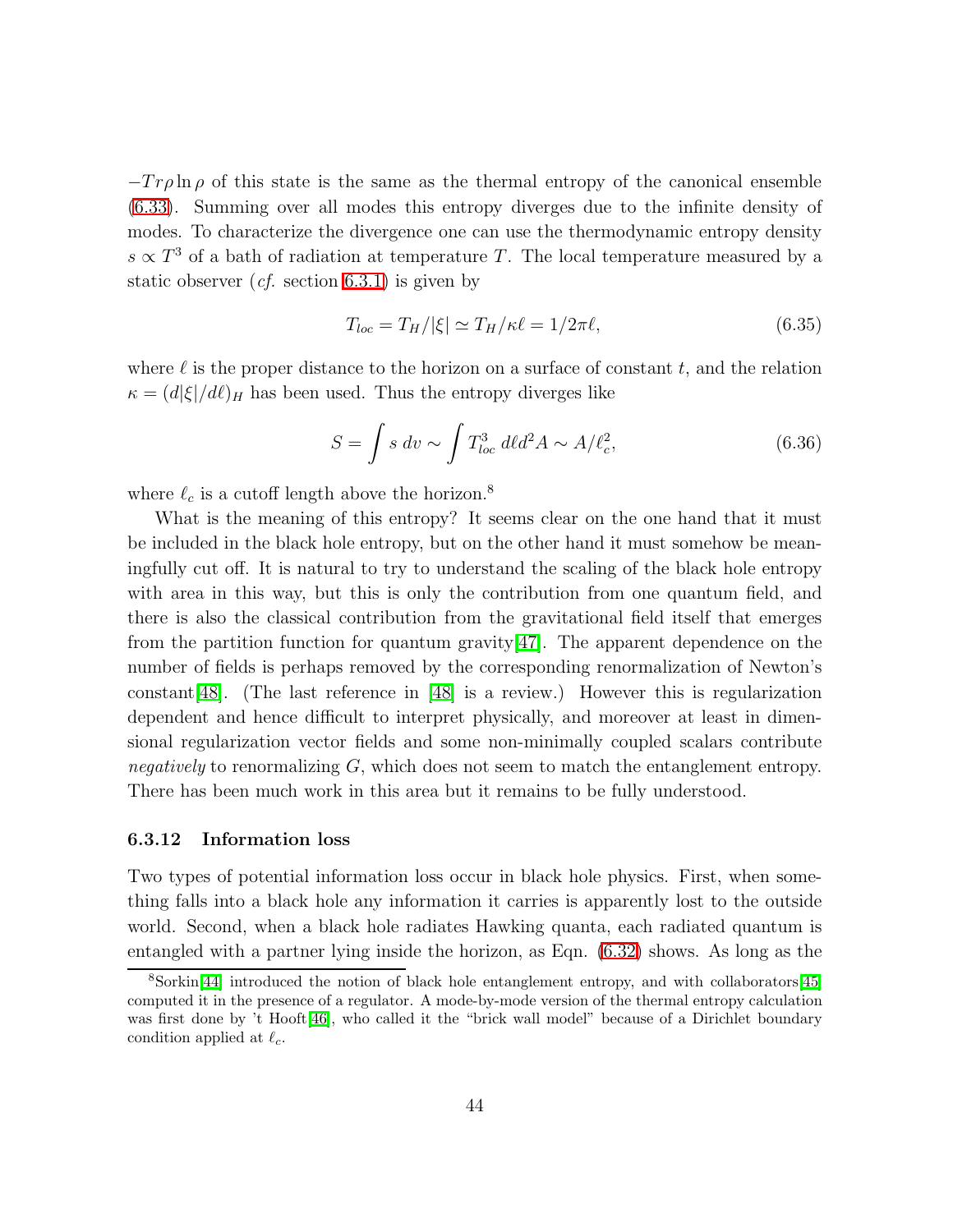black hole does not evaporate completely, all information remains available on a spacelike surface that crosses the horizon and enters the black hole. If on the other hand the black hole evaporates completely, then no single spacelike surface stretching to infinity and filling "all space" can capture all information, according to the semi-classical analysis of the Hawking effect. Rather a disconnected surface behind the horizon must be included. The information on this disconnected surface flows into the strong curvature region at the singularity, where its fate is not yet understood.

This situation has generated much discussion. Some researchers (myself included) see the information loss to the outside world not as a sign of the breakdown of quantum mechanics but just as a consequence of the mutability of spatial topology in quantum gravity. When a black hole is about to evaporate completely it looks very small to the world outside the horizon. However this outside smallness has absolutely nothing to do with the size of the region inside available for storing information. Let us look into this a bit more.

Consider for example the spacelike singularity at  $r = 0$  inside the Schwarzschild black hole. The metric in Eddington-Finkelstein coordinates is

$$
ds^{2} = (1 - r_{s}/r)dv^{2} - 2dvdr - r^{2}(d\theta^{2} + \sin^{2}\theta d\phi^{2}),
$$
\n(6.37)

where  $v = t + r_*$  is the advanced time coordinate defined below [\(6.17\)](#page-35-0). Inside the horizon, where  $r < r_s$ , a line of constant  $r, \theta, \phi$  is spacelike, and has a proper length  $L(r, \Delta v) = (r_s/r - 1)^{1/2} \Delta v$ . This goes to infinity as the singularity is approached, *for any interval of advanced time* ∆v. Hence there is no dearth of space inside. On the other hand, the transverse angular dimensions go to zero size, and also we do not know how to describe the spacetime too near to the singularity. Therefore let's stop at the radius where the curvature  $\sim r_s/r^3$  is equal to the Planck curvature, i.e at  $r \sim r_s^{1/3}$  in Planck units. Then then proper length goes as  $L(r_s^{1/3}, \Delta v) \sim r_s^{1/3} \Delta v$ . For a solar mass black hole we have  $r_s \sim 1 \text{ km} \sim 10^{38}$  in Planck units, so  $r_s^{1/3} \sim 10^{13}$ . That means that for an external advanced time of  $\Delta v = 1$  second, the proper length inside is one million light years. After a day or so, the length is the size of the universe, and so on over the Hawking lifetime  $r_s^3 \sim 10^{114}$ .

What happens to the future of this *spacelike*  $r = r_s^{1/3}$  cylinder inside the black hole is governed by quantum gravity. We don't know what form the evolution takes. It is conceivable that time just stops running, like a frozen engine, producing a boundary of spacetime. It seems much more likely however that spacetime persists beyond, either into "quantum foam" or into a plump baby universe (see e.g. [\[49\]](#page-57-5) and references therein) or universes[\[50\]](#page-57-6). In any of these scenarios, the tiny outside size of a black hole at the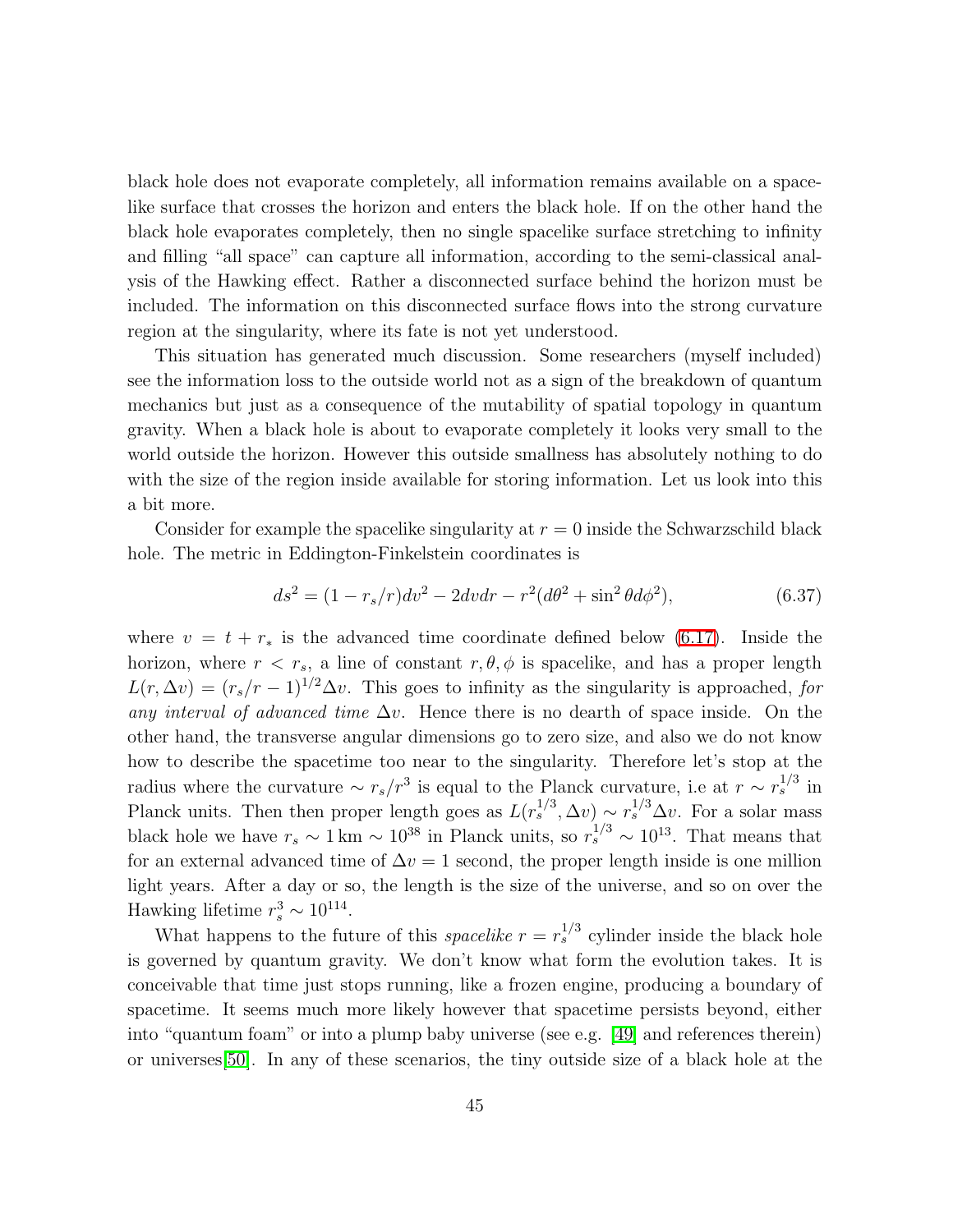end stage of Hawking evaporation is no indication of the information carrying capacity of the interior.

Others believe that the validity of quantum mechanics requires that all information winds up available on the exterior slice after the evaporation. Results from string theory are often invoked to support this viewpoint. (For a critique of these arguments see [\[51\]](#page-57-7).) If true, it would require some breakdown of the semi-classical description where none seems to be otherwise called for. The role of ultra high frequencies in the Hawking effect is often brought up in this context, however they are irrelevant since the derivation of the correlated structure of the vacuum and the Hawking effect does not need to access those frequencies. For more on this see the discussion of the trans-Planckian question in section [7.](#page-45-1)

#### <span id="page-45-0"></span>6.3.13 Role of the black hole collapse

The Hawking flux continues in a steady state long after the collapse that forms a black hole, which suggests that the collapse phase has nothing to do with the Hawking effect. Indeed the derivation given above makes use of only the free-fall vacuum conditions near the horizon, and the collapse phase plays no role. On the other hand if, as Hawking originally did, we follow the positive Killing frequency wavepacket  $T$  all the way backwards in time, it would go through the collapse phase and back out to infinity where Killing frequency and free-fall frequency coincide. Were it not for the time dependence of the background during the collapse, there would be no change of the Killing frequency, so there would be no negative frequency part of the ingoing wavepacket and there would be no particle creation. As discussed in the following section this propagation through the collapse phase invokes ultra high frequency field modes, and therefore may not even be physically relevant. However it seems clear is that whatever physics delivers the outgoing vacuum near the horizon, it must involve some violation of the time translation symmetry of the classical black hole background, even if it does not involve the collapse phase. In the lattice model of section [7.3](#page-48-0) the violation arises from microscopic time dependence of the lattice spacing. In quantum gravity it may come just from the quantum gravitational fluctuations (see section [7.4.3\)](#page-52-1).

# <span id="page-45-1"></span>7 The trans-Planckian question

A deep question arises on account of the infinite redshift at the black hole horizon: do the outgoing modes that carry the Hawking radiation really emerge from a reservoir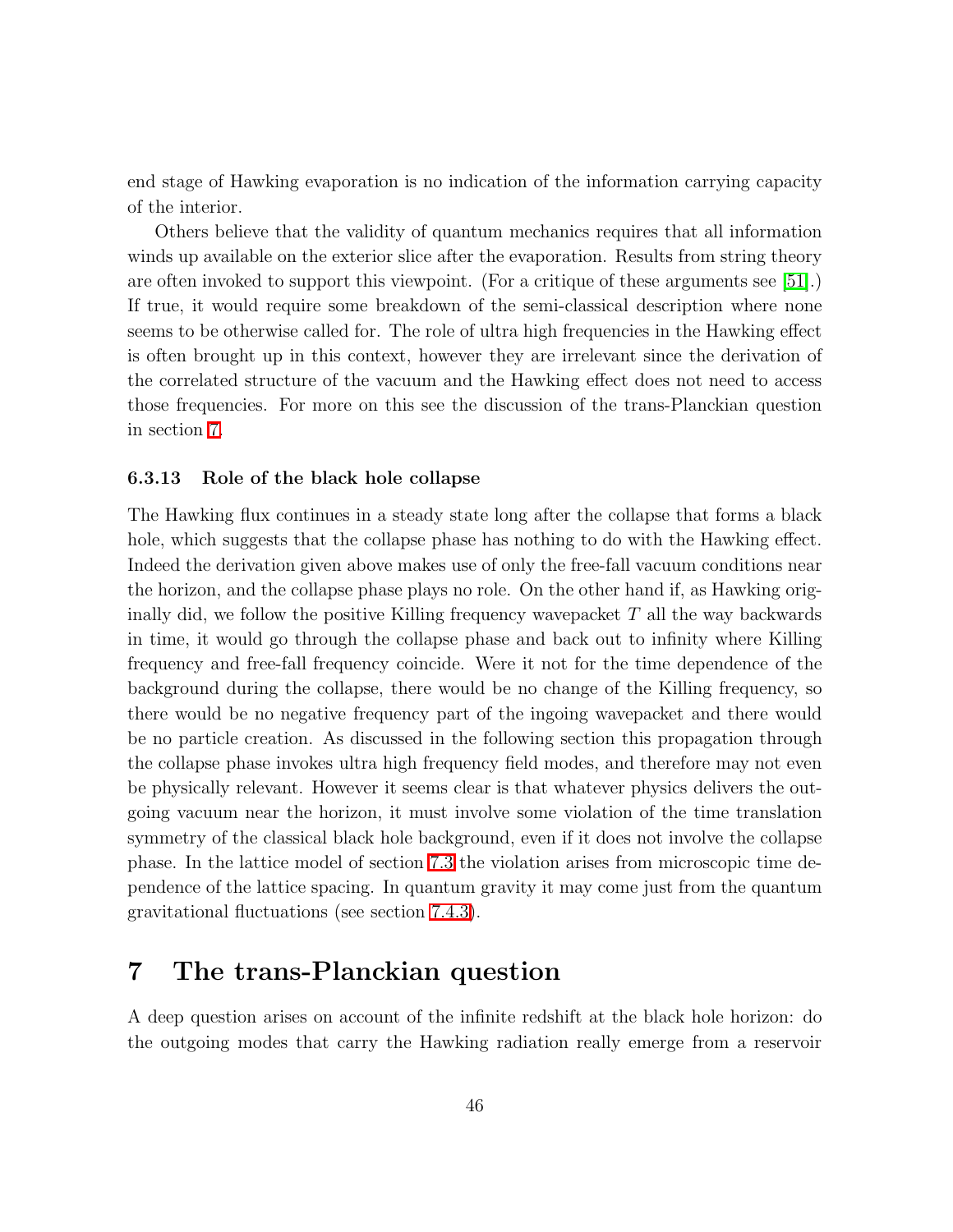of modes with frequency arbitrarily far beyond the Planck frequency just outside the horizon, or is there another possibility? Does the existence or properties of the Hawking effect depend on the existence of such a *trans-Planckian reservoir*?

The reasoning leading to the expression [\(6.32\)](#page-39-3) for the Unruh state in terms of positive Killing frequency modes is largely shielded from this question. The essential input is the free-fall vacuum conditions [\(6.10\)](#page-34-2), which can be applied at any length or time scale much shorter than the Schwarzschild radius and inverse surface gravity (which are roughly the same unless the black hole is near extremally rotating or charged). There is no need to appeal to Planckian or trans-Planckian frequencies.

From this persepctive it is clear that, as far as the derivation of the Hawking effect is concerned, the only question is whether or not the free-fall vacuum in fact arises at short distances near the horizon from the initial conditions before collapse. As mentioned earlier, the modes with frequencies much higher than the inverse of the collapse time scale would be expected to remain unexcited. Nevertheless, in standard relativistic field theory these modes arise from trans-Planckian modes.

Consider an outgoing wavepacket near the horizon and peaked around frequency  $\omega_1^{\text{ff}}$ as measured by a free-fall observer crossing the horizon at the advanced time  $v_1$ . At an earlier time  $v_2 = v_1 - \Delta v$ , the wavepacket would be blueshifted and squeezed closer to the horizon, with exponentially higher free-fall frequency,

$$
\omega_2^{\text{ff}}/\omega_1^{\text{ff}} \sim e^{\kappa \Delta v} = e^{\Delta v/2R_s}.\tag{7.1}
$$

For a solar mass black hole and  $\Delta v = 2$  seconds, the ratio is  $\exp(10^5)$ .

To *predict* the state of the positive free-fall frequency modes  $T^+$  and  $\overline{T^-}$  from the initial state thus seems to require trans-Planckian physics. This is a breakdown of the usual separation of scales invoked in the application of effective field theory and it leaves some room for doubt[\[52,](#page-57-8) [30,](#page-55-12) [53\]](#page-57-9) about the existence of the Hawking effect.

While the physical arguments for the Hawking effect do seem quite plausible, the trans-Planckian question is nevertheless pressing. After all, there are reasons to suspect that the trans-Planckian modes do not even *exist*. They imply an infinite contribution to black hole entanglement entropy from quantum fields, and they produce other divergences in quantum field theory that are not desirable in a fundamental theory.

The trans-Planckian question is really two-fold:

1. Is the Hawking effect *universal*, i.e. insensitive to short distance physics, or at least can it be reliably derived in a quantum gravity theory with acceptable short distance behavior?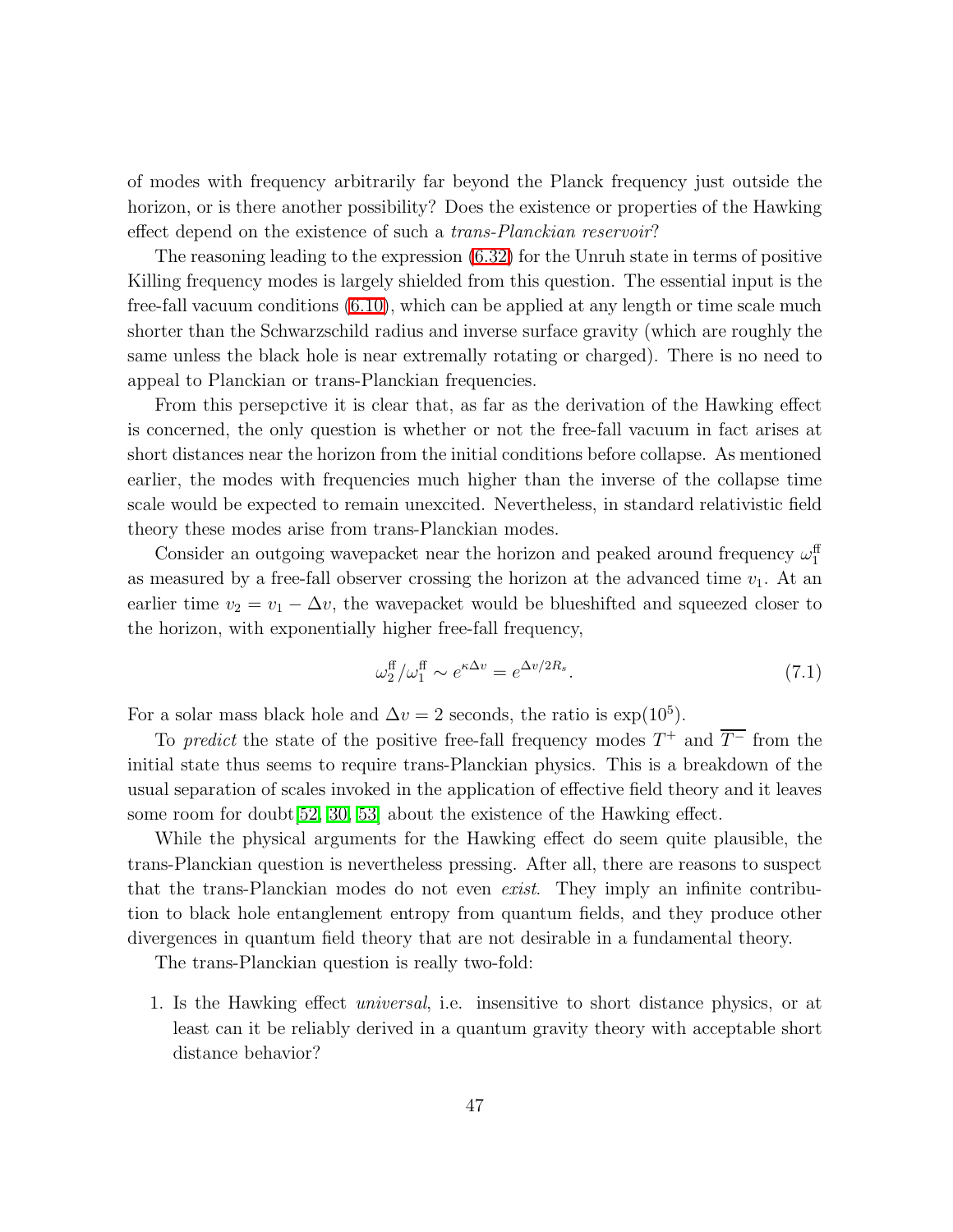2. If there is no trans-Planckian reservoir, from where do the outgoing black hole modes arise?

## <span id="page-47-0"></span>7.1 String theory viewpoint

String theory has made impressive progress towards answering the first question, at least for some special black holes. In particular[\[54,](#page-58-0) [55\]](#page-58-1), some near-extremal black holes become well-understood D-brane configurations in the weak coupling limit, and supersymmetry links the weak coupling to strong coupling results. Thus the Hawking effect can be reliably analyzed in a full quantum gravity theory. By a rather remarkable and unexpected correspondence the computations yield agreement with the semi-classical predictions, at least in the long wavelength limit. Moreover, the D-brane entropy is understood in terms of the counting of microstates, and agrees with the corresponding black hole entropy at strong coupling, just as the supersymmetry reasoning says it should. From yet another angle, the AdS/CFT duality in string theory offers other support[\[56\]](#page-58-2). There the Hawking effect and black hole entropy are interpreted in terms of a thermal state of the CFT (a conformally invariant super-Yang-Mills theory). However, neither of these approaches from string theory has so far been exploited to address the origin of the outgoing modes, since a local spacetime picture of the black hole horizon is lacking. This seems to be a question worth pursuing.

## <span id="page-47-1"></span>7.2 Condensed matter analogy

Condensed matter physics provides an analogy for effective field theory with a fundamental cutoff, hence it can be used to explore the consequences of a missing trans-Planckian reservoir. (For a review of these ideas see [\[57\]](#page-58-3), and for a very brief summary see [\[58\]](#page-58-4).) The first such black hole analog was Unruh's sonic black hole, which consists of a fluid with an inhomogeneous flow exceeding the speed of sound at a sonic horizon. A molecular fluid does not support wavelengths shorter than the intermolecular spacing, hence the sonic horizon has no "trans-molecular" reservoir of outgoing modes. Unruh found that nevertheless outgoing modes are produced, by a process of "mode conversion" from ingoing to outgoing modes. This phenomenon comes about already because of the alteration of the dispersion relation for the sound waves. It has been studied in various field theoretic models, however none are fully satisfactory since the unphysical short distance behavior of the field is always eventually called into play. The model that most closely mirrors the fluid analogy is a falling lattice[\[59\]](#page-58-5) which has sensible short distance physics.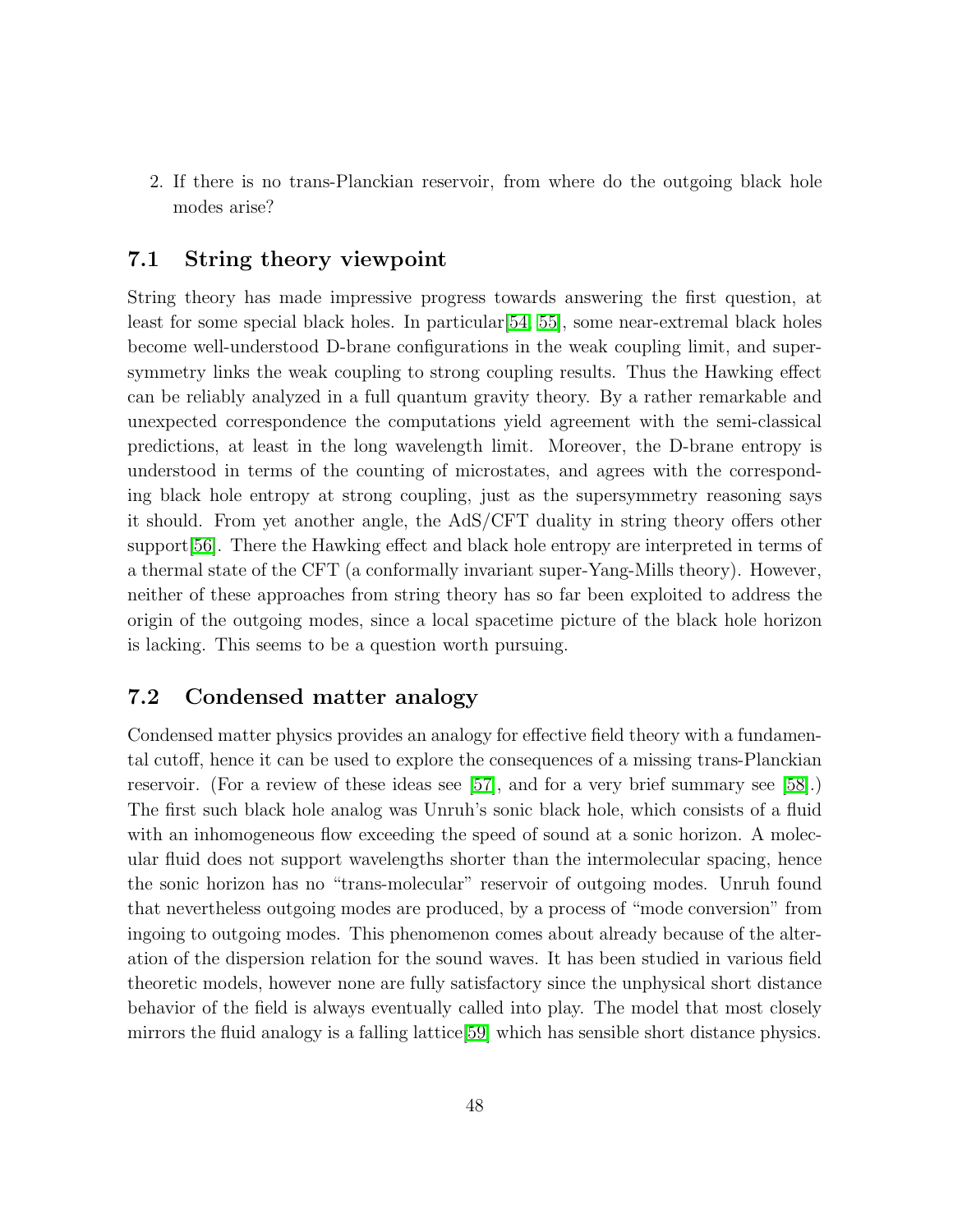The mode conversion on the lattice involves what is known as a Bloch oscillation in the condensed matter context. Here I will briefly explain how it works.

## <span id="page-48-0"></span>7.3 Hawking effect on a falling lattice

The model is 2d field theory on a lattice of points falling freely into a black hole. We begin with the line element in Gaussian normal coordinates,

$$
ds^2 = dt^2 - a^2(t, z) dz^2.
$$
 (7.2)

A line of constant  $z$  is an infalling geodesic, at rest at infinity, and the "local scale factor"  $a(t, z)$  satisfies

$$
a(t, z \to \infty) = 1 \tag{7.3}
$$

$$
a(0, z) = 1 \t\t(7.4)
$$

$$
a(t, z_H(t)) \sim \kappa t \quad \text{for } \kappa t \gtrsim 1,
$$
 (7.5)

expressing the facts that the metric is asymptotically flat, the coordinate  $z$  measures proper distance on the  $t = 0$  time slice, and at the horizon  $z_H(t)$  the time scale for variations of the local scale factor is the surface gravity  $\kappa$ . The specific form of  $a(t, z)$ is not required for the present discussion. (For details see [\[59\]](#page-58-5).) A scalar field on this spacetime is governed by the action

$$
S = \frac{1}{2} \int d^2 x \sqrt{-g} g^{\mu\nu} \partial_{\mu} \varphi \partial_{\nu} \varphi \tag{7.6}
$$

$$
= \frac{1}{2} \int dt dz \left[ a(z, t) (\partial_t \varphi)^2 - \frac{1}{a(t, z)} (\partial_z \varphi)^2 \right]. \tag{7.7}
$$

Now we discretize the z coordinate with spacing  $\delta$ :

$$
z \to z_m = m\delta, \qquad \partial_z \varphi \to D\varphi = \frac{\varphi_{m+1} - \varphi_m}{\delta}, \tag{7.8}
$$

where  $\varphi_m = \varphi(z_m)$ . The proper distance between the lattice points  $z_m$  and  $z_{m+1}$  on a constant t slice is approximately  $a(t, z_m)\delta$ . At  $t = 0$  this is just  $\delta$  everywhere, that is the points start out equidistant. However, since they are on free fall trajectories at different distances from the horizon, they spread out as time goes on. In particular the lattice spacing at the horizon grows with time like  $\sim \kappa t$ .

The discretized action is

$$
S_{\text{lattice}} = \frac{1}{2} \int dt \sum_{m} \left[ a_m(t) (\partial_t \varphi_m)^2 - \frac{2(D\varphi_m(t))^2}{a_{m+1}(t) + a_m(t)} \right]. \tag{7.9}
$$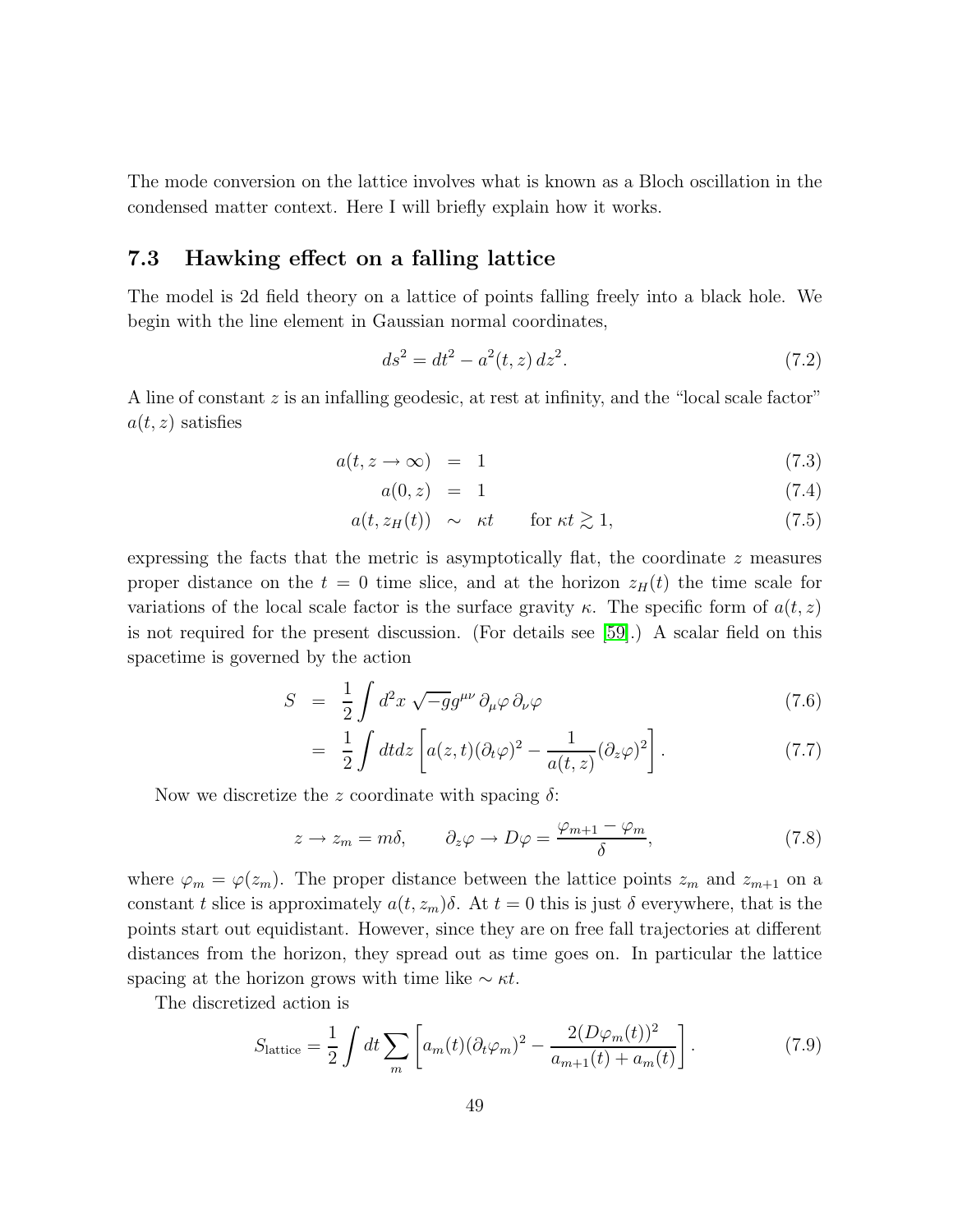The discrete field equations produce the dispersion relation

$$
\omega^{\text{ff}}(k) = \pm \frac{2}{a(z, t)\delta} \sin(k\delta/2) \tag{7.10}
$$

for a mode of the form  $\exp(-i\omega^{\text{ff}}t+ikz)$ , provided  $\partial_t a \ll \omega^{\text{ff}}$  and  $\partial_z a \ll k$ . (See Fig. [3.](#page-49-0)) For small wave numbers the lattice dispersion agrees with the continuum, however it is



<span id="page-49-0"></span>Figure 3: Dispersion relation  $\omega \delta = \pm 2 \sin(k \delta/2)$  plotted vs. k $\delta$ . Wavevectors differing by  $2\pi/\delta$  are equivalent. Only the Brillouin zone  $|k| \leq \pi/\delta$  is shown.

periodic in translation of k by  $2\pi/\delta$ . At the wavenumber  $k = \pi/\delta$  there is a maximum frequency  $2/a\delta$  and vanishing group velocity  $d\omega/dk$ . Beyond that wavenumber the group velocity reverses, and k is equivalent to  $k - 2\pi/\delta$  which lies in the Brillouin zone  $|k| \leq \pi/\delta$ .

On the lattice the trans-Planckian redshift cannot take place, because of the lattice cutoff. Hence the outgoing modes—provided they exist—must come from ingoing modes. Both WKB "eikonal" trajectory and numerical evolution of the discrete wave equation confirm that indeed this occurs. The behavior of a typical wavepacket throughout the process of bouncing off the horizon is illustrated in Fig. [4.](#page-50-0) The real part of the wavepacket is plotted vs. the static coordinate at several different times. Following backwards in time, the packet starts to squeeze up against the horizon and then a trailing dip freezes and develops oscillations that grow until they balloon out, forming into a compact high frequency wavepacket that propagates neatly away from the horizon backwards in time.

The mode conversion can be understood as follows, following a wavepacket peaked around a long wavelength  $\lambda \gg \delta$  backwards in time. The wavepacket blueshifts as it approaches the horizon, eventually enough for the lattice structure and therefore the curvature of the dispersion relation to be felt. At this point its group velocity begins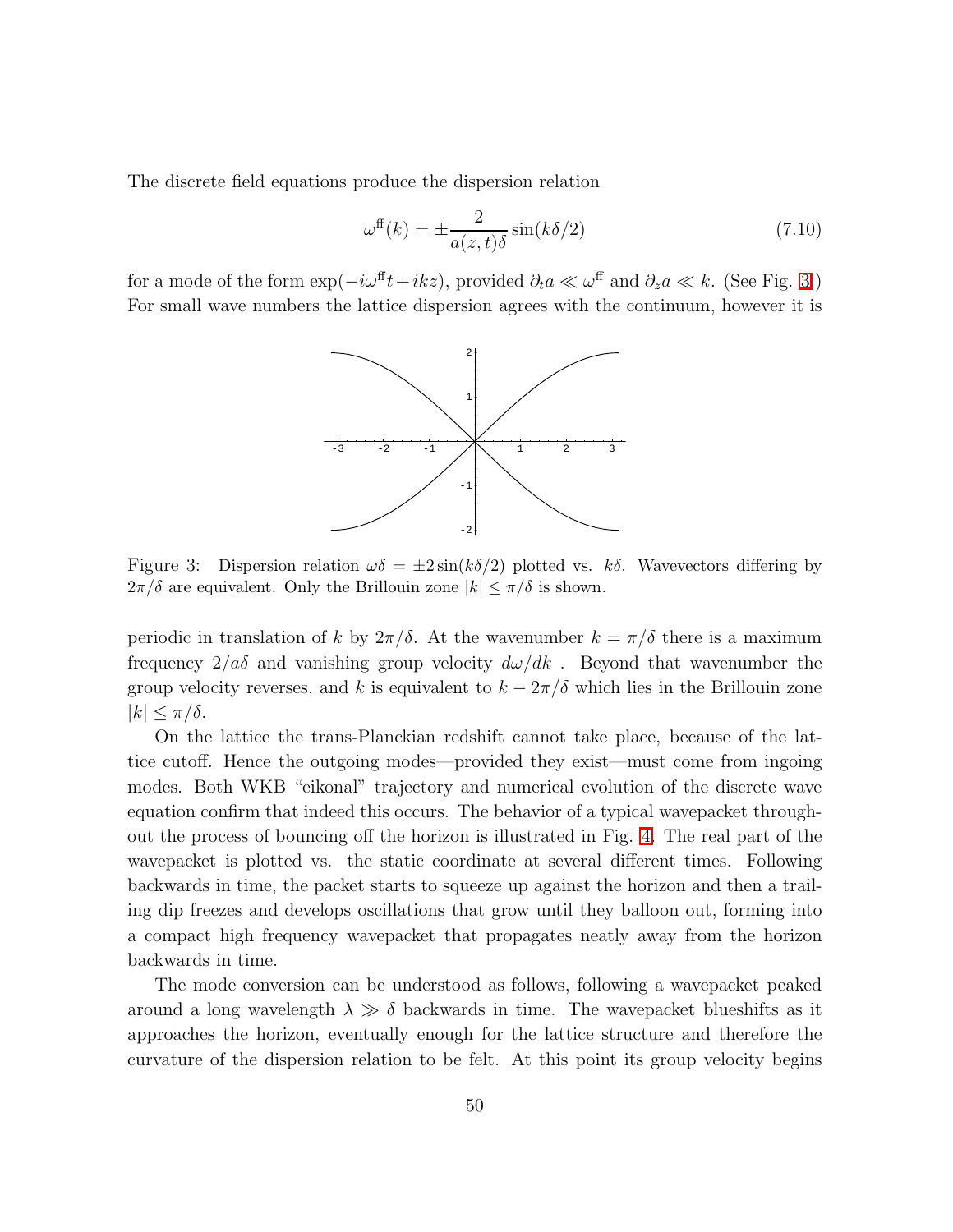

<span id="page-50-0"></span>Figure 4: A typical wavepacket evolution on the lattice. The oscillations of the incoming wavepacket are too dense to resolve in the plots.

to drop. In the WKB calculation the wavepacket motion reverses direction at a turning point outside the horizon. This occurs before its group velocity in the falling lattice frame is negative, so it is falling in at that stage because its outward velocity is not great enough to overcome the infalling of the lattice.

As the wavepapcket continues backwards in time now away from the black hole its wavevector continues to grow until it goes past the edge of the Brillouin zone, thus becoming an ingoing mode also in the lattice frame. This reversal of group velocity is precisely what happens in a "Bloch oscillation" when a quantum particle in a periodic potential is accelerated. As the turnaround is occuring, another equally important effect is that the time-dependence of the underlying lattice is felt. Thus, unlike in the continuum limit of this stationary background, *the Killing frequency of the wavepacket is no longer conserved*.

Following the wavepacket all the way backwards in time out to the asymptotic region, it winds up with a short wavelength of order  $\delta$  and a large frequency of order  $1/\delta$ . This frequency shift is absolutely critical to the existence of the outgoing modes, since an ingoing low frequency mode would simply fall across the horizon. Only the "exotic" modes with sufficiently high frequency will undergo the mode conversion process.

The Hawking flux is determined by the negative frequency part of the ingoing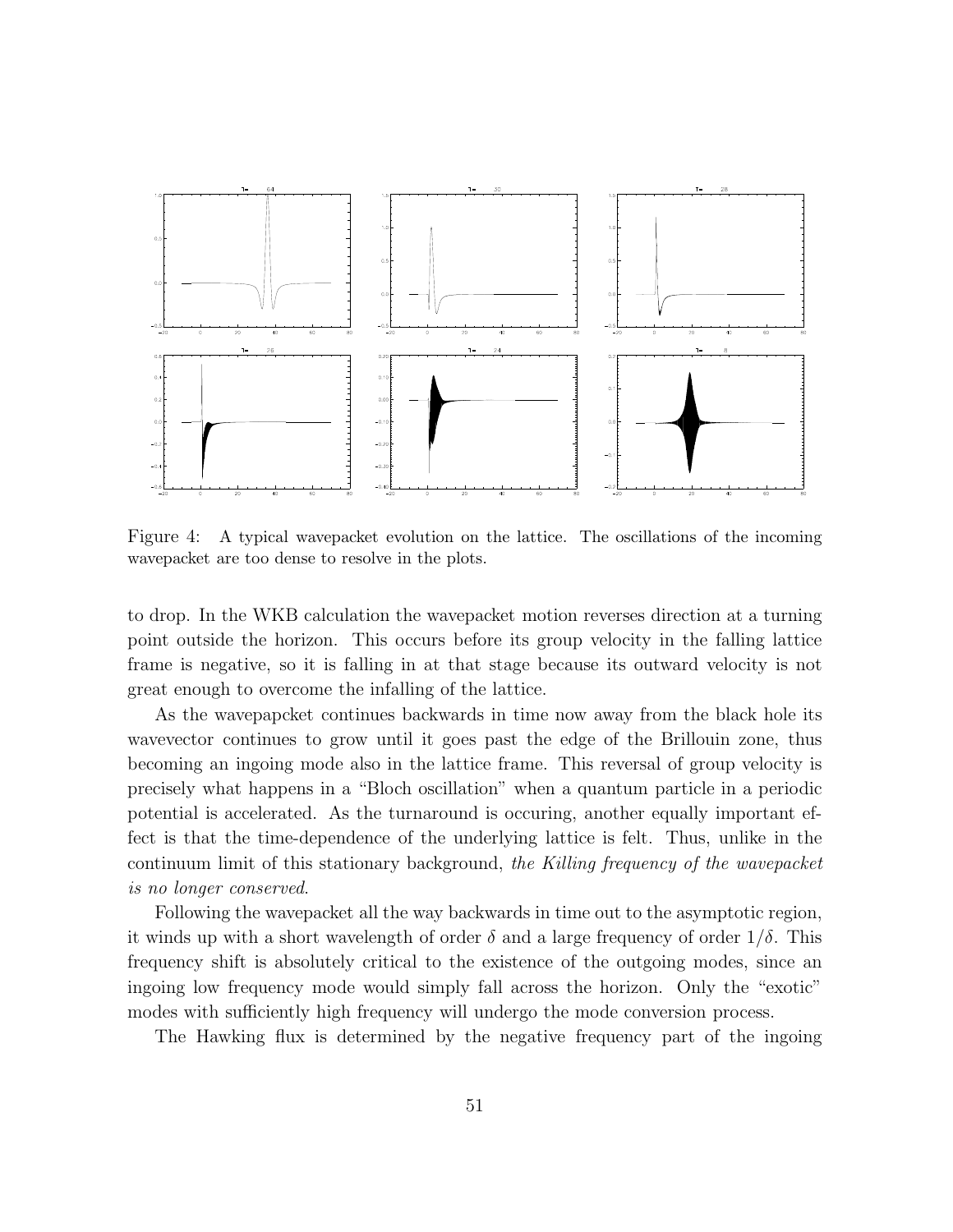wavepacket. The eikonal approximation just described does not capture the negative frequency mixing which occurs during the turnaround at the horizon. Just as in the continuum, the wavepacket squeezed against the horizon has both positive and negative free-fall frequency components. As these components propagate backwards in time away from the horizon, their frequency slowly shifts, but their relative amplitude remains fixed. Hence the norm of the negative freqency part of the incoming wavepacket turns out to be just what the continuum Hawking effect indicates, with small lattice corrections. Put differently, the infalling vacuum is adiabatically modified by the underlying microscopic time dependence of the lattice in such a way that the Unruh conditions [\(6.10\)](#page-34-2) on the state of the outgoing modes at the horizon are satisfied.

## <span id="page-51-1"></span><span id="page-51-0"></span>7.4 Remarks

#### 7.4.1 Finite Entanglement entropy

Since the lattice has a short distance cutoff the entanglement entropy between the modes just inside and outside of the horizon is finite at any time. As illustrated in Figure [5,](#page-51-2) any given entangled pair of vacuum modes began in the past outside the horizon, propagated towards the horizon where it was "split", and then separated, with one half falling in and the other converted into an outgoing mode. As time goes on, new pairs continually propagate in and maintain a constant entanglement entropy.



<span id="page-51-2"></span>Figure 5: The ancestors of a Hawking quantum and its negative energy partner. In standard relativistic field theory the ancestors are trans-Planckian and pass through the collapsing matter at the moment of horizon formation. On the lattice the ancestors ar Planckian and propagate in towards the black hole at late times.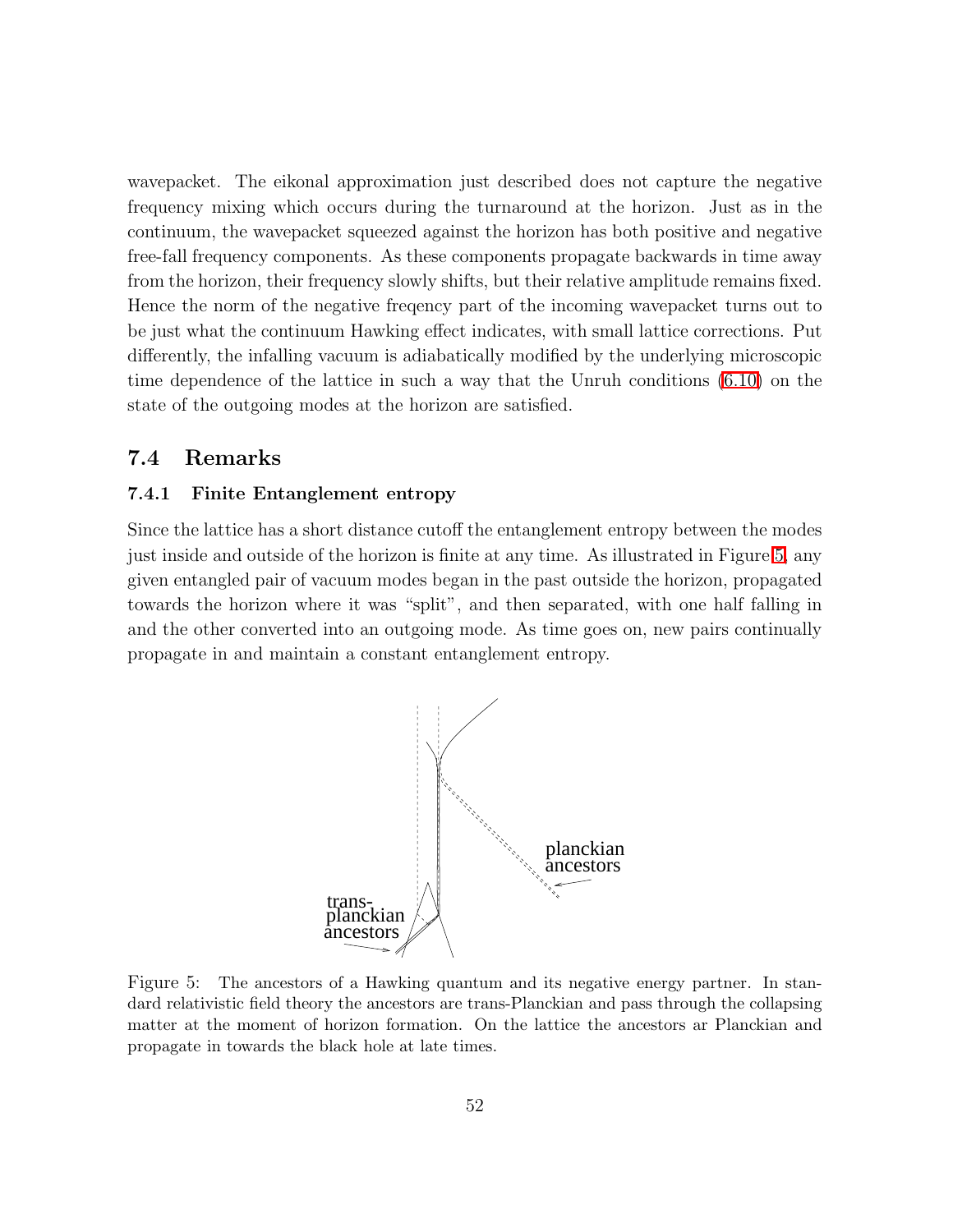#### <span id="page-52-0"></span>7.4.2 Stimulated emission of Hawking radiation at late times

As discussed in section [6.3.3,](#page-40-0) if the Unruh vacuum conditions [\(6.10\)](#page-34-2) do not hold at the horizon then stimulated emission of Hawking radiation will occur. In the falling lattice model, these horizon modes arise from ingoing modes long after the black hole formed as shown in Figure [5.](#page-51-2) Thus it is possible to stimulate the emission of Hawking radiation by sending in radiation at late times, in contrast to the usual continuum case of a static black hole. This seems a generic feature of theories with a cutoff, for which the outgoing modes must arise from modes that are ingoing after the collapse. (Something like it should happen also in string theory if, as many suppose, the trans-Planckian reservoir at the horizon is also eliminated there.) Note however that the linear model described here is surely a gross oversimplification. Turning on the gravitational interactions between the modes and the background, one is led to a picture in which the modes "dissipate" when propagated backwards in time to the Planckian regime. Hence what really produces the outgoing Hawking quantum must be a complicated collective mode of the interacting vacuum that "anti-dissipates" as it approaches the horizon and turns around. Calculations exploring this in quantum gravity were carried out in [\[60\]](#page-58-6).

#### <span id="page-52-1"></span>7.4.3 Lattice time dependence and geometry fluctuations

The microscopic time dependence of the lattice, i.e. the slow spreading of the lattice points, plays a critical role in transforming an ingoing mode with high Killing frequency to an outgoing mode with low Killing frequency, and in allowing for mixing of positive and negative frequencies despite the stationarity of the continuum black hole background. This suggests the conjecture that in quantum gravity the underlying quantum fluctuations of the geometry that do not share the stationarity of the black hole background metric might play this role. A step towards understanding this might be provided by a two or three dimensional version of the lattice model, in which the density of lattice points remains fixed but their microscopic positions fluctuate. This is precisely what happens with an inhomogeneous flow of a real molecular fluid. The quantum gravity analysis of [\[60\]](#page-58-6) lends some support to this conjecture, though it is not clear whether the Lorentz violation seen there is just an artifact of a non-covariant cutoff or a feature introduced by the global geometry of the black hole spacetime.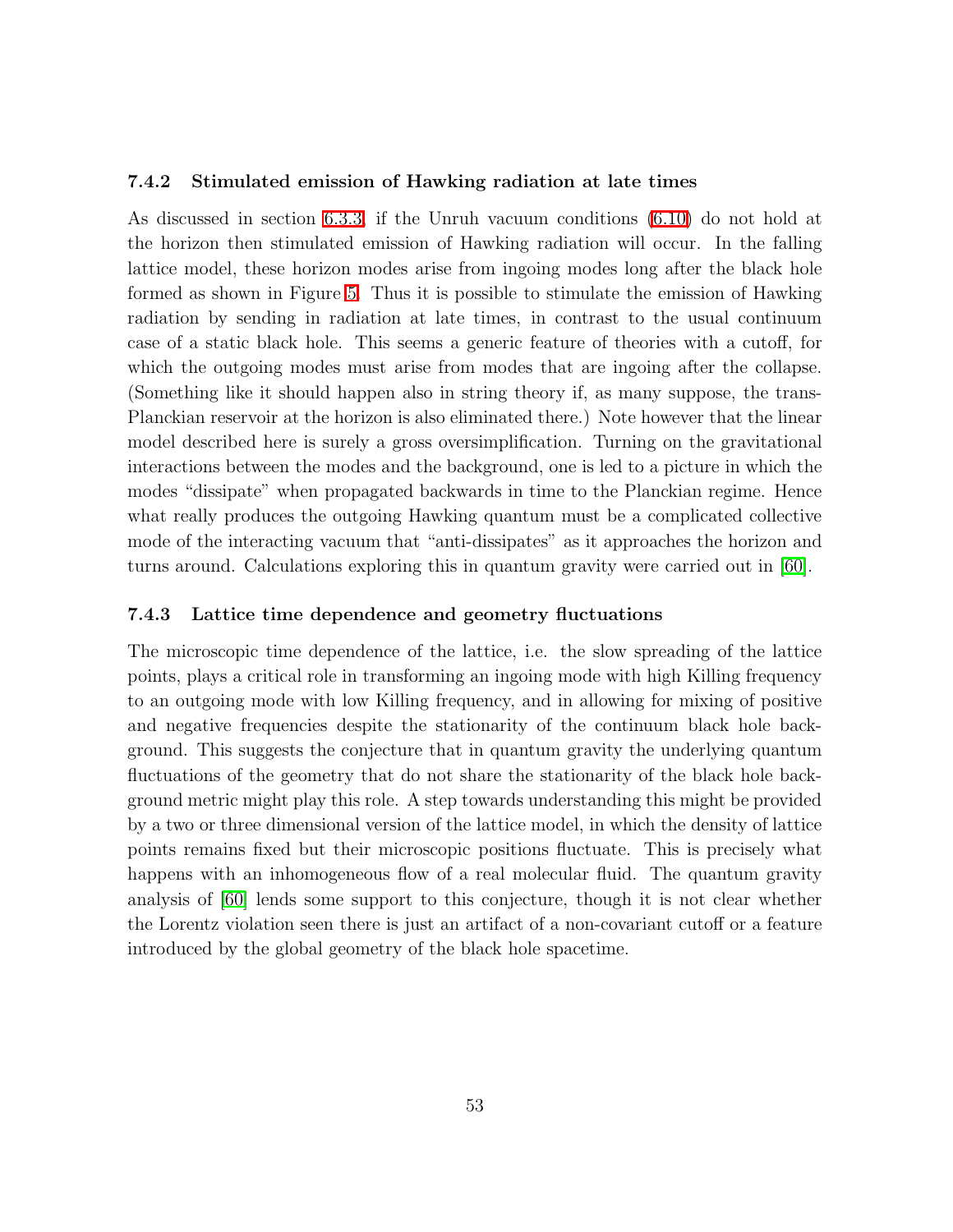## <span id="page-53-0"></span>7.5 Trans-Planckian question in cosmology

The modes producing the inflationary perturbation spectrum (*cf.* section [5.4.1\)](#page-27-1) redshift exponentially from their trans-Planckian origins. It has been suggested that this might leave a visible imprint on the perturbation spectrum, via a modified high frequency dispersion relation and/or a modified initial quantum state for the field modes. As illustrated by the Hawking process on the lattice however, as long as the redshifting is adiabatic on the timescale of the modes, they would remain in their ground states. If the Hubble rate H during inflation were much less than the Planck mass  $M_P$  (or whatever scale the modified dispersion sets in) the modes could be treated in the standard relativistic manner by the time the perturbation spectrum is determined. At most one might expect an effect of order  $H/M_P$ , and some analyses suggest the effect will be even smaller. This all depends on what *state* the modes are in. They cannot be too far from the vacuum, since otherwise running them backwards in time they would develop an exponentially growing energy density which would be incompatible with the inflationary dynamics. Hence it seems the best one can say at present is that there may be room for noticable deviations from the inflationary predictions, if  $H/M_P$  is large enough. (See for example [\[61\]](#page-58-7) and references therein for discussions of these issues.)

# Acknowledgements

I would like to thank the organizers of the CECS School on Quantum Gravity both for a stimulating, enjoyable experience, and for extraordinary patience. I'm also grateful to Brendan Foster, Bei-Lok Hu, and Albert Roura for helpful corrections, suggestions, and questions about these notes. This work was supported in part by the NSF under grants PHY-9800967 and PHY-0300710 at the University of Maryland.

# <span id="page-53-1"></span>References

- <span id="page-53-2"></span>[1] T. Jacobson, "Thermodynamics of space-time: The Einstein equation of state," Phys. Rev. Lett. 75, 1260 (1995) [\[arXiv:gr-qc/9504004\]](http://arXiv.org/abs/gr-qc/9504004).
- <span id="page-53-3"></span>[2] J. Donoghue, "Perturbative dynamics of quantum general relativity," [arXiv:gr-qc/9712070.](http://arXiv.org/abs/gr-qc/9712070)
- [3] N. D. Birrell and P. C. W. Davies, *Quantum Fields In Curved Space*, (Cambridge University Press, 1982).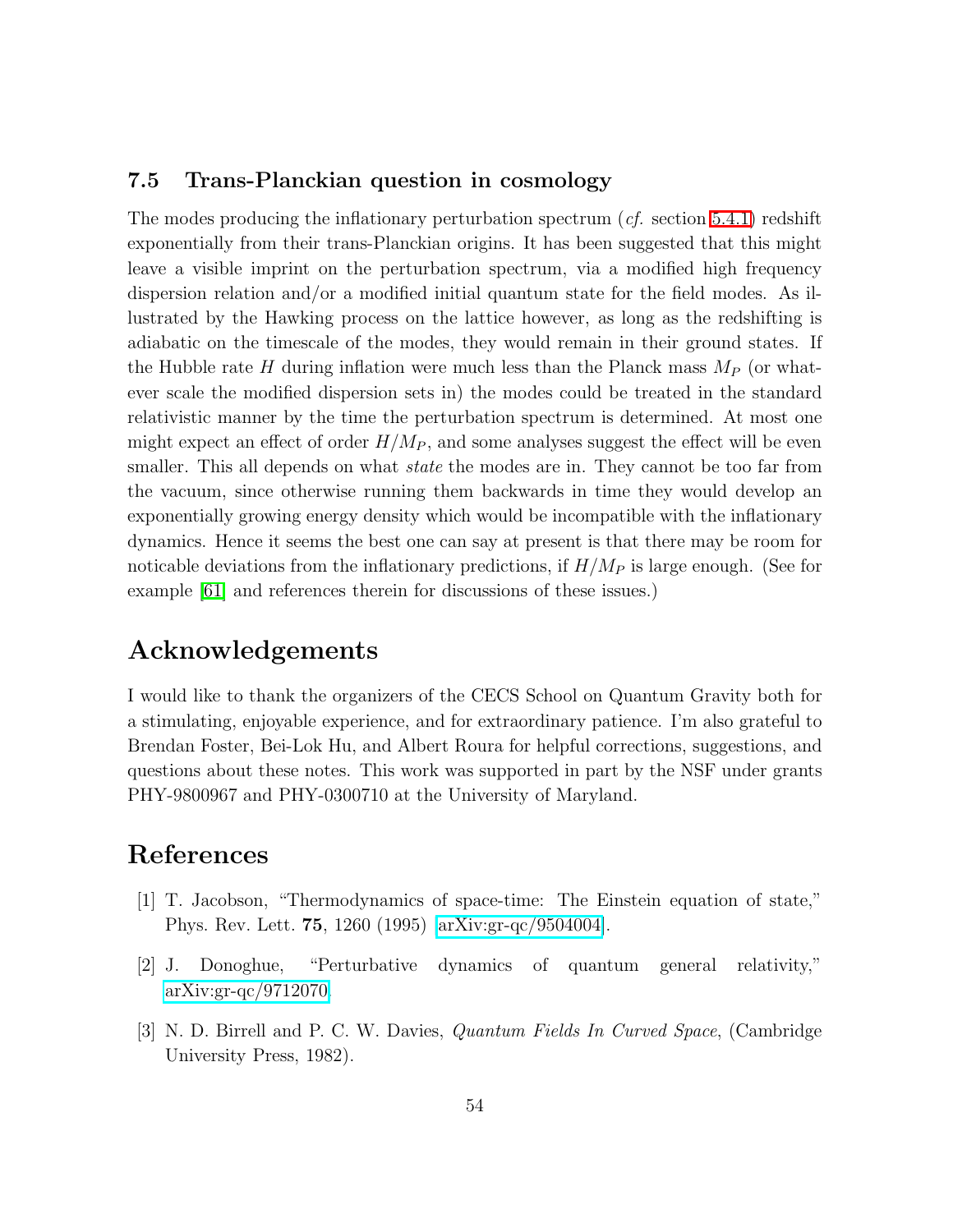- <span id="page-54-0"></span>[4] A.A. Grib, S. G. Mamaev, V. M. Mostepanenko, *Quantum Effects in Strong External Fields* (Moscow, Atomizdat, 1980) (in Russian) [English translation: *Vacuum Quantum Effects in Strong Fields*, (Friedmann Laboratory Publishing, St.Petersburg, 1994)].
- <span id="page-54-2"></span><span id="page-54-1"></span>[5] S. A. Fulling, *Aspects Of Quantum Field Theory In Curved Space-Time*, London Mathematical Society Student Texts 17, (Cambridge University Press, 1989).
- <span id="page-54-3"></span>[6] R. M. Wald, *Quantum Field Theory In Curved Space-Time And Black Hole Thermodynamics*, (The University of Chicago Press, 1994).
- <span id="page-54-4"></span>[7] B. S. Dewitt, "The Global Approach to Quantum Field Theory," vol. 1,2 (Oxford University Press, 2003).
- <span id="page-54-5"></span>[8] B. S. Dewitt, "Quantum Field Theory In Curved Space-Time," Phys. Rept. 19, 295 (1975).
- [9] C. J. Isham, "Quantum Field Theory In Curved Space Times: An Overview," Ann. N.Y. Acad. Sci. 302, 114 (1977).
- <span id="page-54-6"></span>[10] G. W. Gibbons, "Quantum Field Theory In Curved Space-Time," in *General Relativity: An Einstein Centenary Survey*, eds. S.W. Hawking and W. Israel (Cambridge University Press, 1979).
- <span id="page-54-7"></span>[11] B. S. Dewitt, "Quantum Gravity: The New Synthesis," in *General Relativity: An Einstein Centenary Survey*, eds. S.W. Hawking and W. Israel (Cambridge University Press, 1979).
- <span id="page-54-9"></span><span id="page-54-8"></span>[12] S. A. Fulling and S. N. M. Ruijsenaars, "Temperature, periodicity, and horizons," Phys. Rept. 152, 135-176 (1987).
- <span id="page-54-10"></span>[13] R. Brout, S. Massar, R. Parentani and P. Spindel, "A Primer For Black Hole Quantum Physics," Phys. Rept. 260, 329 (1995).
- <span id="page-54-11"></span>[14] L. H. Ford, "Quantum Field Theory In Curved Space-Time," [arXiv:gr-qc/9707062.](http://arXiv.org/abs/gr-qc/9707062)
- <span id="page-54-12"></span>[15] A. Wipf, "Quantum fields near black holes," [arXiv:hep-th/9801025.](http://arXiv.org/abs/hep-th/9801025)
- <span id="page-54-13"></span>[16] J. Traschen, "An introduction to black hole evaporation," [arXiv:gr-qc/0010055.](http://arXiv.org/abs/gr-qc/0010055)
- [17] J. Preskill, P. Schwarz, A. D. Shapere, S. Trivedi and F. Wilczek, "Limitations on the statistical description of black holes," Mod. Phys. Lett. A 6, 2353 (1991).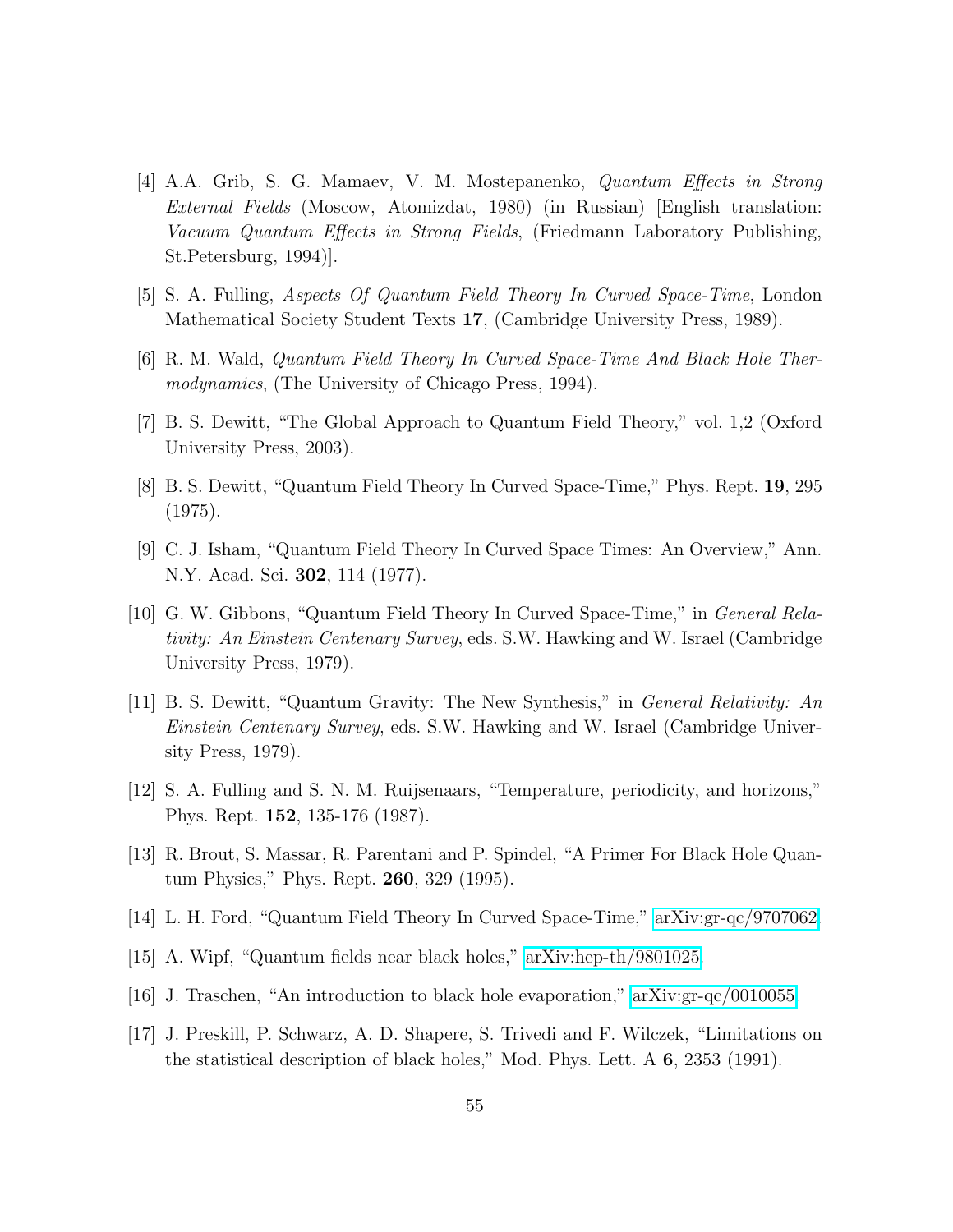- <span id="page-55-1"></span><span id="page-55-0"></span>[18] A. Barrau, "Primordial black holes as a source of extremely high energy cosmic rays," Astropart. Phys. 12, 269 (2000) [\[arXiv:astro-ph/9907347\]](http://arXiv.org/abs/astro-ph/9907347).
- <span id="page-55-2"></span>[19] W. H. Zurek, "Entropy evaporated by a black hole," Phys. Rev. Lett. 49, 168 (1982).
- <span id="page-55-3"></span>[20] R. Haag, *Local quantum physics: fields, particles, algebras*, (Springer-Verlag, 1996).
- <span id="page-55-4"></span>[21] W. G. Unruh, "Origin Of The Particles In Black Hole Evaporation," Phys. Rev. D 15, 365 (1977).
- <span id="page-55-5"></span>[22] S. Schlicht, "Considerations on the Unruh effect: Causality and regularization," [arXiv:gr-qc/0306022.](http://arXiv.org/abs/gr-qc/0306022)
- <span id="page-55-6"></span>[23] L. H. Ford and A. Vilenkin, "Global Symmetry Breaking In Two-Dimensional Flat Space-Time And In De Sitter Space-Time," Phys. Rev. D 33, 2833 (1986).
- [24] B. Allen, "Vacuum States In De Sitter Space," Phys. Rev. D 32, 3136 (1985); B. Allen and A. Folacci, "The Massless Minimally Coupled Scalar Field In De Sitter Space," Phys. Rev. D 35, 3771 (1987).
- <span id="page-55-8"></span><span id="page-55-7"></span>[25] G. W. Gibbons and S. W. Hawking, "Cosmological Event Horizons, Thermodynamics, And Particle Creation," Phys. Rev. D 15, 2738 (1977).
- <span id="page-55-9"></span>[26] M. Spradlin, A. Strominger and A. Volovich, "Les Houches lectures on de Sitter space," [arXiv:hep-th/0110007.](http://arXiv.org/abs/hep-th/0110007)
- <span id="page-55-10"></span>[27] R. H. Brandenberger, "Lectures on the theory of cosmological perturbations," [arXiv:hep-th/0306071.](http://arXiv.org/abs/hep-th/0306071)
- [28] V. F. Mukhanov, H. A. Feldman and R. H. Brandenberger, "Theory Of Cosmological Perturbations. Part 1. Classical Perturbations. Part 2. Quantum Theory Of Perturbations. Part 3. Extensions," Phys. Rept. 215, 203 (1992).
- <span id="page-55-11"></span>[29] K. Fredenhagen and R. Haag, "On The Derivation Of Hawking Radiation Associated With The Formation Of A Black Hole," Commun. Math. Phys. 127, 273 (1990).
- <span id="page-55-12"></span>[30] T. Jacobson, "Black hole radiation in the presence of a short distance cutoff," Phys. Rev. D 48, 728 (1993) [\[arXiv:hep-th/9303103\]](http://arXiv.org/abs/hep-th/9303103).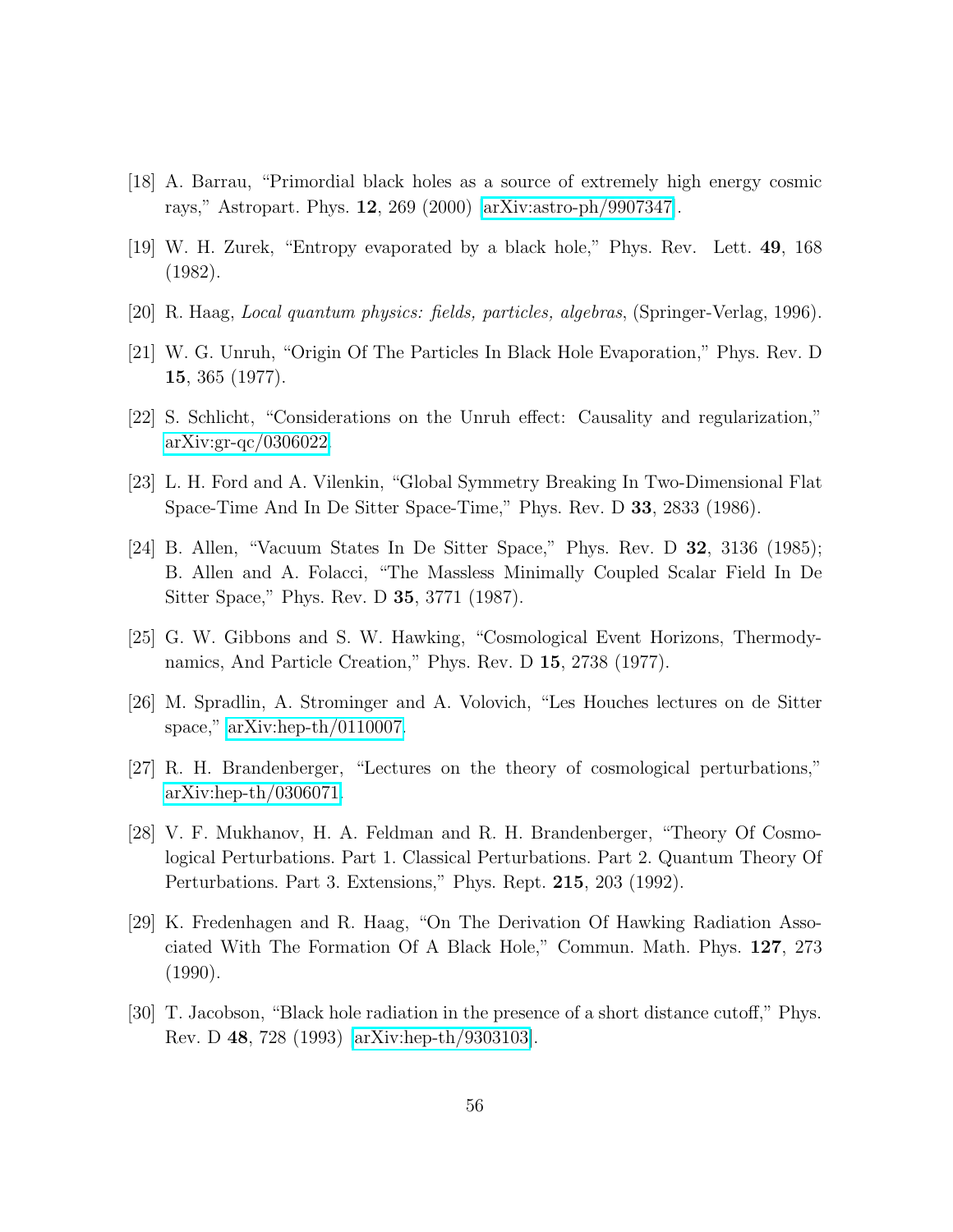- <span id="page-56-1"></span><span id="page-56-0"></span>[31] W. G. Unruh, "Notes On Black Hole Evaporation," Phys. Rev. D 14, 870 (1976).
- <span id="page-56-2"></span>[32] R. M. Wald, "Stimulated Emission Effects In Particle Creation Near Black Holes," Phys. Rev. D 13, 3176 (1976).
- <span id="page-56-3"></span>[33] J. D. Bekenstein and A. Meisels, "Einstein A And B Coefficients For A Black Hole," Phys. Rev. D 15, 2775 (1977).
- <span id="page-56-4"></span>[34] P. Panangaden and R. M. Wald, "Probability Distribution For Radiation From A Black Hole In The Presence Of Incoming Radiation," Phys. Rev. D 16, 929 (1977).
- <span id="page-56-5"></span>[35] V. P. Frolov and K. S. Thorne, "Renormalized Stress - Energy Tensor Near The Horizon Of A Slowly Evolving, Rotating Black Hole," Phys. Rev. D 39, 2125 (1989).
- <span id="page-56-6"></span>[36] W. G. Unruh and N. Weiss, "Acceleration Radiation In Interacting Field Theories," Phys. Rev. D 29, 1656 (1984).
- [37] J. J. Bisognano and E. H. Wichmann, "On The Duality Condition For A Hermitian Scalar Field," J. Math. Phys. 16, 985 (1975); "On The Duality Condition For Quantum Fields," J. Math. Phys. 17, 303 (1976).
- <span id="page-56-7"></span>[38] G. L. Sewell, "Relativity of Temperature and the Hawking Effect", Phys. Lett. A, 79, 23, (1980); "Quantum-fields on manifolds - PCT and gravitationally induced thermal states", Ann. Phys. 141, 201 (1982).
- <span id="page-56-9"></span><span id="page-56-8"></span>[39] T. Jacobson, "A Note On Hartle-Hawking Vacua," Phys. Rev. D 50, 6031 (1994) [\[arXiv:gr-qc/9407022\]](http://arXiv.org/abs/gr-qc/9407022).
- <span id="page-56-10"></span>[40] T. A. Jacobson, "Introduction to Black Hole Microscopy," [arXiv:hep-th/9510026.](http://arXiv.org/abs/hep-th/9510026)
- <span id="page-56-11"></span>[41] J. H. MacGibbon and B. R. Webber, "Quark And Gluon Jet Emission From Primordial Black Holes: The Instantaneous Spectra," Phys. Rev. D 41, 3052 (1990).
- <span id="page-56-12"></span>[42] J. H. MacGibbon, "Quark And Gluon Jet Emission From Primordial Black Holes. 2. The Lifetime Emission," Phys. Rev. D 44, 376 (1991).
- [43] R. Parentani, "The Energy Momentum Tensor In Fulling-Rindler Vacuum," Class. Quant. Grav. 10, 1409 (1993) [\[arXiv:hep-th/9303062\]](http://arXiv.org/abs/hep-th/9303062).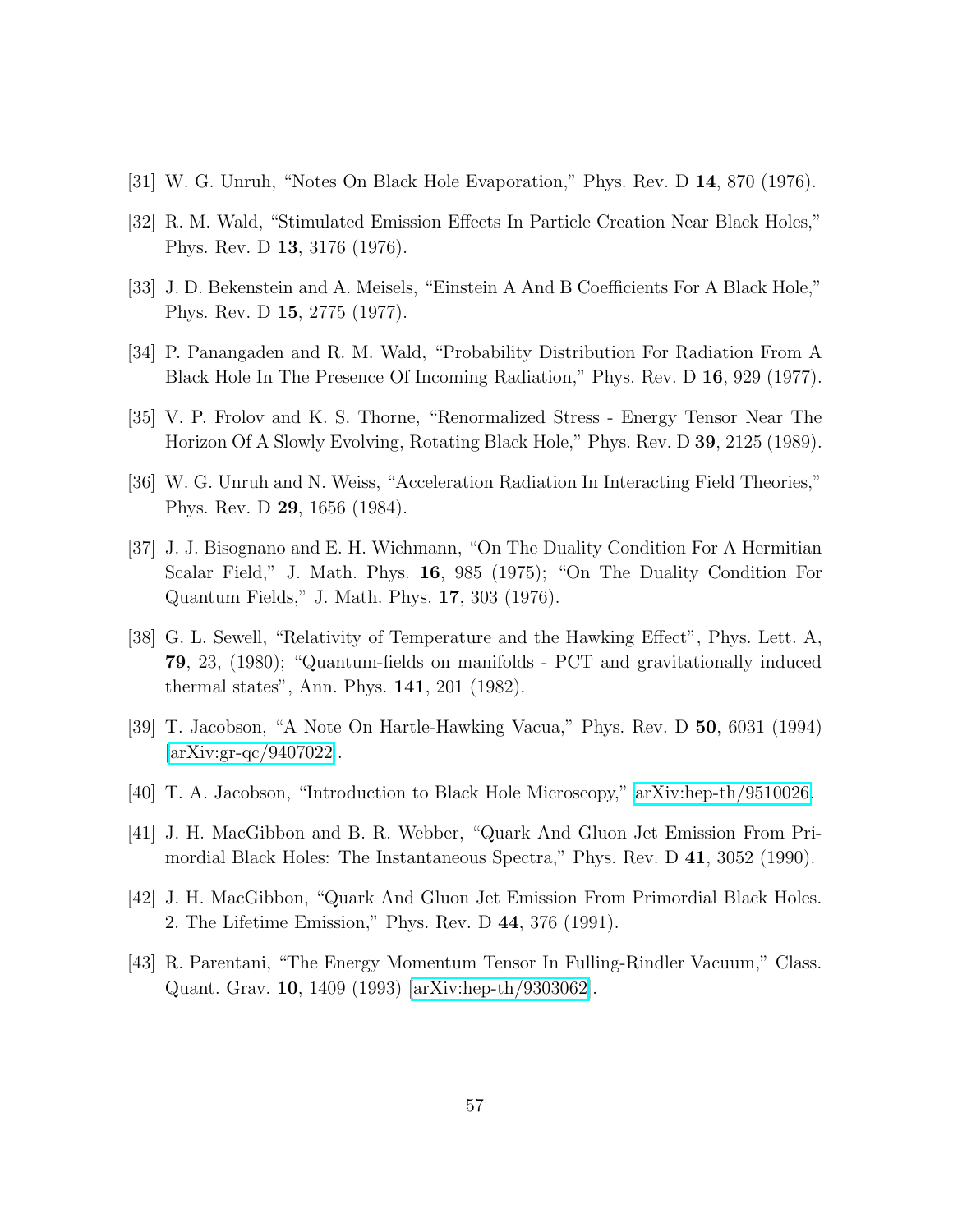- <span id="page-57-2"></span>[44] R. D. Sorkin, "On The Entropy Of The Vacuum Outside A Horizon," in *General Relativity and Gravitation*, proceedings of the GR10 Conference, Padova 1983, ed. B. Bertotti, F. de Felice, A. Pascolini (Consiglio Nazionale della Ricerche, Roma, 1983) Vol. 2.
- <span id="page-57-4"></span><span id="page-57-3"></span>[45] L. Bombelli, R. K. Koul, J. H. Lee and R. D. Sorkin, "A Quantum Source Of Entropy For Black Holes," Phys. Rev. D 34, 373 (1986).
- <span id="page-57-0"></span>[46] G. 't Hooft, "On The Quantum Structure Of A Black Hole," Nucl. Phys. B 256, 727 (1985).
- <span id="page-57-1"></span>[47] G. W. Gibbons and S. W. Hawking, "Action Integrals And Partition Functions In Quantum Gravity," Phys. Rev. D 15, 2752 (1977).
- [48] L. Susskind and J. Uglum, "Black hole entropy in canonical quantum gravity and superstring theory," *Phys. Rev. D* 50, 2700 (1994)[\[arXiv:hep-th/9401070\]](http://arXiv.org/abs/hep-th/9401070); T. Jacobson, "Black hole entropy and induced gravity," [arXiv:gr-qc/9404039;](http://arXiv.org/abs/gr-qc/9404039) F. Larsen and F. Wilczek, "Renormalization of black hole entropy and of the gravitational coupling constant," *Nucl. Phys. B* 458, 249 (1996) [\[arXiv:hep-th/9506066\]](http://arXiv.org/abs/hep-th/9506066); V. P. Frolov and D. V. Fursaev, "Thermal fields, entropy, and black holes," Class. Quant. Grav. 15, 2041 (1998) [\[arXiv:hep-th/9802010\]](http://arXiv.org/abs/hep-th/9802010).
- <span id="page-57-6"></span><span id="page-57-5"></span>[49] I. Dymnikova, "Spherically symmetric space-time with the regular de Sitter center," [arXiv:gr-qc/0304110.](http://arXiv.org/abs/gr-qc/0304110)
- <span id="page-57-7"></span>[50] C. Barrabes and V. Frolov, "How Many New Worlds Are Inside a Black Hole?," Phys. Rev. D 53, 3215 (1996) [\[arXiv:hep-th/9511136\]](http://arXiv.org/abs/hep-th/9511136).
- [51] T. Jacobson, "On the nature of black hole entropy," in *General Relativity and Relativistic Astrophysics: Eighth Canadian Conference*, AIP Conference Proceedings 493, eds. C. Burgess and R.C. Myers (AIP Press, 1999), pp. 85-97 [\[arXiv:gr-qc/9908031\]](http://arXiv.org/abs/gr-qc/9908031).
- <span id="page-57-9"></span><span id="page-57-8"></span>[52] T. Jacobson, "Black hole evaporation and ultrashort distances," Phys. Rev. D 44, 1731 (1991).
- [53] A. D. Helfer, "Do black holes radiate?," Rept. Prog. Phys. 66, 943 (2003) [\[arXiv:gr-qc/0304042\]](http://arXiv.org/abs/gr-qc/0304042).